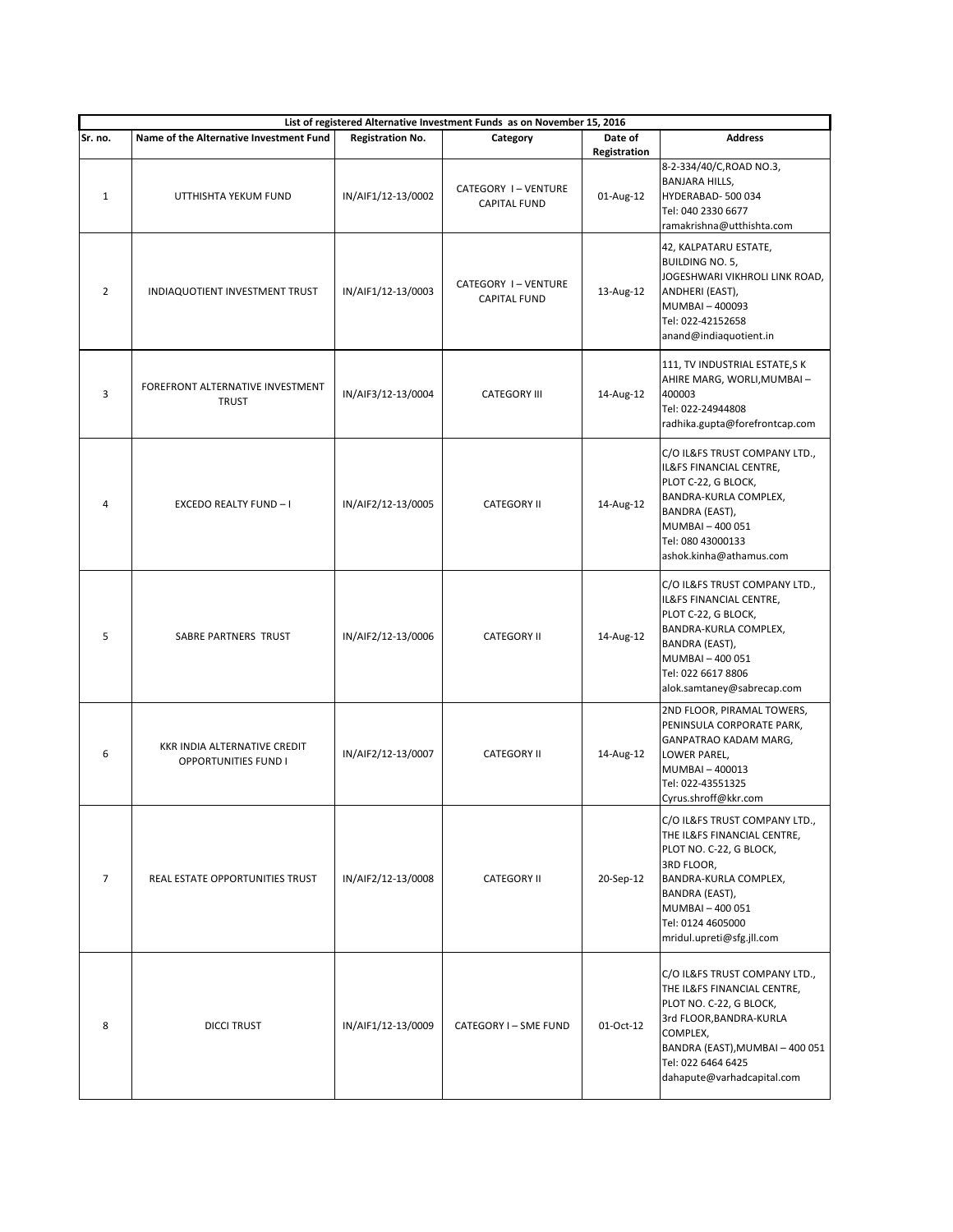| 9  | DAR MENTORCAP FILM FUND                                         | IN/AIF2/12-13/0011 | <b>CATEGORY II</b>                        | 16-Oct-12 | 201, CENTER POINT, J.B.<br>NAGAR, ANDHERI (EAST), MUMBAI-<br>400 059 022 42145417/<br>9920010115<br>vivek.rangachari@darworld.com                                                 |
|----|-----------------------------------------------------------------|--------------------|-------------------------------------------|-----------|-----------------------------------------------------------------------------------------------------------------------------------------------------------------------------------|
| 10 | CAPALEPH INDIAN MILLENNIUM SMALL<br>AND MEDIUM ENTERPRISES FUND | IN/AIF1/12-13/0012 | CATEGORY I - SME FUND                     | 29-Oct-12 | 203, BALAJI ARCADE,<br>S V ROAD,<br>KANDIVALI WEST,<br>MUMBAI 400 067<br>Tel:<br>8032559697<br>george.thomas@capaleph.com                                                         |
| 11 | CAPALEPH INDIAN MILLENNIUM PRIVATE<br><b>EQUITY FUND</b>        | IN/AIF2/12-13/0013 | <b>CATEGORY II</b>                        | 05-Nov-12 | 203, BALAJI ARCADE,<br>S V ROAD,<br>KANDIVALI WEST,<br>MUMBAI 400 067<br>Tel:<br>8032559697<br>george.thomas@capaleph.com                                                         |
| 12 | EDELWEISS STRESSED AND TROUBLED<br>ASSETS REVIVAL FUND TRUST    | IN/AIF2/12-13/0014 | <b>CATEGORY II</b>                        | 05-Nov-12 | EDELWEISS HOUSE,<br>OFF CST ROAD,<br>KALINA,<br>MUMBAI- 400 098<br>022 4088 6391/ 99870 82395<br>nilesh.choudhary@edelcap.com                                                     |
| 13 | <b>IIFL PRIVATE EQUITY FUND</b>                                 | IN/AIF2/12-13/0015 | <b>CATEGORY II</b>                        | 16-Nov-12 | IIFL CENTRE, KAMALA CITY,<br>SENAPATI BAPAT MARG,<br>LOWER PAREL (W),<br>MUMBAI- 400 013<br>9967576002/022 4077063<br>mohanr@indiainfoline.com                                    |
| 14 | <b>IIFL OPPORTUNITIES FUND</b>                                  | IN/AIF3/12-13/0016 | <b>CATEGORY III</b>                       | 16-Nov-12 | IIFL CENTRE, KAMALA CITY,<br>SENAPATI BAPAT MARG,<br>LOWER PAREL (W),<br>MUMBAI- 400 013<br>9967576002/022 4077063<br>mohanr@indiainfoline.com                                    |
| 15 | <b>IIFL VENTURE FUND</b>                                        | IN/AIF1/12-13/0017 | CATEGORY I-VENTURE<br><b>CAPITAL FUND</b> | 19-Nov-12 | 8TH FLOOR, IIFL CENTRE, KAMALA<br>CITY,<br>SENAPATI BAPAT MARG,<br>LOWER PAREL (W),<br>022<br>MUMBAI-400013<br>4007 7032/ 9869007960<br>leena.palkar@indiainfoline.com            |
| 16 | QUANT FIRST ALTERNATE INVESTMENT<br><b>TRUST</b>                | IN/AIF3/12-13/0018 | <b>CATEGORY III</b>                       | 26-Nov-12 | A1-LATHEEF, 1ST FLOOR,<br>NO. 2 UNION STREET,<br>OFF-INFANTRY ROAD,<br>BANGALORE - 560001.                                                                                        |
| 17 | FULCRUM VENTURE INDIA TRUST                                     | IN/AIF2/12-13/0019 | <b>CATEGORY II</b>                        | 26-Nov-12 | 43/22, SHRISHTI APRTMENT,<br>DR. RADHAKRISHNAN MAIN ROAD,<br>DR. RADHAKRISHNAN NAGAR,<br>THIRUVANMIYUR,<br>CHENNAI- 600 041.<br>Ph:04443511620<br>krishna@fulcrumventureindia.com |
| 18 | KEDAARA CAPITAL                                                 | IN/AIF2/12-13/0020 | <b>CATEGORY II</b>                        | 26-Nov-12 | C/o Kedaara Capital Advisors LLP,<br>Express Towers, 20th Floor,<br>Nariman Point,<br>Mumbai-400021<br>91<br>22 61558099,<br>devadatta.rajadhyaksha@kedaara.c<br>om               |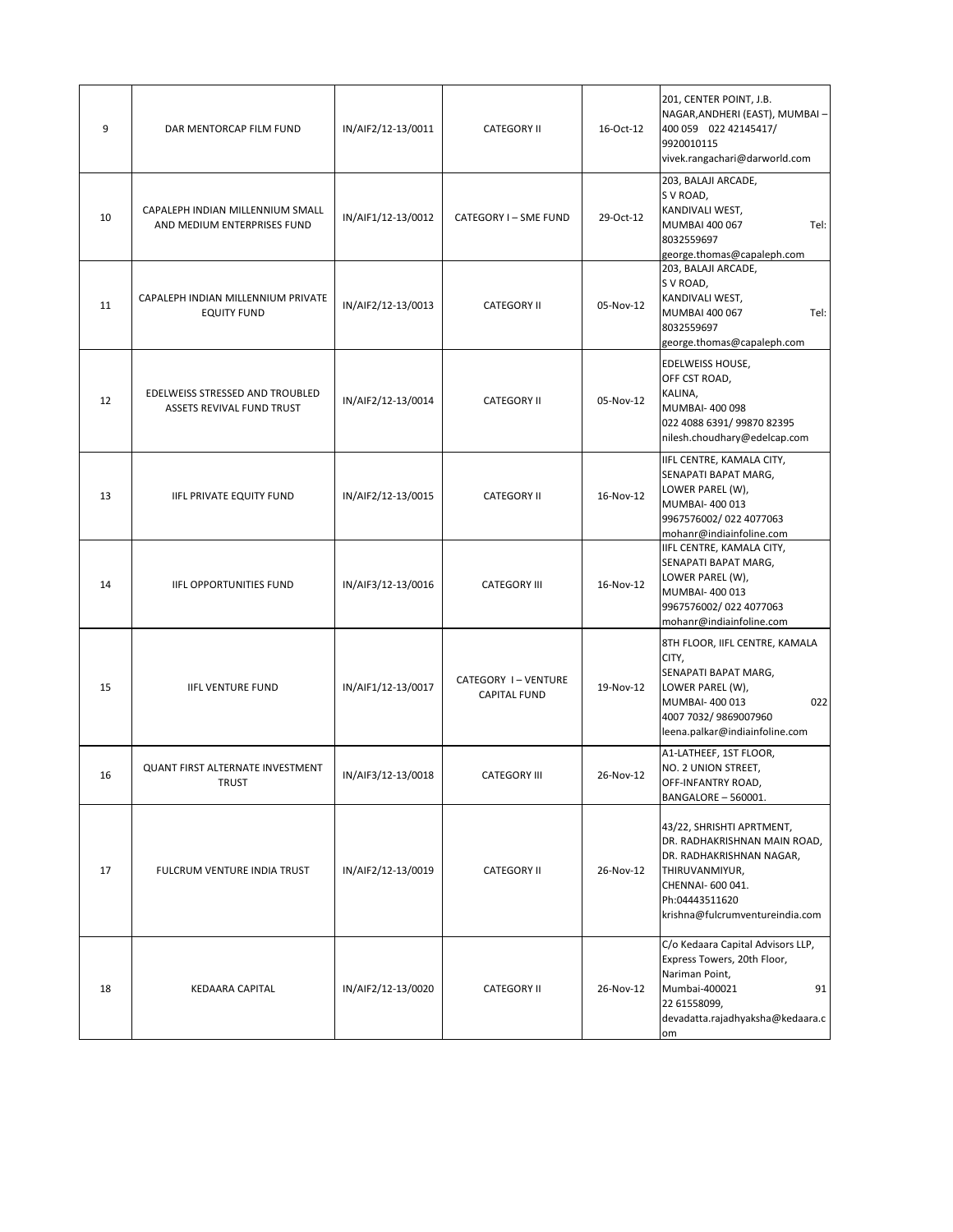| 19 | ARCUS OPPORTUNITIES FUND                      | IN/AIF2/12-13/0021 | <b>CATEGORY II</b>                        | 05-Dec-12 | NIRLON HOUSE,<br>5TH FLOOR,<br>Dr. ANNIE BESANT ROAD,<br>WORLI,<br>MUMBAI- 400030<br>Ph No: 02240348607<br>MobNo:919769458381<br>dg@arcusadvisors.in<br>VISHWAKARMA, 86 C,                                 |
|----|-----------------------------------------------|--------------------|-------------------------------------------|-----------|------------------------------------------------------------------------------------------------------------------------------------------------------------------------------------------------------------|
| 20 | MANUFACTURING VALUE ADDITION FUND             | IN/AIF1/12-13/0022 | CATEGORY I-VENTURE<br><b>CAPITAL FUND</b> | 13-Dec-12 | TOPSIA ROAD (SOUTH),<br>KOLKATA - 700046<br>+91<br>11 66025704<br>+91 9654902007<br>Rajarshi.datta@srei.com                                                                                                |
| 21 | HARMONY ALTERNATIVE INVESTMENT<br><b>FUND</b> | IN/AIF3/12-13/0023 | <b>CATEGORY III</b>                       | 13-Dec-12 | C/O IL&FS TRUST COMPANY LTD.,<br>THE IL&FS FINANCIAL CENTRE,<br>PLOT NO. C-22, G BLOCK,<br>3rd FLOOR, BANDRA-KURLA<br>COMPLEX,<br>BANDRA (EAST), MUMBAI - 400 051<br>0413-2212662<br>aif@harmonywealth.com |
| 22 | INDIA AGRICULTURE TRUST                       | IN/AIF1/12-13/0024 | CATEGORY I - SME FUND                     | 21-Jan-13 | 1096, REGUS BUSINESS OFFICES,<br>TRADE CENTRE,<br>BANDRA KURLA COMPLEX,<br>BANDRA EAST-400 051<br>022<br>6535 9624/ 98193 95252<br>mandakini@dhaanyainvestments.c<br>om                                    |
| 23 | <b>INCUBE CONNECT FUND</b>                    | IN/AIF1/12-13/0025 | CATEGORY I-SOCIAL<br><b>VENTURE FUND</b>  | 23-Jan-13 | 201, Sarthik Square,<br>Near GNFC Info Tower,<br>S.G. Road,<br>Ahmedabad- 380 054<br>Gujarat, India                                                                                                        |
| 24 | <b>UNIFI AIF</b>                              | IN/AIF3/12-13/26   | Category III                              | 23-Jan-13 | No. 11, Kakani Towers, I & III<br>Floor, 15, Khader Nawaz Khan Road,<br>$044 -$<br>Chennai-600006<br>28331556/30224466<br>09840147814<br>teg@unificap.com                                                  |
| 25 | L & T Infra Investment Partners               | IN/AIF1/12-13/0027 | CATEGORY-I-<br><b>INFRASTRUCTURE FUND</b> | 06-Feb-13 | 3B, LAXMI TOWERS, C-25, "G"<br>BLOCK, BANDRA-KURLA COMPLEX,<br>BANDRA (E), MUMBAI-400 051<br>shamod.manmohan@Itinfra.com                                                                                   |
| 26 | Valmark Infra and Realty Trust                | IN/AIF2/12-13/0028 | <b>CATEGORY II</b>                        | 18-Feb-13 | Suite No. 46 & 47,<br>Munoth Centre, 343,<br>Triplicane High Road,<br>Triplicane,<br>Chennai - 600005.<br>jaswant@munothfinancial.com                                                                      |
| 27 | <b>AMPLUS REALTY TRUST</b>                    | IN/AIF2/12-13/0029 | <b>CATEGORY II</b>                        | 20-Feb-13 | 23-24, GOVT. SERVANT SOCIETY,<br>ADJOINING MUNICIPAL MARKET,<br>NEAR CITY BANK, C.G. ROAD,<br>NAVRANGPURA,<br>AHMEDABAD - 380 009.<br>079-30137000<br>jagdish.dalal@arvind.in                              |
| 28 | Paranjape Plutus Fund-1                       | IN/AIF2/12-13/0030 | <b>CATEGORY II</b>                        | 27-Feb-13 | Paranjape Plutus Fund-1,<br>Vaibhav Chambers, 2nd Floor,<br>Opp.Income Tax Office,<br>Bandra Kural Complex,<br>Bandra(East),<br>Mumbai 400 051<br>Ph No:9860044920<br>aditi.wavte@blueridge.in             |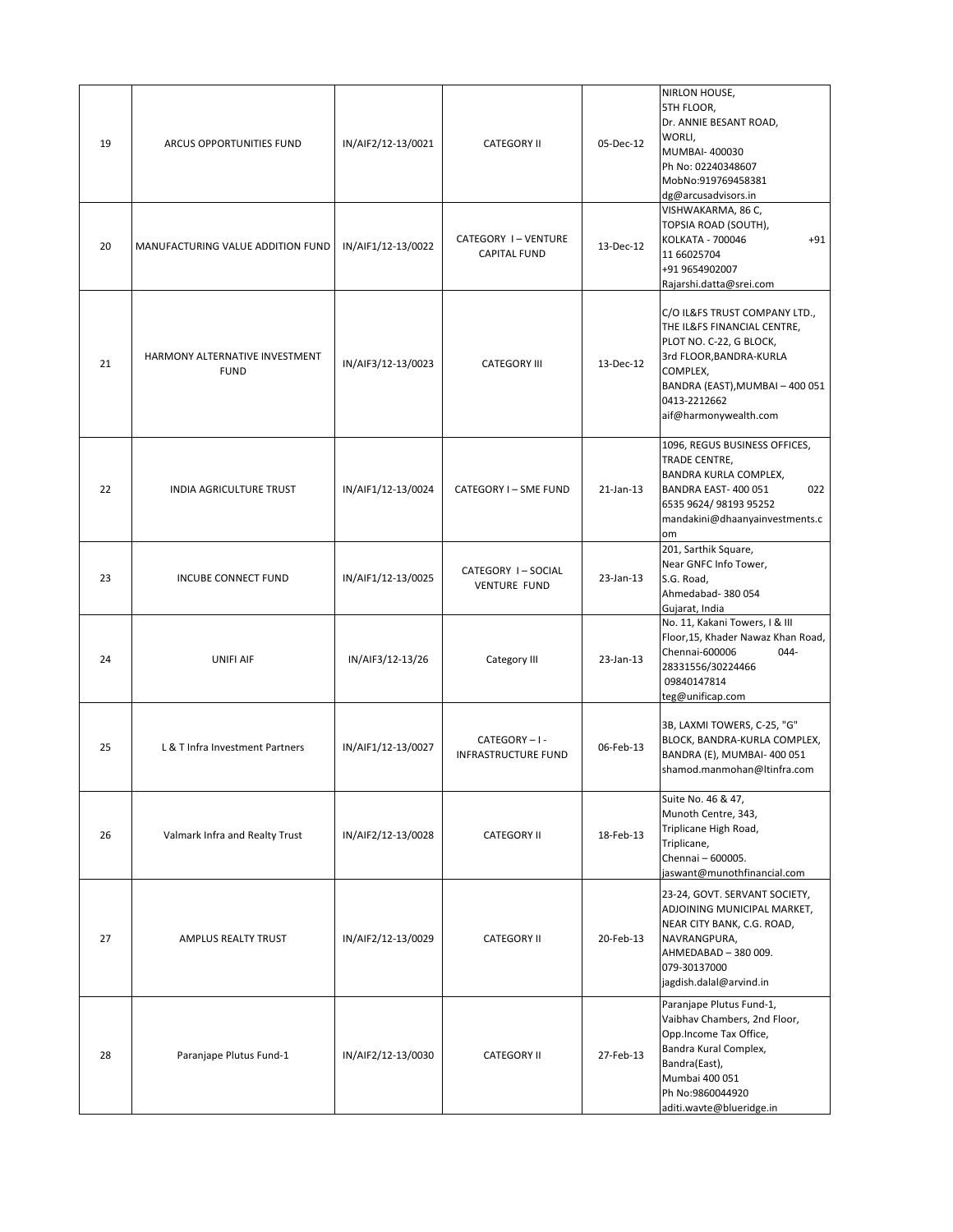| 29 | SIDBI SOCIAL VENTURE TRUST                  | IN/AIF1/12-13/0031 | CATEGORY I-SOCIAL<br><b>VENTURE FUND</b> | 27-Feb-13 | SIDBI SOCIAL VENTURE TRUST<br>MSME DEVELOPMENT CENTRE,<br>GROUND FLOOR, C-11, G-BLOCK,<br>BANDRA KURLA COMPLEX,<br>BANDRA(EAST),<br>MUMBAI - 400 051.<br>Ph<br>No: 02226527116<br>aasarma@sidbiventure.co.in    |
|----|---------------------------------------------|--------------------|------------------------------------------|-----------|-----------------------------------------------------------------------------------------------------------------------------------------------------------------------------------------------------------------|
| 30 | <b>CHERAMAN FUND</b>                        | IN/AIF2/12-13/0032 | <b>CATEGORY II</b>                       | 28-Feb-13 | 33/2337-E, 2nd Floor, Chakiapadath<br>Building, NH By Pass Road,<br>Ponnurunni, Vyttila PO, Kerala-<br>682019<br>+91 0484<br>2101400<br>+91 9746742800<br>kulendra@cheraman.com                                 |
| 31 | AVENDUS INDIA OPPORTUNITIES FUND III        | IN/AIF2/12-13/0033 | <b>CATEGORY III</b>                      | 01-Mar-13 | C/O AVENDUS CAPITAL PRIVATE<br>LIMITED,<br>THE IL & FS FINANCIAL CENTRE,<br>5TH FLOOR, B QUADRANT,<br>BANDRA KURLA COMPLEX,<br>BANDRA (E),<br>MUMBAI - 400051<br>9122 66480009<br>parag.jain@avendus.com        |
| 32 | <b>INDIAN PROPERTY TRUST</b>                | IN/AIF2/12-13/0034 | <b>CATEGORY II</b>                       | 04-Mar-13 | #408, 4TH FLOOR, GUNDECHA<br>CHAMBERS, NAGINDAS MASTER<br>ROAD, FORT, MUMBAI-400 001.<br>022 26542126/9892305911<br>gulzar.malhotra@indianpropertyad<br>visors.com                                              |
| 33 | PHI CAPITAL TRUST                           | IN/AIF2/12-13/0035 | <b>CATEGORY II</b>                       | 08-Mar-13 | Phi Capital Trust, 3rd Floor,<br>Chaitanya Building, No:12, Khader<br>Nawaz Khan Road, Nungambakkam,<br>Chennai -600 006<br>Ph No: 044-28286556; Mob No:<br>09910111649<br>sp@phiadvisors.com                   |
| 34 | INDIAVENTURE ADVISORS TRUST                 | IN/AIF2/12-13/0036 | <b>CATEGORY II</b>                       | 08-Mar-13 | Piramal towers, Ganpatrao Kadam<br>Marg, Lower Parel, Mumbai - 400<br>013<br>022 6151<br>3621/9324233044<br>sanjay.randhar@piramal.com                                                                          |
| 35 | INDIA ASSET GROWTH FUND                     | IN/AIF2/12-13/0037 | <b>CATEGORY II</b>                       | 11-Mar-13 | TOWER 3, 11TH FLOOR,<br>INDIA BULLS FINANCIAL CENTRE,<br>SENAPATI BAPAT MARG,<br><b>ELPHINSTON ROAD,</b><br>MUMBAI-400013.<br>+91 022 39801130<br>+91 8879662675<br>amit.goenka@esselfinance.com                |
| 36 | HDFC AMC REAL ESTATE AIF                    | IN/AIF2/12-13/0038 | <b>CATEGORY II</b>                       | 12-Mar-13 | C/o HDFC Asset Management<br>Company Limited,<br>"HUL House", 2nd Floor,<br>H.T. Parekh Marg,<br>165-166 Backbay Reclamation,<br>Churchgate, Mumbai- 400 020 022<br>6631 6320 9820134296<br>yezdik@hdfcfund.com |
| 37 | Peninsula Brookfield India Real Estate Fund | IN/AIF2/12-13/0039 | <b>CATEGORY II</b>                       | 13-Mar-13 | 1, Peninsula Spenta, Mathurdas<br>Mills Compound, Senapati Bapat<br>Marg, Lower Parel, Mumbai-400<br>013.<br>022-6622 9300<br>Mob: +91 9930995384<br>aanandjitsunderaj@peninsula.co.in                          |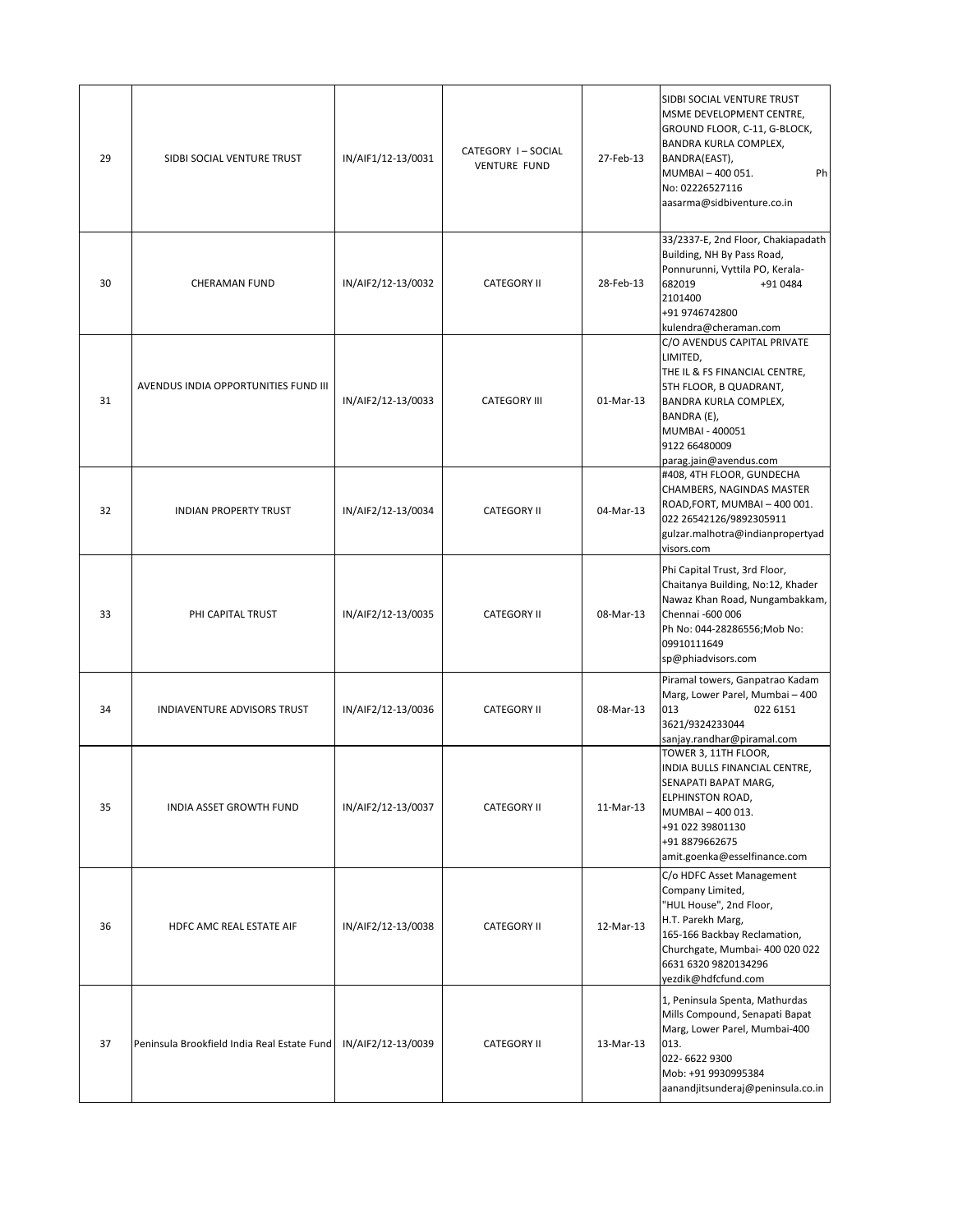| 38 | MALABAR CAPITAL TRUST                                  | IN/AIF3/12-13/0040 | <b>CATEGORY III</b>                       | 15-Mar-13 | Suite No. 202, 2 <sup>nd</sup> Floor, A' Wing, 36<br>Turner Road, Bandra West, Mumbai<br>- 400 050<br>Ph: 022 4087 0010<br>akshay.mansukhani@malabarinvest<br>.com                                                                                                                                                                  |
|----|--------------------------------------------------------|--------------------|-------------------------------------------|-----------|-------------------------------------------------------------------------------------------------------------------------------------------------------------------------------------------------------------------------------------------------------------------------------------------------------------------------------------|
| 39 | SREI ALTERNATIVE INVESTMENT TRUST                      | IN/AIF1/12-13/0041 | CATEGORY-I-<br>INFRASTRUCTURE FUND        | 15-Mar-13 | "Vishwakarma", 86C,<br>Topsia Road (South),<br>Kolkata-700046<br>Ph:<br>022 6628 4243/ 9820345114<br>aswini.sahoo@srei.com                                                                                                                                                                                                          |
| 40 | BLACK OLIVE REAL ESTATE OPPORTUNITIES<br><b>TRUST</b>  | IN/AIF1/13-14/0043 | <b>CATEGORY II</b>                        | 02-Apr-13 | Reg Address: N-226, LGF,<br>Greater Kailash-I,<br>New Delhi- 110 048<br>Correspondence Address:<br>16 & 17, 9th Floor,<br>Wave Silver Tower,<br>Sector 18, Noida,<br>District- Gautam Budh Nagar,<br>U.P.- 201 301<br>0120 4297846/ 9810496972<br>sunil@blackoliveventures.com                                                      |
| 41 | MOTILAL OSWAL ALTERNATIVE<br><b>INVESTMENT TRUST</b>   | IN/AIF3/13-14/0044 | <b>CATEGORY III</b>                       | 10-Apr-13 | 2ND FLOOR,<br>PALM SPRING CENTRE,<br>PALM COURT COMPLEX,<br>NEW LINK ROAD,<br>MALAD (WEST),<br>MUMBAI- 400 064<br>022<br>3089 6801/98703 66699<br>avsrikanth@motilaloswal.com                                                                                                                                                       |
| 42 | KARVY CAPITAL ALTERNATIVE INVESTMENT<br><b>TRUST</b>   | IN/AIF3/13-14/0045 | <b>CATEGORY III</b>                       | 10-Apr-13 | C/o IL&FS TRUST COMPANY<br>LIMITED,<br>IL&FS CENTRE, PLOT NO.C-22,<br>G BLOCK, 5TH FLOOR,<br>BANDRA KURLA COMPLEX,<br><b>BANDRA EAST,</b><br>MUMBAI - 400 051                                                                                                                                                                       |
| 43 | AMBIT ALPHA FUND                                       | IN/AIF3/13-14/0047 | <b>CATEGORY III</b>                       | 17-Apr-13 | <b>AMBIT HOUSE</b><br>449, SENAPATI BAPAT MARG,<br>LOWER PAREL,<br>MUMBAI - 400013<br>022<br>3982 3245/98209 44390<br>parimaldeuskar@ambitpte.com                                                                                                                                                                                   |
| 44 | STARTUP VILLAGE FUND                                   | IN/AIF1/13-14/0048 | CATEGORY I-VENTURE<br><b>CAPITAL FUND</b> | 23-Apr-13 | Registered Office: C/o, IL&FS Centre,<br>Plot No: C-22, G Block, Bandra Kurla<br>Complex, Bandra East, Mumbai-<br>400051;Correspondence Address:<br>MobME Wireless Solutions Pvt. Ltd.,<br>41/3197, Fourth Floor,<br>Bhageeratha Square,<br>Near Town Hall,<br>Kacherippady, Cochin -682018 Ph<br>No: 0484-6492646<br>sony@mobme.in |
| 45 | KARNATAKA SEMICONDUCTOR VENTURE<br><b>CAPITAL FUND</b> | IN/AIF1/13-14/0049 | CATEGORY I-VENTURE<br><b>CAPITAL FUND</b> | 30-Apr-13 | C/o, IL&FS Centre, Plot No: C-22, G<br>Block, Bandra Kurla Complex,<br>Bandra East, Mumbai- 400051<br>Ph: 080 2238 5480<br>Mb: +91 98440 23254<br>jkumar@kitven.com                                                                                                                                                                 |
| 46 | <b>IREO ADVANTAGE FUND I</b>                           | IN/AIF2/13-14/0050 | <b>CATEGORY II</b>                        | 06-May-13 | Address: 5th Floor, Orchid Centre,<br>Golf Course Road,<br>Sector-53,<br>Gurgaon -122001.<br>Ph: 080 2238 5480<br>sharad.agrawal@ireo.in                                                                                                                                                                                            |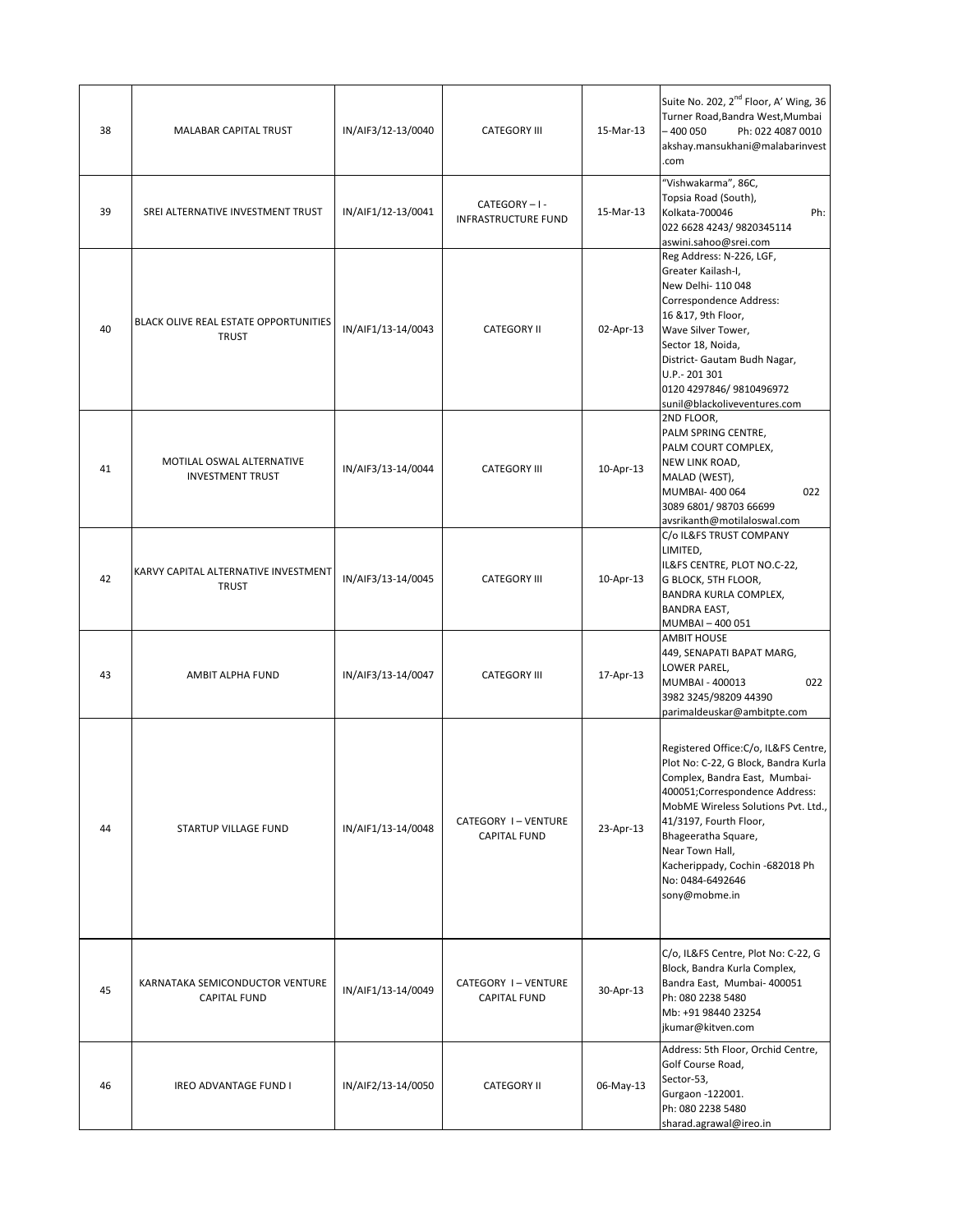| 47 | MONSOON ALTERNATIVE INVESTMENT<br><b>TRUST</b>                   | IN/AIF3/13-14/0051 | <b>CATEGORY III</b>                       | 06-May-13 | 904, Peninsula Corporate Park I,<br>Peninsula Tower- I, Ganpatrao<br>Kadam Marg, Lower Parel (W),<br>Mumbai- 400013<br>Mb: +91 98440 23254<br>rkohli@proalphaadvisors.com                |
|----|------------------------------------------------------------------|--------------------|-------------------------------------------|-----------|------------------------------------------------------------------------------------------------------------------------------------------------------------------------------------------|
| 48 | <b>BLACKSOIL REALTY TRUST</b>                                    | IN/AIF2/13-14/0052 | <b>CATEGORY II</b>                        | 10-May-13 | Benefice Business House,<br>Mathuradas Mill Estate, 126,<br>N M Joshi Marg, Lower Parel,<br>Mumbai- 400013.<br>ankurbansal@blacksoil.co.in                                               |
| 49 | Saamag Realty Trust                                              | IN/AIF2/13-14/0053 | <b>CATEGORY II</b>                        | 14-May-13 | Saamag Capital Advisors LLP, B-72,<br>Sector-57, Noida - 201 301.<br>11-41005529<br>jagat@infinitasadvisors.com                                                                          |
| 50 | Rudrabhishek Infrastructure Trust                                | IN/AIF2/13-14/0054 | CATEGORY-I-<br><b>INFRASTRUCTURE FUND</b> | 15-May-13 | 820, ANTRIKSH BHAVAN,<br>22, K. G. MARG,<br>NEW DELHI - 110 001.<br>Mob:<br>9999991447<br>shravan@rfapl.com                                                                              |
| 51 | TATA ALTERNATIVE INVESTMENT FUND                                 | IN/AIF2/13-14/0055 | <b>CATEGORY II</b>                        | 16-May-13 | Mafatlal Centre, 9th Floor, Nariman<br>Point, Mumbai- 400 021<br>Ph No: 02222042701<br>MobNo:919820022637<br>habulsara@tata.com                                                          |
| 52 | REDART INDIA TRUST                                               | IN/AIF3/13-14/0056 | <b>CATEGORY III</b>                       | 24-May-13 | Asian Building, Ground Floor, 17, R<br>Kamani Marg, Ballard Estate,<br>Mumbai- 400 001<br>Ph No: 02230286309<br>MobNo:919870236501<br>anuj@newglobegroup.com                             |
| 53 | Weikfield RE Estates 1 LLP                                       | IN/AIF2/13-14/0058 | <b>CATEGORY II</b>                        | 10-Jun-13 | "D" Block, 9th Floor, Weikfield IT-<br>Citi Infopark, Nagar Road, Pune -<br>411 014<br>Phone No: 020-66478300<br>sunil_gijare@weifield.com                                               |
| 54 | DSP BLACKROCK ALTERNATIVE<br><b>INVESTMENT FUND CATEGORY III</b> | IN/AIF3/13-14/0059 | <b>CATEGORY III</b>                       | 13-Jun-13 | Mafatlal Centre. 10th Floor,<br>Nariman Point,<br>$+9122$<br>Mumbai - 400 021<br>66578050<br>+91 9870090309<br>pritesh.majmudar@dspblackrock.co<br>m                                     |
| 55 | INDOSTAR RECURRING RETURN CREDIT<br><b>FUND</b>                  | IN/AIF3/13-14/0060 | <b>CATEGORY II</b>                        | 25-Jun-13 | ONE INDIABULLS CENTRE, TOWER<br>2A, 17TH FLOOR, JUPITER MILLS<br>COMPOUND, SENAPATI BAPAT<br>MARG, MUMBAI-400013<br>022-4315 7005, 9619997490<br>sbaid@indostarcapital.com               |
| 56 | Edelweiss Alternative Investment Trust                           | IN/AIF3/13-14/0061 | <b>CATEGORY III</b>                       | 26-Jun-13 | 2nd Floor, Palm Spring Centre,<br>Palm Court Complex New Link<br>Road,<br>Malad (West),<br>Mumbai- 400 064<br>Ph:<br>022 4088 6369/88791 20348<br>prateet.champawat@edelweissfin.c<br>om |
| 57 | KENTRUS INDIA FUND TRUST                                         | IN/AIF1/13-14/0062 | CATEGORY I - SME FUND                     | 28-Jun-13 | S-260, 2ND FLOOR,<br>PANCHSHEEL PARK,<br><b>NEW DELHI-110017</b><br>011<br>4101 6558/99108 03731<br>pgupta@kentrus.com                                                                   |
| 58 | HBS RAKSHA MOVIES FUND                                           | IN/AIF2/13-14/0063 | <b>CATEGORY II</b>                        | 08-Jul-13 | 2-A, NAAZ CINEMA BUILDING,<br>2ND FLOOR,<br>LAMINGTON ROAD,<br>MUMBAI- 400004<br>Ph<br>No: 022 23893011<br>Mob No:91 9820036544<br>rrsippy@hotmail.com                                   |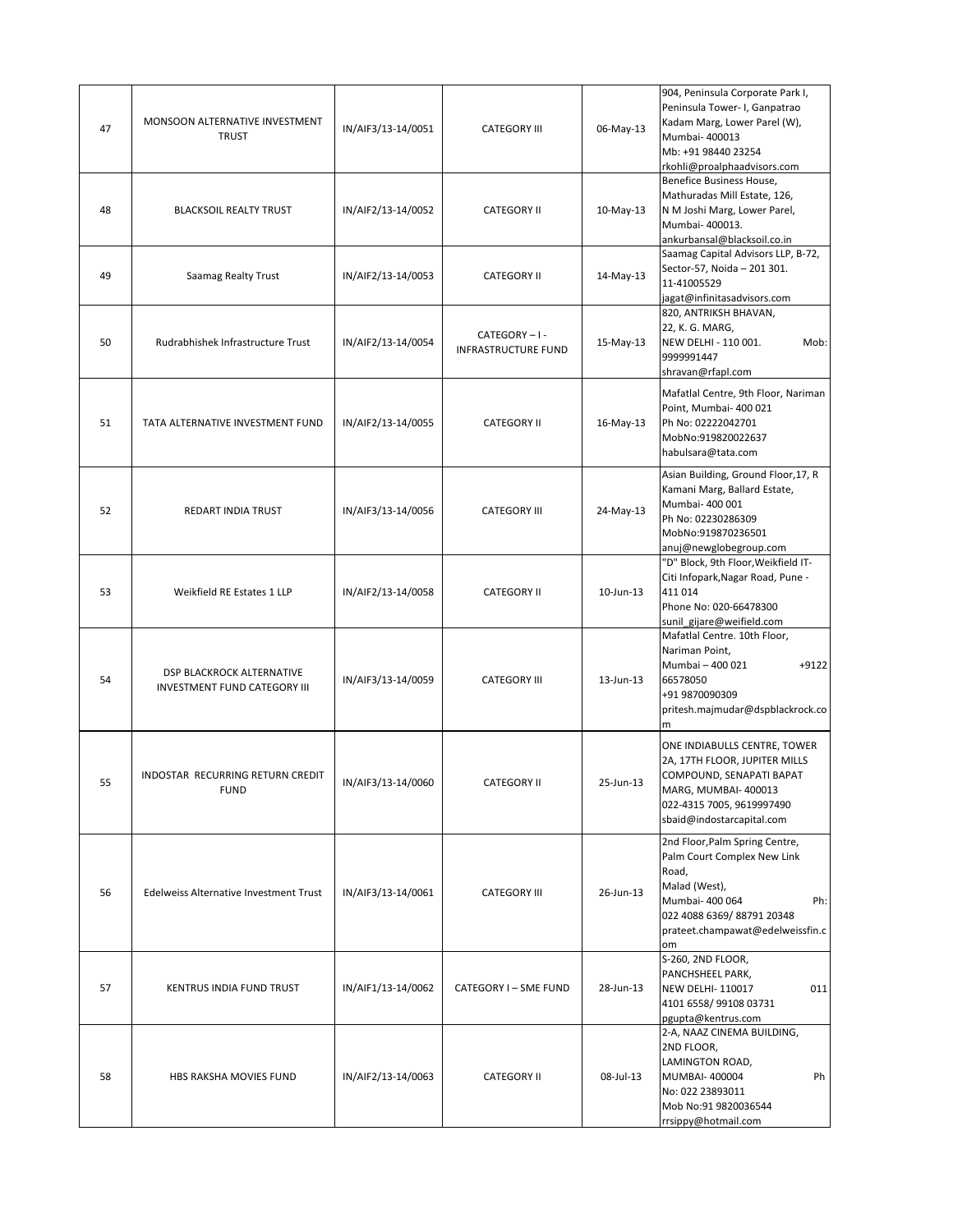| 59 | INDUSAGE TECHNOLOGY VENTURE FUND I                | IN/AIF1/13-14/0064 | CATEGORY I-VENTURE<br><b>CAPITAL FUND</b> | 29-Jul-13 | 123 A, Justice Ramaswamy St.<br>Kasturba Nagar, Adyar, Chennai-600<br>020<br>044<br>4350 4050<br>sudhir@indusage.com                                                                                                                            |
|----|---------------------------------------------------|--------------------|-------------------------------------------|-----------|-------------------------------------------------------------------------------------------------------------------------------------------------------------------------------------------------------------------------------------------------|
| 60 | LIGHTHOUSE GROWTH CAPITAL INVESTOR<br><b>FUND</b> | IN/AIF2/13-14/0065 | <b>CATEGORY II</b>                        | 29-Jul-13 | 102 B, 1st Floor, Hallmark Business<br>Plaza, Gurunanak Hospital Road,<br>Bandra (E), Mumbai- 400 051<br>022 -42041040<br>Mob. No. 9820602021<br>sachin@lhfunds.com                                                                             |
| 61 | <b>AAJV Investment Trust</b>                      | IN/AIF1/13-14/0066 | <b>CATEGORY II</b>                        | 29-Jul-13 | 9 Mathura Road, Jangpura B, New<br>Delhi-110014<br>011 4764<br>0022/13<br>MobNo:98101 88258<br>aprajita@cxpartners.in                                                                                                                           |
| 62 | Saveda Venture Capital Fund                       | IN/AIF1/13-14/0067 | CATEGORY I-VENTURE<br><b>CAPITAL FUND</b> | 29-Jul-13 | c/o Leverage Investment Advisor<br>Private Limited<br>4, Sunagogue Street,<br>8th Floor, Room # 803,<br>Kolkata-700 001,<br>West Bengal, India<br>033 2335 2597/ 2355 2817/ 93337<br>65382<br>Indranil@leveragecp.com<br>finance@leveragecp.com |
| 63 | LANDMARK OPPORTUNITY FUND                         | IN/AIF2/13-14/0068 | <b>CATEGORY II</b>                        | 29-Jul-13 | F-4 PANCHSHEEL, "C" ROAD,<br>CHURCHGATE, MUMBAI-40020.<br>Ph No: 022-22021010<br>ashish@landmarkcapital.in                                                                                                                                      |
| 64 | AMRAC INVESTMENT TRUST                            | IN/AIF2/13-14/0070 | <b>CATEGORY II</b>                        | 07-Aug-13 | A-29, MANGOLPURI INDUSTRIAL<br>AREA,<br>PHASE II,<br><b>NEW DELHI 110 034</b><br>Ph:<br>011-3025 0002/99991 15659<br>aman.bajaj@amrac.in                                                                                                        |
| 65 | ARTH CAPITAL FUND                                 | IN/AIF1/13-14/0071 | CATEGORY I - SME FUND                     | 14-Aug-13 | 19th Floor, Nirmal, Nariman Point,<br>Mumbai- 400 021<br>Ph: 022<br>6610 2300<br>Mob: +91<br>9821068199                                                                                                                                         |
| 66 | KKR INDIA DEBT OPPORTUNITIES FUND III             | IN/AIF2/13-14/0072 | <b>CATEGORY II</b>                        | 19-Aug-13 | 2ND FLOOR, PIRAMAL TOWERS,<br>PENINSULA CORPORATE PARK,<br>GANPATRAO KADAM MARG,<br>LOWER PAREL,<br>MUMBAI - 400013<br>Tel: 022-43551325<br>Cyrus.shroff@kkr.com                                                                                |
| 67 | KKR India Debt Fund I                             | IN/AIF2/13-14/0073 | <b>CATEGORY II</b>                        | 19-Aug-13 | 2ND FLOOR, PIRAMAL TOWERS,<br>PENINSULA CORPORATE PARK,<br>GANPATRAO KADAM MARG,<br>LOWER PAREL,<br>MUMBAI-400013<br>Tel: 022-43551325<br>Cyrus.shroff@kkr.com                                                                                  |
| 68 | MAVENVEST ABSOLUTE RETURN FUND                    | IN/AIF3/13-14/0074 | <b>CATEGORY III</b>                       | 02-Sep-13 | 78//B, Mittal Towers, Nariman<br>022<br>Point, Mumbai: 400021<br>43347271/9820499000<br>samar.singh@mavenvest.com                                                                                                                               |
| 69 | Piramal Investment Opportunities Fund             | 1N/AIF2/13-14/0075 | <b>CATEGORY II</b>                        | 23-Sep-13 | Ist Floor, Piramal Tower<br>Annexe, Ganpat rao Kadam<br>Marg, Lower Parel West Mumbai-<br>400013<br>22030956832 / 9619207696<br>ujas.popat@piramal.com                                                                                          |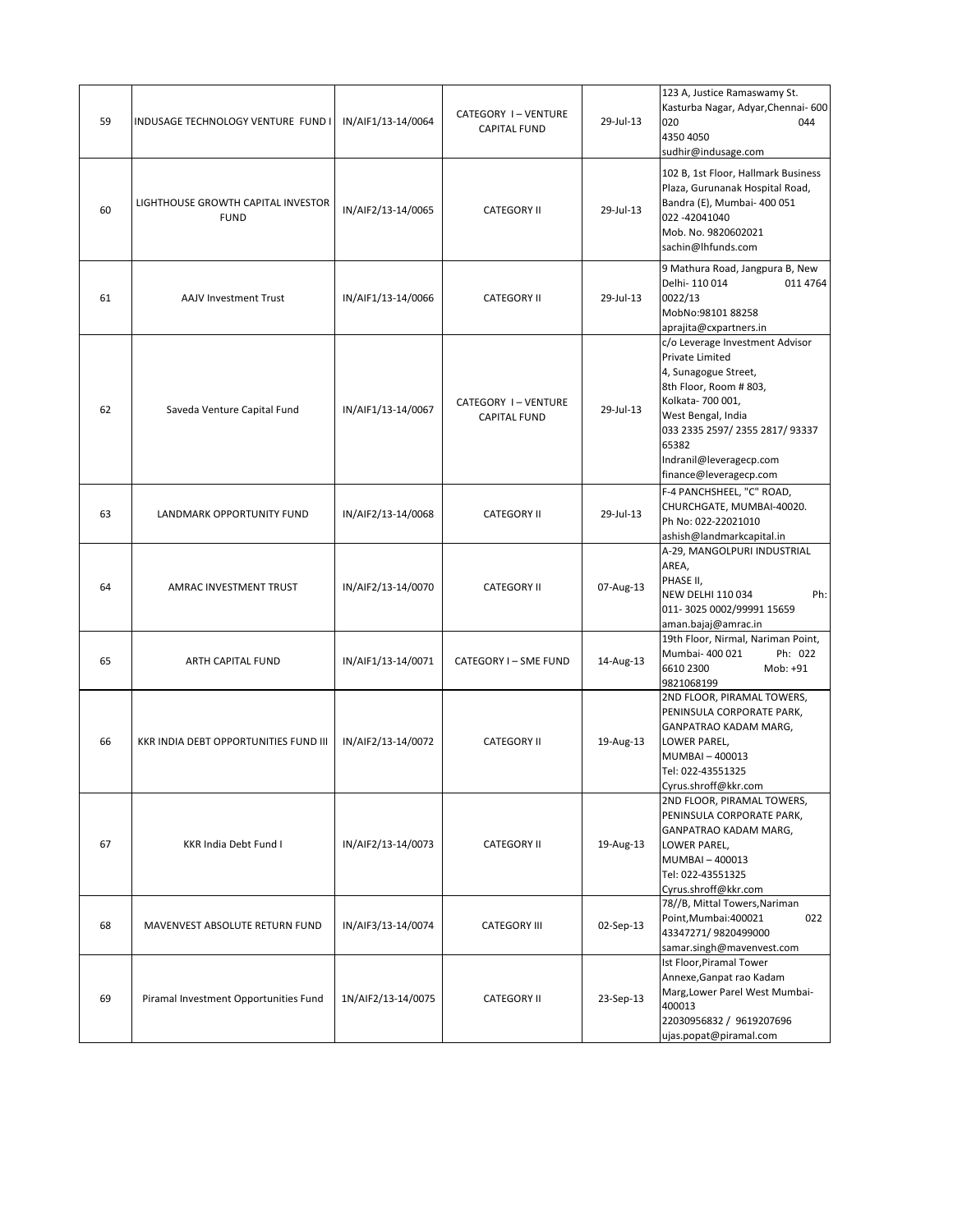| 70 | PIRAMAL INFRASTRUCTURE FUND                         | IN/AIF1/13-14/0076 | CATEGORY-I-<br>INFRASTRUCTURE FUND        | 23-Sep-13 | 1ST FLOOR, PIRAMAL TOWER<br>ANNEXE,<br>GANPATRAO KADAM MARG,<br>LOWER PAREL (WEST),<br>MUMBAI-400013.<br>Ph: +91 22 3095 6838/ 96132 07696<br>ujas.popat@piramal.com                                      |
|----|-----------------------------------------------------|--------------------|-------------------------------------------|-----------|-----------------------------------------------------------------------------------------------------------------------------------------------------------------------------------------------------------|
| 71 | SREI MULTIPLE ASSET INVESTMENT TRUST                | IN/AIF2/13-14/0077 | <b>CATEGORY II</b>                        | 08-Oct-13 | "VISHWAKARMA",<br>86 C, TOPSIA ROAD (SOUTH),<br>KOLKATA 700 046.                                                                                                                                          |
| 72 | Srinidhi Category II Alternative Investment<br>Fund | IN/AIF2/13-14/0078 | <b>CATEGORY II</b>                        | 15-Oct-13 | No. 59, Suite 2B, Sagas Amar Court,<br>G. N. Chetty Road, T. Nagar,<br>Chennai- 600 017<br>Ph: 044-<br>4269 7604,<br>Mob:<br>9884011725<br>venkat@srinidhigroup.com                                       |
| 73 | <b>BRAHM Capital Partners</b>                       | IN/AIF2/13-14/0079 | <b>CATEGORY II</b>                        | 17-Oct-13 | Flat No 7B,<br>Shree Goverdhan Nath Hsg Society,<br>North Main Road,<br>Lane-B,<br>Koregaon Park,<br>Pune-411 001<br>Ph:<br>020 4130 3000/ 098229 44600<br>bhavook.tripathi@gmail.com                     |
| 74 | INDIAREIT ALTERNATIVE INVESTMENT<br><b>TRUST</b>    | IN/AIF2/13-14/0080 | <b>CATEGORY II</b>                        | 21-Oct-13 | Piramal towers, Ganpatrao Kadam<br>Marg, Lower Parel, Mumbai - 400<br>013<br>022 61513404<br>09820293725<br>sachin.deodhar@piramal.com                                                                    |
| 75 | V.E.C ALTERNATIVE INVESTMENT FUND                   | IN/AIF3/13-14/0081 | <b>CATEGORY III</b>                       | 25-Oct-13 | 51, 5th Floor, Maker Chamber VI,<br>Nariman Point,<br>Mumbai - 400 021<br>+9122 43470883<br>+91 9892521653                                                                                                |
| 76 | INDIA ALTERNATIVE ENERGY TRUST                      | IN/AIF1/13-14/0082 | CATEGORY-I-<br><b>INFRASTRUCTURE FUND</b> | 29-Oct-13 | Suite 1806, Hotel Four Seasons,<br>114 Dr. E. Moses Road,<br>Worli, Mumbai - 4000 18.<br>Mob: 9920067553<br>rupa.pandit@nereuscap.com                                                                     |
| 77 | PANDARA TRUST                                       | IN/AIF1/13-14/0083 | CATEGORY I-VENTURE<br><b>CAPITAL FUND</b> | 29-Oct-13 | Nishaavrita Investment Manger LLP,<br>H.No: 632, 5th Cross, 12th 'A" Main,<br>4th Block, Koramangala,<br>Bangalore-560034.<br>Ph:080-<br>40434802<br>Mob No: 90992181261<br>tcm_sundaram@idgvcindia.com   |
| 78 | INDIA INFRASTRUCTURE FUND II                        | IN/AIF1/13-14/0084 | CATEGORY-I-<br>INFRASTRUCTURE FUND        | 29-Oct-13 | C-32, G-Block,<br>Naman Chambers,<br>Bandra Kurla Complex, Bandra (E),<br>Mumbai - 400 051<br>Ph:<br>022 6622 2584/99877 05961<br>narendra.gangan@idfc.com                                                |
| 79 | INDIA REALTY EXCELLENCE FUND II LLP                 | IN/AIF2/13-14/0085 | <b>CATEGORY II</b>                        | 18-Nov-13 | 801-806, 8th Floor<br>Prakash Deep Building, 7th Tolstoy<br>Marg,<br>Connaught place,<br>New Delhi - 110001<br>Ph-<br>022 30801004/98201 53863<br>ajay@motilaloswal.com<br>sharad.mittal@motilaloswal.com |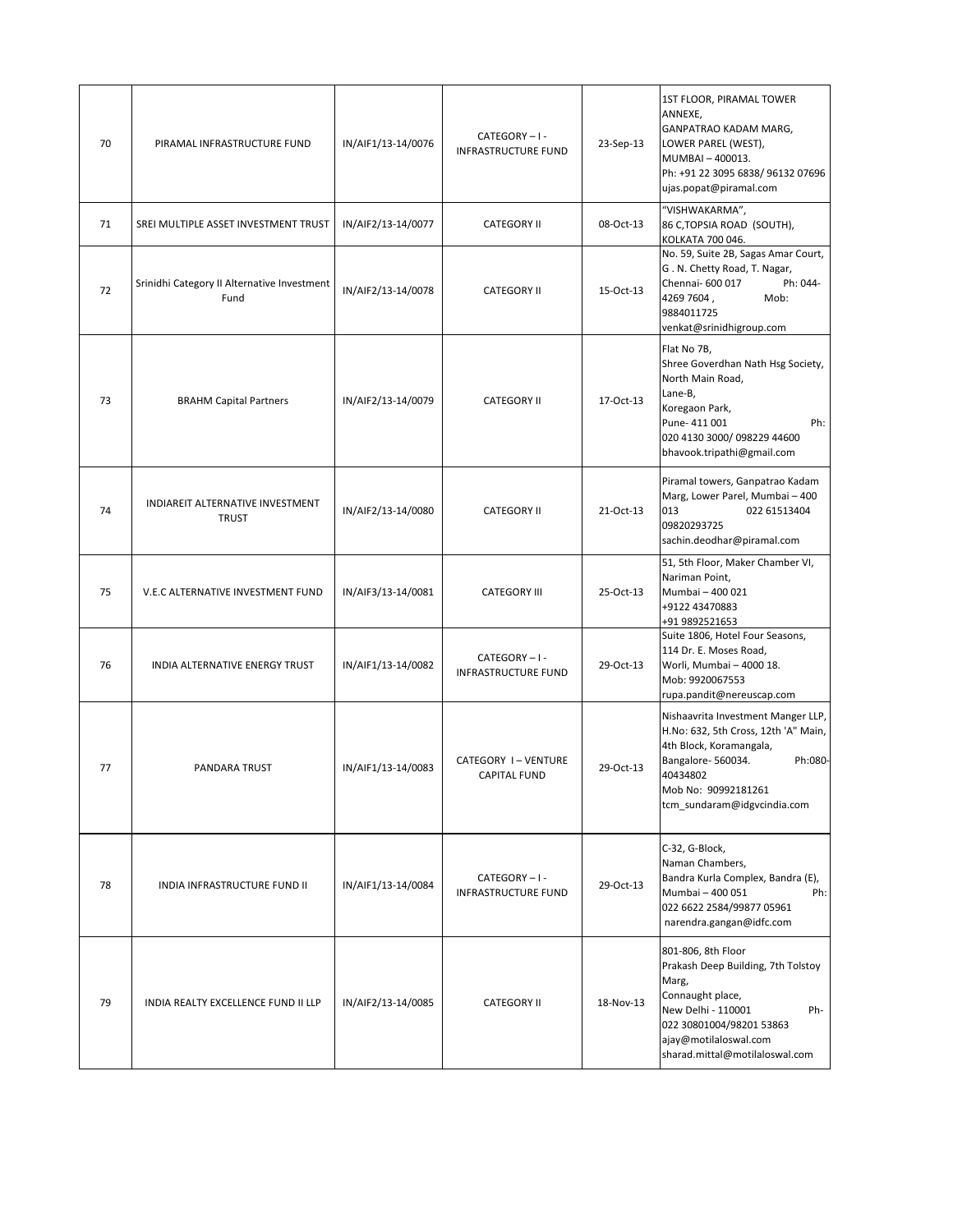| 80 | Third Eye Cinema Fund           | IN/AIF2/13-14/0086 | <b>CATEGORY II</b>                        | 19-Nov-13 | 204, Morya Landmark 1, Off link<br>Road, Oshiwara, Andheri (West),<br>Mumbai: 400 053<br>Ph: 022<br>67252507 / 9820326459 E-mail:<br>manish620@hotmail.com                                                                         |
|----|---------------------------------|--------------------|-------------------------------------------|-----------|------------------------------------------------------------------------------------------------------------------------------------------------------------------------------------------------------------------------------------|
| 81 | Orios Venture Partners Fund     | IN/AIF1/13-14/0087 | CATEGORY I-VENTURE<br><b>CAPITAL FUND</b> | 21-Nov-13 | 1st Floor, D-2, Poddar Chambers,<br>Mathuradas Mill Compound,<br>S.B. Marg, Lower Parel,<br>Mumbai - 400 013<br>Ph-022-6457 6457;<br>Mobile-098210 94838,<br>E-mail: info@oriosvp.com                                              |
| 82 | Distressed Real Estate Fund LLP | IN/AIF2/13-14/0088 | <b>CATEGORY II</b>                        | 27-Nov-13 | AN 12 D Shalimar Bagh,<br>New Delhi- 110 052<br>Ph:<br>99110 50333/011 4707 9900<br>sandesh.wadhwa@gmail.com                                                                                                                       |
| 83 | Multiples Private Equity Fund   | IN/AIF2/13-14/0089 | <b>CATEGORY II</b>                        | 16-Dec-13 | 701/A, Poonam Chambers, 'B' Wing,<br>Dr. Annie Besant Road, Worli,<br>Mumbai- 400018<br>Ph No:<br>022 66245500<br>Mob No: 9967393330<br>prakash.nene@multiplesequity.com                                                           |
| 84 | Unitus Seed Fund India          | IN/AIF1/13-14/0090 | CATEGORY I-VENTURE<br><b>CAPITAL FUND</b> | 18-Dec-13 | 9/3, Kaiser-e-hind, First Floor,<br>Richmond Road, Bangalore-560<br>025<br>Ph.: 08041421747,<br>Mob: 9845119350<br>usfitrust@usf.vc                                                                                                |
| 85 | IDFC REAL ESTATE YIELD FUND     | IN/AIF2/13-14/0091 | <b>CATEGORY II</b>                        | 26-Dec-13 | C-32, G-Block,<br>Naman Chambers,<br>Bandra Kurla Complex, Bandra (E),<br>Mumbai - 400 051<br>Ph: 022 6622 2584/99877 05961<br>narendra.gangan@idfc.com                                                                            |
| 86 | MILESTONE ALTERNATE ASSETS FUND | IN/AIF2/13-14/0092 | <b>CATEGORY II</b>                        | 10-Jan-14 | 602, Hallmark Business Plaza,<br>Sant Dnyaneshwar Marg,<br>Opposite Gurunank Hospital,<br>Bandra(E),<br>Mumbai - 400051.<br>Phone No: 022 67167024<br>Mob No: 9833934246<br>ruchir@milestonecapital.in                             |
| 87 | Gaja Capital India AIF Trust    | IN/AIF2/13-14/0093 | <b>CATEGORY II</b>                        | 29-Jan-14 | 1402, Tower 2B, One Indiabulls<br>Centre, Senapati Bapat Marg, Lower<br>Parel (W), Mumbai- 400013<br>Ph: 022-24212280<br>Mob: +91 9930569034<br>himanshu.shah@gajacapital.com                                                      |
| 88 | <b>EXFINITY TECHNOLOGY FUND</b> | IN/AIF1/13-14/0094 | CATEGORY I-VENTURE<br><b>CAPITAL FUND</b> | 07-Feb-14 | C/o, Associates, BlackRidge Capital<br>Advisors Private Limited, 401,<br>Willington Business Park I., Marol,<br>Andheri - Kurla Road, Andheri<br>(East), Mumbai - 400 059<br>phone no: 09004050297<br>deepak.salvi@reservoir.co.in |
| 89 | SIXTH SENSE                     | IN/AIF2/13-14/0095 | <b>CATEGORY II</b>                        | 17-Feb-14 | 2nd Floor,<br>J K Somani Building,<br>British Hotel Lane,<br>Ph:<br>Fort, Mumbai - 400 001<br>022 3029 8000/ 98198 79974<br>nikhil@systematixgroup.in                                                                              |
| 90 | <b>BUILD INDIA FUND</b>         | IN/AIF3/13-14/0096 | <b>CATEGORY III</b>                       | 25-Feb-14 | Vishwakarma, 86 C, Topsia Road<br>(south), Kolkata: 700 046<br>Ph: 033 6602 3912/ 98302 82525<br>shilpa.modi@srei.com                                                                                                              |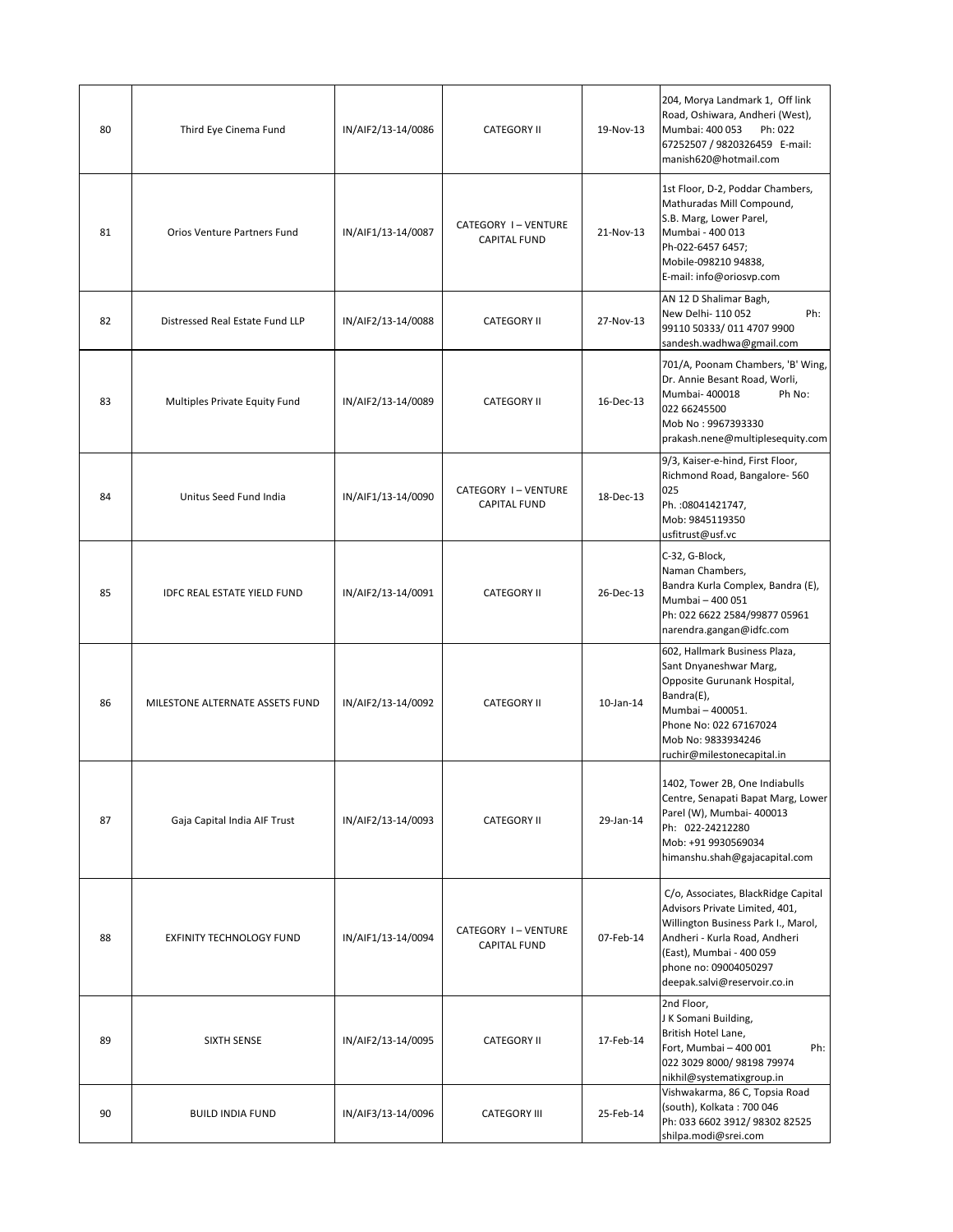| 91 | <b>INDIA BUILD OUT FUND II</b>    | IN/AIF2/13-14/0097 | <b>CATEGORY II</b>                                 | 25-Feb-14 | Tower A- 602,<br>6th Floor, Express Zone,<br>Western Express Highway,<br>Opp. Oberoi Mall,<br>Malad (East),<br>Mumbai: 400 097<br>Ph: 022 65300139 / 9819169598<br>rajesh.singhal@quadriaindia.com                                                                            |
|----|-----------------------------------|--------------------|----------------------------------------------------|-----------|-------------------------------------------------------------------------------------------------------------------------------------------------------------------------------------------------------------------------------------------------------------------------------|
| 92 | Indian National gems Fund         | IN/AIF2/13-14/0098 | <b>CATEGORY II</b>                                 | 26-Feb-14 | C-32, G Block, Naman<br>chambers, Bandra Kurla Complex,<br>Bandra(E) Mumbai-400051<br>9987705961/066222584<br>narendra.gangan@idfc.com                                                                                                                                        |
| 93 | ANKUR CAPITAL FUND                | IN/AIF1/13-14/0100 | CATEGORY I-VENTURE<br>CAPITAL FUND (ANGEL<br>FUND) | 13-Mar-14 | 300 Sai Sampanna,<br>Old Station Road,<br>Vikhroli,<br>Mumbai- 400 007<br>Ph:9833888669<br>rema@ankurcapital.com                                                                                                                                                              |
| 94 | <b>VENTUREAST ENDIYA TRUST</b>    | IN/AIF1/13-14/0101 | CATEGORY I-VENTURE<br><b>CAPITAL FUND</b>          | 20-Mar-14 | Level 1, am@10, MB Towers, Road<br>No.10, Banjara Hills, Hyderabad -<br>500034.<br>Phone No: 040 46464880<br>Mob No: 77000889<br>ramesh.byrapaneni@endiya.com                                                                                                                 |
| 95 | Religare Credit Investment Trust  | IN/AIF1/13-14/0102 | <b>CATEGORY II</b>                                 | 24-Mar-14 | D-3, District Center, Saket, New<br>Delhi-110017<br>Ph: 022 2659 3215<br>Mobile No: +91 9819635634<br>E-mail:<br>vivek.choudhary@ilfsindia.com                                                                                                                                |
| 96 | Lares Alpha Scheme                | IN/AIF3/13-14/0103 | <b>CATEGORY III</b>                                | 26-Mar-14 | Lares Softech Private Limited,<br>3/15, 4th Floor, Jawahar Mansion,<br>Ashaf Ali Road,<br>New Delhi - 110002.<br>Correspondence Office:<br>B-60, Sector-2, Noida - 201301 Ph<br>No: 01202542060<br>MobNo:919711979306<br>Email:brijeshwarp@gmail.com                          |
| 97 | <b>Touchstone Trust</b>           | IN/AIF2/14-15/0104 | <b>CATEGORY II</b>                                 | 07-Apr-14 | Raja Praasadamu,<br>Level 2, Wing 1A,<br>Beside Jain Heritage School,<br>Botanical Garden Road,<br>Kondapur,<br>Hyderabad-500084<br>022 4302 5525/088791 50025 040<br>2301 4120/<br>9912224411/9323921364<br>Email: sj@touchstoneequities.com<br>trust@touchstoneequities.com |
| 98 | <b>ICICI Prudential Debt Fund</b> | IN/AIF2/14-15/0105 | <b>CATEGORY II</b>                                 | 05-May-14 | 2nd Floor,<br>Block B-2, Nirlon Knowledge Park,<br>Western Express Highway,<br>Goregaon (East),<br>Mumbai - 400 063<br>Ph-<br>022-42090581<br>Mobile-09820320702<br>Email:supriya_sapre@icicipruamc.c<br>om                                                                   |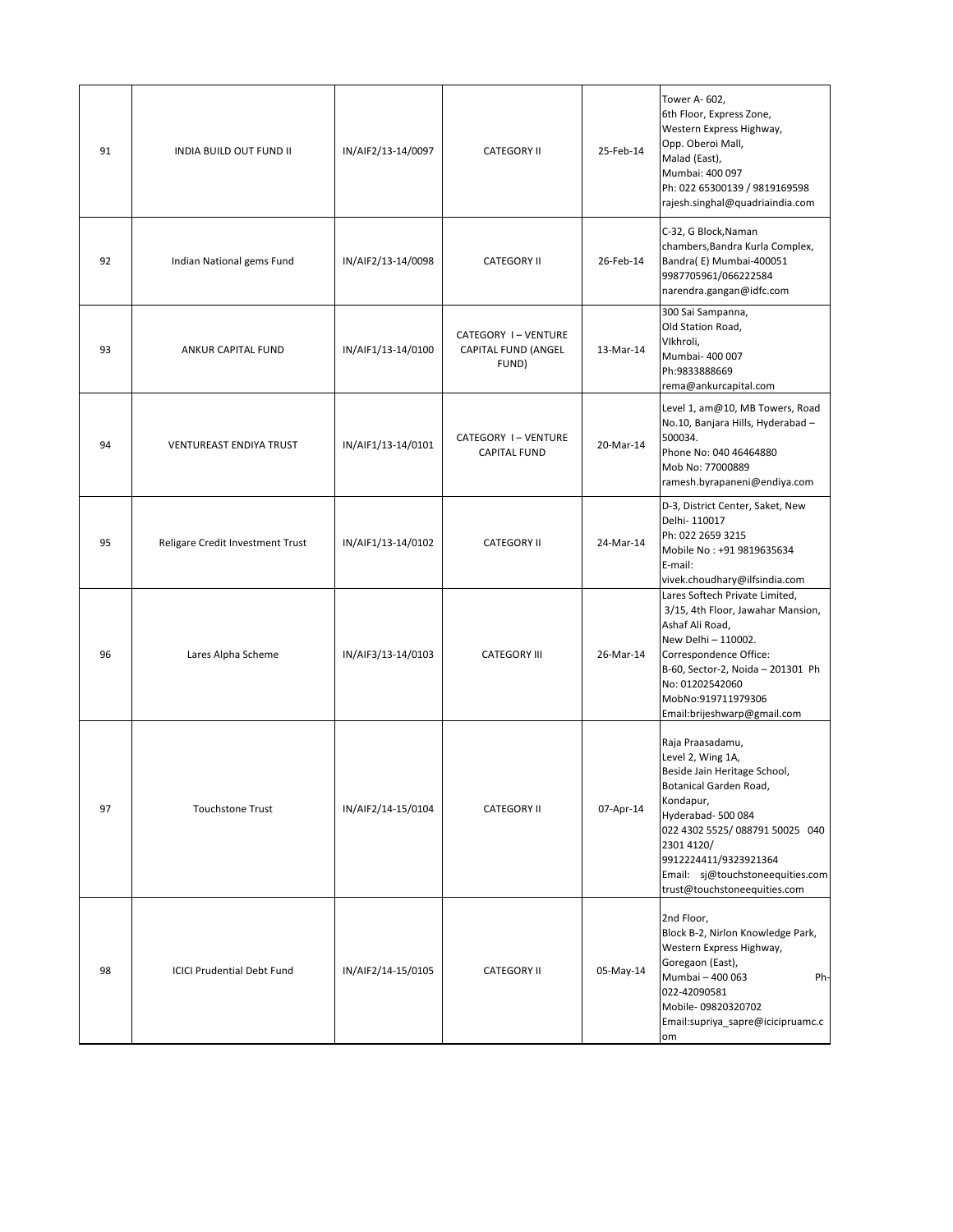| 99  | BLUME VENTURES FUND IA                          | IN/AIF1/14-15/0106 | CATEGORY I-VENTURE<br><b>CAPITAL FUND</b> | 16-May-14 | Registered Office Address: C-1/5,<br>Sarathi CHS, Khira Nagar, S.V.Road,<br>Santacruz West,<br>Mumbai-400054<br>Address for Correspondence: Unit<br>No. 4, Jetha Compound, Opp Nirmal<br>Park, Byculla-East<br>Mumbai-400027<br>022-43471659/ +91 9820562587<br>karthik@blumeventures.com                                                               |
|-----|-------------------------------------------------|--------------------|-------------------------------------------|-----------|---------------------------------------------------------------------------------------------------------------------------------------------------------------------------------------------------------------------------------------------------------------------------------------------------------------------------------------------------------|
| 100 | ANAND RATHI REAL ESTATE TRUST                   | IN/AIF2/14-15/0107 | <b>CATEGORY II</b>                        | 20-May-14 | Registered Office:<br>4th Floor, Silver Metropolis, Jai<br>Coach Compound, opposite<br>Bimbisar nagar, Goregaon (E),<br>Mumbai - 400013.<br>Correspondence office:<br>11th Floor, Times Tower, Kamala<br>Mills Compound, Senapati Bapat<br>Marg, Lower Parel, Mumbai -<br>400013.<br>Ph No: 022-40477200<br>MobNo:9833650561<br>abhijitbarase@rathi.com |
| 101 | <b>IGI India Trust</b>                          | IN/AIF2/14-15/0108 | <b>CATEGORY II</b>                        | 20-May-14 | Unit #302, 3rd Floor, Madhava<br>Building, Bandra Kurla Complex,<br>Bandra East, Mumbai- 400 051. +91<br>22 6671 4271,<br>$+91$<br>9867748390<br>bani@indiaglobalinc.com                                                                                                                                                                                |
| 102 | Laghu Vikas Trust                               | IN/AIF1/14-15/0109 | CATEGORY I - SME FUND                     | 09-Jun-14 | C/o SIDBI,<br>NSIC-NTSC Complex,<br>Okhla Industrial Area,<br>Phase -III,<br>New Delhi- 110 020<br>Ph:<br>+91 022 26527116/ 9867320439<br>aasarma@sidbiventure.co.in                                                                                                                                                                                    |
| 103 | IFMR Finance For Freedom Social Venture<br>Fund | IN/AIF1/14-15/0110 | CATEGORY I-SOCIAL<br><b>VENTURE FUND</b>  | 09-Jun-14 | 10th Floor-Phase 1, IIT Madras<br>Research Park, Kangam Village,<br>Taramani, Chennai- 600113<br>Ph:<br>044 66687270<br>Mob: +91 8754490216<br>vijay.v@ifmr.co.in                                                                                                                                                                                       |
| 104 | Reliance Capital AIF Trust                      | IN/AIF2/14-15/0111 | <b>CATEGORY II</b>                        | 17-Jun-14 | Reliance Centre,<br>19, Walchand Hirachand Marg,<br>Ballard Estate,<br>Mumbai- 400 001<br>Ph:<br>022 3047 9591<br>Amit.bapna@relianceada.com                                                                                                                                                                                                            |
| 105 | ICICI PRUDENTIAL REAL ESTATE AIF                | IN/AIF2/14-15/0112 | <b>CATEGORY II</b>                        | 25-Jun-14 | 2nd FLOOR, BLOCK B-2,<br>NIRLON KNOWLEDGE PARK,<br>WESTERN EXPRESS HIGHWAY,<br>GOREGAON (EAST).<br>MUMBAI- 400 063                                                                                                                                                                                                                                      |
| 106 | CERESTRA INFRASTRCTURE TRUST                    | IN/AIF2/14-15/0113 | <b>CATEGORY II</b>                        | 03-Jul-14 | LEVEL 3, D-3, DISTRICT CENTRE<br>SAKET,<br>NEW DELHI - 110017.<br>sachin.batra@religare.com                                                                                                                                                                                                                                                             |
| 107 | Neev Fund                                       | IN/AIF1/14-15/0114 | CATEGORY-I-<br>INFRASTRUCTURE FUND        | 16-Jul-14 | 202, Maker Tower, 'E', 20th floor,<br>cuffe parade, Colaba,<br>Mumbai - 400 005.<br>Ph<br>No: 022-22178353<br>MobNo:8879422926<br>Murali.v@sbicaps.com                                                                                                                                                                                                  |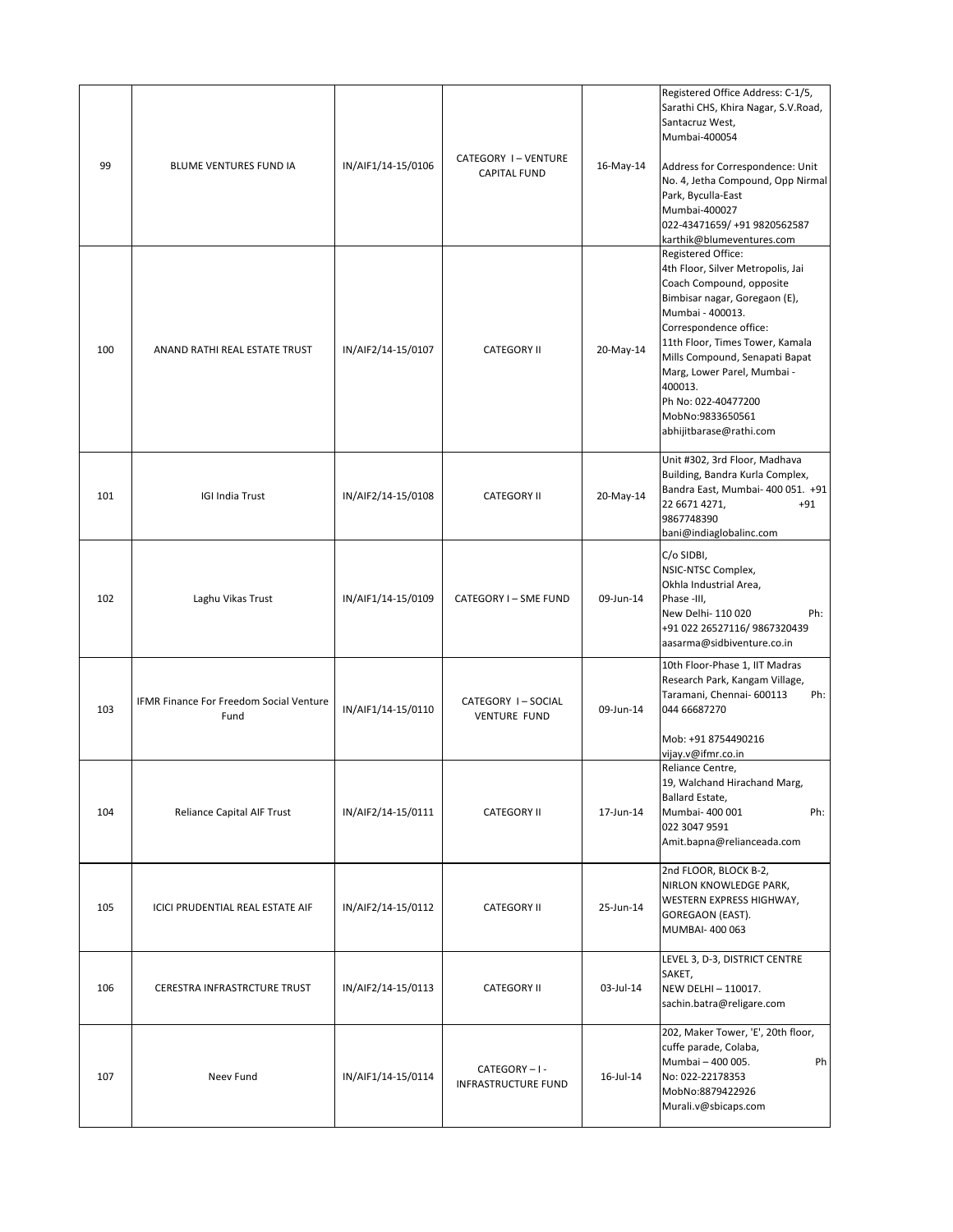| 108 | ASK REAL ESTATE SPECIAL OPPORTUNITIES<br>FUND - II | IN/AIF2/14-15/0115 | <b>CATEGORY II</b>                                 | 24-Jul-14 | BAND BOX HOUSE, 1ST FLOOR,<br>254-D, DR. ANNIE BESANT ROAD,<br>WORLI,<br>MUMBAI - 400 030.<br>Ph: 022 2885 6330/ 98202 64148<br>E-mail: hbohara@askgroup.in                                                             |
|-----|----------------------------------------------------|--------------------|----------------------------------------------------|-----------|-------------------------------------------------------------------------------------------------------------------------------------------------------------------------------------------------------------------------|
| 109 | NARNOLIA VELOX FUND                                | IN/AIF3/14-15/0116 | <b>CATEGORY III</b>                                | 13-Aug-14 | 99A, Park Street, Siddha Park, 7th<br>Floor, Room No 7B, Kolkata-700016,<br>West Bengal,<br>info@narnoliavelox.com<br>Ph:<br>+91 651 2330396                                                                            |
| 110 | LIFE FUND                                          | IN/AIF1/14-15/0117 | CATEGORY I - SME FUND                              | 21-Aug-14 | 1st Floor, Cambay Plaza,<br>Inside Cambay Grand,<br>Behind PERD Centre,<br>Near Sola Bridge,<br>S. G. Road,<br>Thaltej,<br>Ahmedabad-380054,<br>Gujarat<br>Ph: 1800 3002 7777/ 94274 18434 E-<br>mail: info@lifefund.in |
| 111 | SUVITTA CAPITAL TRUST                              | IN/AIF3/14-15/0118 | <b>CATEGORY III</b>                                | 10-Sep-14 | Grace Towers, 3rd Floor, No. 70,<br>Millers Road, Bangalore-560052 Ph:<br>080 3078 9100/9632360300 Email:<br>md@aarinassetadvisors.com                                                                                  |
| 112 | <b>AVYAY TRUST</b>                                 | IN/AIF3/14-15/0119 | <b>CATEGORY III</b>                                | 29-Sep-14 | 108, Sri Sri Gokulam, Gautami<br>Enclave, Kondapur, Near Chirec<br>public School, SBI Road Hyderabad-<br>500084<br>9741495899<br>harish@vasisthcapital.com                                                              |
| 113 | CONTRARIAN VRIDDHI TRUST                           | IN/AIF1/14-15/0120 | CATEGORY I-VENTURE<br>CAPITAL FUND (ANGEL<br>FUND) | 30-Sep-14 | IL&FS Financial Centre, Plot C-22, G<br>Block, Bandra-Kurla Complex,<br>Bandra (East), Mumbai 400051<br>Ph: 022 26593333/ 9867039240<br>somak.ghosh@contrariancapindia.c<br>om                                          |
| 114 | SINGULAR INDIA OPPORTUNITIES TRUST                 | IN/AIF3/14-15/0121 | <b>CATEGORY III</b>                                | 28-Oct-14 | Grace Towers, 3rd Floor, No. 70,<br>Millers Road, Bangalore-560052<br>Ph:08030789100/9867014020<br>shriram.iyer@singularcapital.com                                                                                     |
| 115 | INDIA PARTICIPATION FUND                           | IN/AIF2/14-15/0122 | <b>CATEGORY II</b>                                 | 30-Oct-14 | Level 11, Tower One,<br>One Indiabulls Centre, 841<br>Senapati Bapat Marg,<br>Elphinstone Road, Mumbai- 400<br>013<br>Ph: 022 3095 7200/ 9324499882<br>Ramesh.venkat@relianceada.com                                    |
| 116 | RELIGARE DYNAMIC TRUST                             | IN/AIF3/14-15/0123 | <b>CATEGORY III</b>                                | 05-Nov-14 | GYS INFINITY, PARANJPE ' B'<br>SCHEME, SUBHASH ROAD, VIRLE<br>PARLE (EAST), MUMBAI-400057 Ph-<br>022 66049402/9930009235<br>singh.shashi@religare.com                                                                   |
| 117 | INDUS WAY EMERGING MARKET FUND<br><b>SERIES II</b> | IN/AIF1/14-15/0124 | CATEGORY I-VENTURE<br><b>CAPITAL FUND</b>          | 11-Nov-14 | A-93, Ashok Vihar, Phase- III,<br>New Delhi - 110052.<br>Mob<br>No: 9971155770<br>nitin.gupta@theindusway.com                                                                                                           |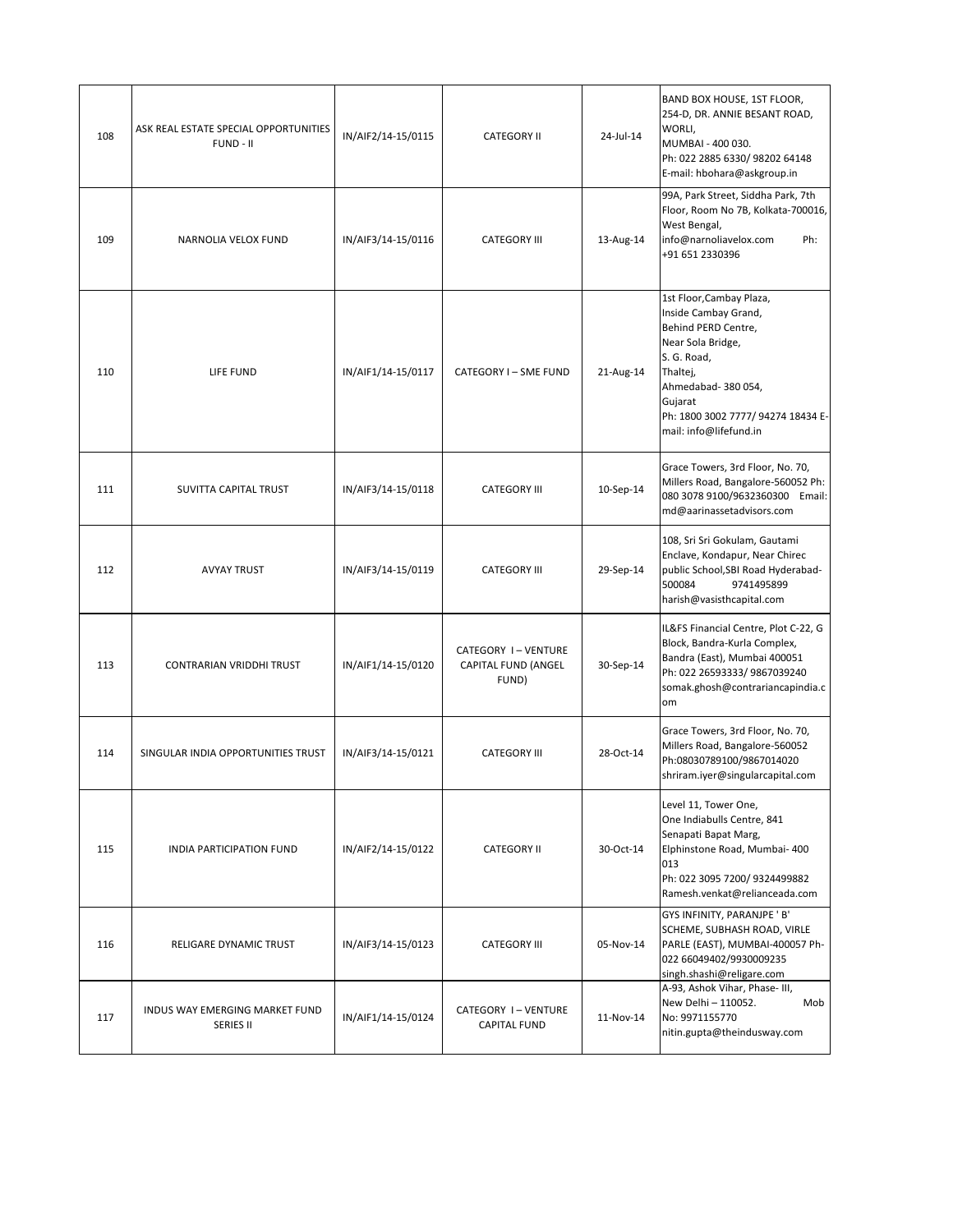| 118 | CARPEDIEM CAPITAL PARTNERS FUND I         | IN/AIF2/14-15/0125 | <b>CATEGORY II</b>                        | 11-Nov-14 | 37, Siris Road,<br>DLF-3, Gurgaon,<br>Haryana - 122 002<br>Ph: 0124 4234751/ 9819876663 E-<br>mail:<br>abhishek@carpediem-capital.com                                                                                            |
|-----|-------------------------------------------|--------------------|-------------------------------------------|-----------|----------------------------------------------------------------------------------------------------------------------------------------------------------------------------------------------------------------------------------|
| 119 | ZODIUS TECHNOLOGY FUND                    | IN/AIF1/14-15/0126 | CATEGORY I-VENTURE<br><b>CAPITAL FUND</b> | 18-Nov-14 | 11th Floor,<br>Nehru Centre (Discovery of India<br>Building),<br>Dr. Annie Besant Road,<br>Worli,<br>Mumbai - 400 018<br>Ms. Shilpa Kulkarni<br>Ph: +91 22 2204 0537/39<br>Mobile: +91 99300 08272<br>shilpa.kulkarni@zodius.com |
| 120 | TRANS CONTINENTAL CAPITAL TRUST           | IN/AIF1/14-15/0127 | CATEGORY I-VENTURE<br><b>CAPITAL FUND</b> | 03-Dec-14 | IL&FS Financial Center, Plot No C-<br>22, G Block, Bandra Kurla Complex,<br>Bandra(E),<br>Mumbai- 400051.<br>Mr. Sahil Dhowan<br>Mob No: 9821043303<br>sahil@transconcapital.com                                                 |
| 121 | Domus Capital LLP                         | IN/AIF2/14-15/0128 | <b>CATEGORY II</b>                        | 05-Dec-14 | 72, 2nd Floor,<br>Janpath, New Delhi: 110 001<br>Mr. Ankur Sanghi,<br>Ph-011 2332 2351/98100 53721 v<br>ankur.sanghi@icloud.com                                                                                                  |
| 122 | Venture Capital Fund for Scheduled Castes | IN/AIF2/14-15/0129 | <b>CATEGORY II</b>                        | 15-Jan-15 | IFCI Venture Capital Funds Limited,<br>IFCI Tower, 61, nehru Place, New<br>Delhi-110019 Ms. Poonam Garg<br>Ph-09873015401<br>poonam.garg@ifciventure.com                                                                         |
| 123 | TRITON ALTERNATIVE INVESTMENT TRUST       | IN/AIF2/14-15/0130 | <b>CATEGORY II</b>                        | 22-Jan-15 | 705, 7th Floor,<br>'A' Wing, Marathon Futurex,<br>N.M. Joshi Marg,<br>Lower Parel(E),<br>Mumbai- 4000013.<br>Mr. Pradyumna Dalmia<br>Mob No: 9830045222<br>pradyumna@tritonadvisors.in                                           |
| 124 | STRUGENCE DEBT FUND                       | IN/AIF2/14-15/0131 | <b>CATEGORY II</b>                        | 16-Feb-15 | 1208, Real Tech Park,<br>Sector 30A,<br>Vashi,<br>Navi Mumbai-400705<br>Mr. Ashok Shinkar<br>$022 -$<br>65650323<br>09833777542<br>ashok@strugence.com                                                                           |
| 125 | BAY CAPITAL INVESTMENT TRUST              | IN/AIF3/14-15/0132 | <b>CATEGORY III</b>                       | 16-Feb-15 | 304, Marine Chambers,<br>New Marine Lines,<br>Churchgate,<br>Mumbai-400021<br>Mr.<br>Vishal Ootam<br>9821117819<br>vishal@baycapindia.com                                                                                        |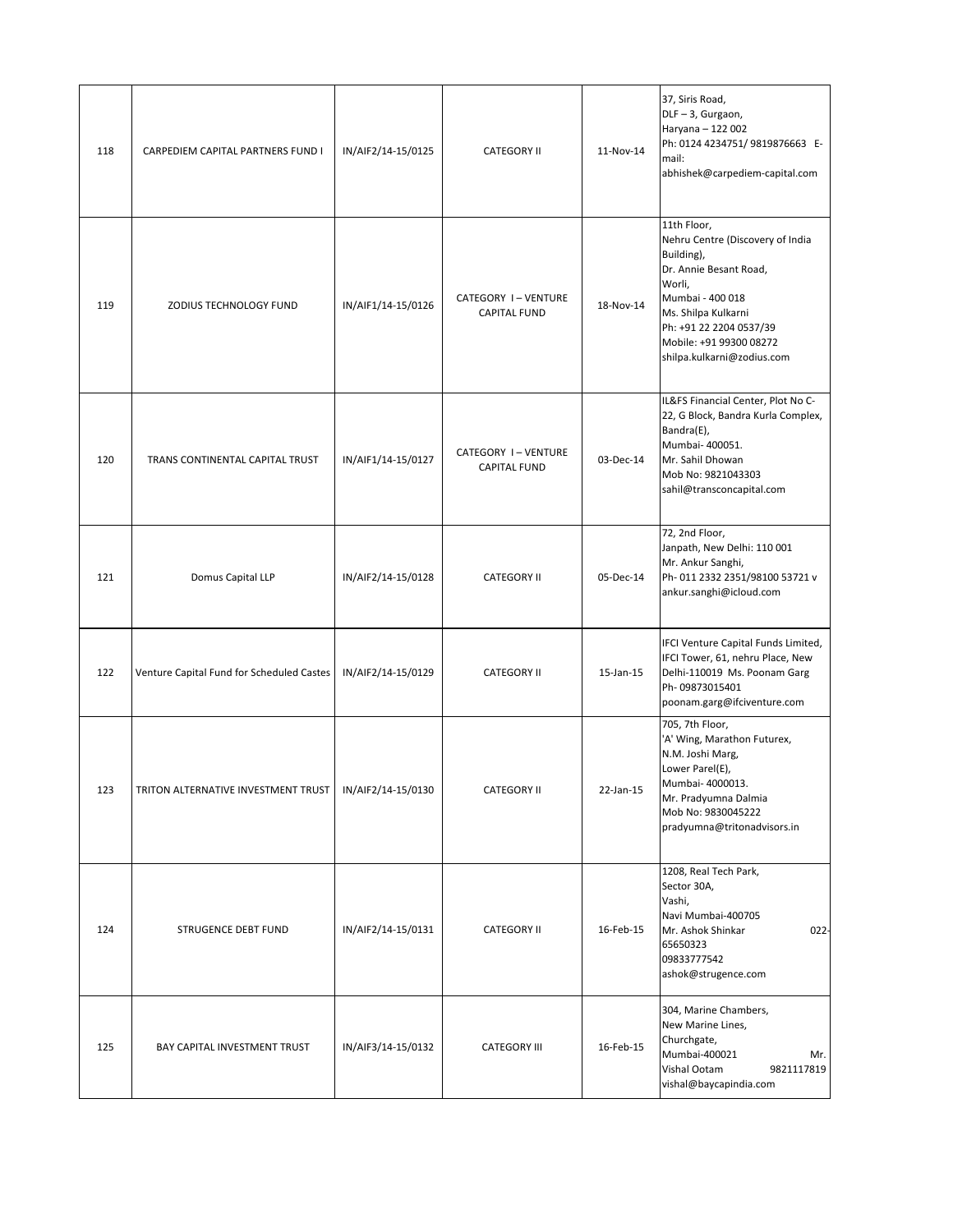| 126 | <b>INDIABULLS AIF</b>                  | IN/AIF2/14-15/0133 | <b>CATEGORY II</b>                        | 18-Feb-15 | 11th Floor, Tower-1, Indiabulls<br>House, Indiabulls Finance Centre,<br>Senapati Bapat Marg, Elphinstone<br>Mumbai - 400 013<br>Road,<br>Mr. Uday Diwale<br>022 6189 1706/98672 64966<br>uday.d@indiabulls.com       |
|-----|----------------------------------------|--------------------|-------------------------------------------|-----------|----------------------------------------------------------------------------------------------------------------------------------------------------------------------------------------------------------------------|
| 127 | DIGITAL INDIA FUND PRIVATE LIMITED     | IN/AIF2/14-15/0134 | <b>CATEGORY II</b>                        | 18-Feb-15 | C/o Scsi Venture Advisors (P) Ltd<br>202 Nilgiri, 9 Barakhamba Road<br>New Delhi - 110 001<br>Name: Mr. Satish Mehta<br>Ph: 011 2335 7961 / 98 110 31318 E-<br>mail:shm.aff@gmail.com/<br>satish.mehta@cheekotel.com |
| 128 | QVC REALTY INDIA REAL ESTATE TRUST     | IN/AIF2/14-15/0135 | <b>CATEGORY II</b>                        | 18-Feb-15 | 89/1, Raja Ikon Building,<br>2nd Floor, Marathahalli Road,<br>Next to Sony World,<br>Bangalore-560037<br>Name: Mr. Prakash Gurbaxani<br>Ph: 080 40250301 / 98860 48160 E-<br>mail: prakashg@qvcrealty.com            |
| 129 | <b>TRACXN LABS</b>                     | IN/AIF1/14-15/0136 | CATEGORY I-VENTURE<br><b>CAPITAL FUND</b> | 24-Feb-15 | The IL&FS Financial Centre,<br>Plot C-22, G Block,<br>BKC, Bandra €<br>Mumbai-400051<br>Prashant Chandra<br>88004-<br>11990<br>prashant.chandra@tracxn.com                                                           |
| 130 | <b>AMPLUS REALTY TRUST - II</b>        | IN/AIF2/14-15/0137 | <b>CATEGORY II</b>                        | 17-Mar-15 | 23-24 GOVT. SERVANT SOCIETY,<br>ADJOINING MUNICIPAL MARKET, C<br>G ROAD, NAVRANGPURA,<br>AHMEDABAD - 380009<br>Mr.<br>Jagdish Dalal,<br>Ph No:<br>+91-79-30137000<br>jagdish.dalal@arvind.in                         |
| 131 | Faering Capital India Evolving Fund II | IN/AIF2/14-15/0138 | <b>CATEGORY II</b>                        | 25-Mar-15 | 95, Maker Chambers III, Nariman<br>Point, Mumbai - 400021.<br>Mr. Aditya Parekh<br>Ph No: 022 61549501<br>Mob No.: 9819493331<br>aditya@faeringcapital.com                                                           |
| 132 | <b>RVCF TRUST III</b>                  | IN/AIF1/15-16/0139 | CATEGORY I-VENTURE<br><b>CAPITAL FUND</b> | 01-Apr-15 | 7TH FLOOR, GANGA HEIGHTS,<br>BAPU NAGAR, TONK ROAD,<br>JAIPUR - 302 015.<br>Mr. Girish Gupta<br>Ph No: 0141-4071683<br>Mob No.: 09829066878                                                                          |
| 133 | TRIFECTA VENTURE DEBT FUND             | IN/AIF2/15-16/0140 | <b>CATEGORY II</b>                        | 13-Apr-15 | 45 First Floor, Navjivan Vihar, New<br>Delhi - 110017<br>Mr. Nilesh<br>Kothari<br>Ph No. +91-11-<br>26693572, Mob: +91-9810727372                                                                                    |
| 134 | <b>KAE CAPITAL FUND II</b>             | IN/AIF1/15-16/0141 | CATEGORY I-VENTURE<br><b>CAPITAL FUND</b> | 16-Apr-15 | 1105, Raheja Centre, Free Press<br>Journal Marg, Nariman Point,<br>Mumbai - 400 021<br>Ms.<br>Nita Mirchandani<br>022 2202 1310/6617 2023,<br>9820029142                                                             |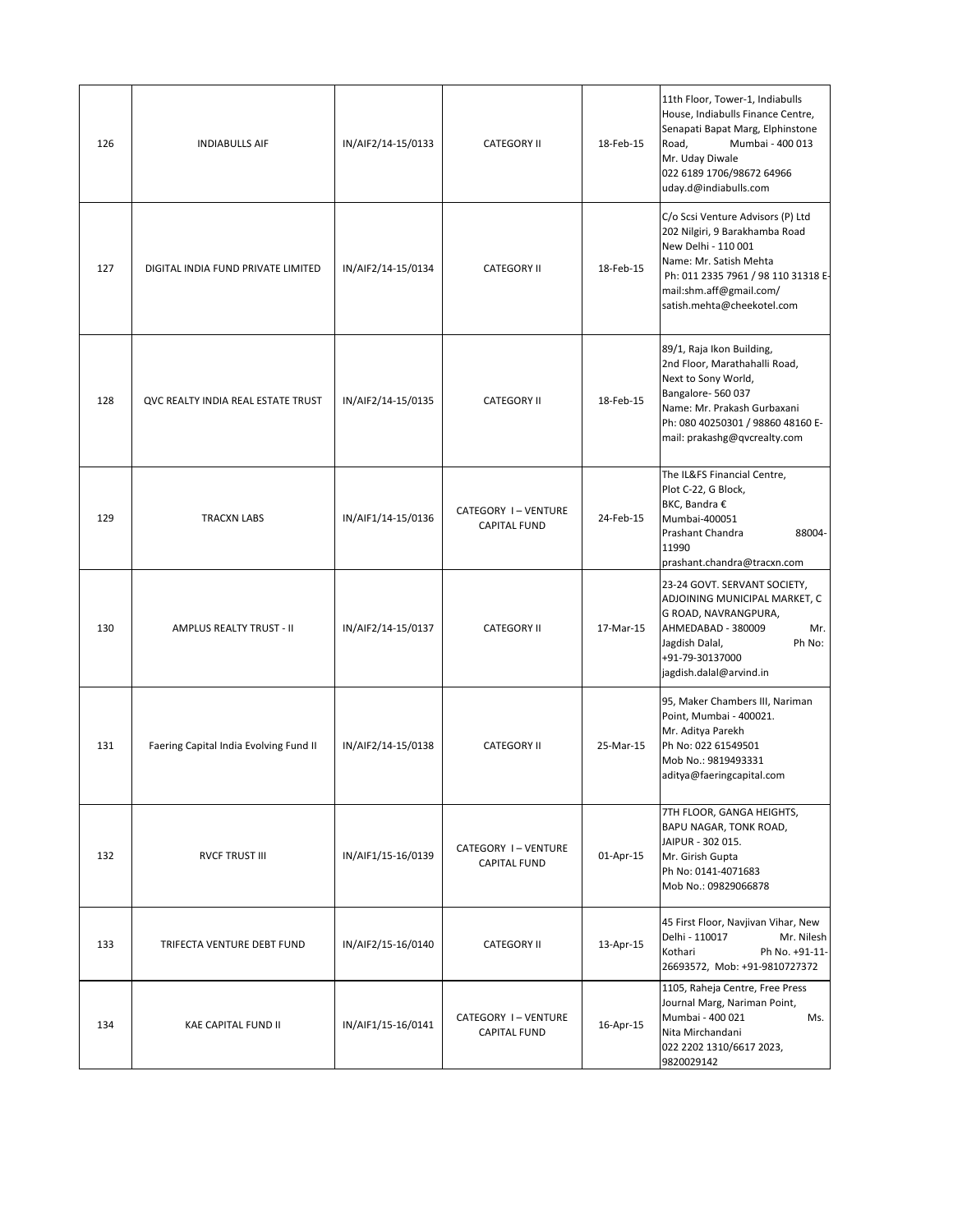| 135 | <b>IVYCAP VENTURES TRUST FUND II</b>                   | IN/AIF1/15-16/0142 | CATEGORY I-VENTURE<br><b>CAPITAL FUND</b> | 17-Apr-15 | G-2, Spectra Building,<br>Hiranandani Gardens,<br>Powai,<br>Mumbai- 400 076<br>Mr.<br>Vikram Gupta<br>Ph: 022 4505 0904/ 99870 60061                                                           |
|-----|--------------------------------------------------------|--------------------|-------------------------------------------|-----------|------------------------------------------------------------------------------------------------------------------------------------------------------------------------------------------------|
| 136 | PRIME REALTY CAPITAL                                   | IN/AIF2/15-16/0143 | <b>CATEGORY II</b>                        | 21-Apr-15 | 202, 2nd Floor, Krishna Kunj, 30,<br>Navyug Society, V.M. Road, J.V.P.D.,<br>Vile Parle (W), Mumbai 400 056,<br>Maharashtra, India<br>Arvind<br>Agarwal, Ph: +91 22 66816000/+91<br>9967077488 |
| 137 | AMPLUS REALTY TRUST - III                              | IN/AIF2/15-16/0144 | <b>CATEGORY II</b>                        | 24-Apr-15 | 23-24 GOVT. SERVANT SOCIETY,<br>ADJOINING MUNICIPAL MARKET, C<br>G ROAD, NAVRANGPURA,<br>AHMEDABAD - 380009<br>Mr. Jagdish Dalal,<br>Ph No: +91-<br>79-30137000                                |
| 138 | SRS ALTERNATIVE INVESTMENT FUND                        | IN/AIF2/15-16/0145 | <b>CATEGORY II</b>                        | 24-Apr-15 | SRS Tower 306, 3rd Floor,<br>Near Metro Station Mewla<br>Maharajpur,<br>G.T. Road,<br>Faridabad (NCR Delhi)- 121003<br>Mr. Jitin Sadana<br>Ph:0129 4323182<br>Fax No-0129 6117047              |
| 139 | MUNOTH HEDGE FUND                                      | IN/AIF3/15-16/0146 | <b>CATEGORY III</b>                       | 28-Apr-15 | IL&FS Financial Centre, Plot C-22,<br>G Block, Bandra-Kurla Complex,<br>400051<br>Bandra (E),<br>Mumbai-<br>Rahul M Pansari<br>Ph-<br>07926937954<br>Mob-<br>9974004651                        |
| 140 | <b>INDOSTAR CREDIT FUND</b>                            | IN/AIF2/15-16/0147 | <b>CATEGORY II</b>                        | 29-Apr-15 | One Indiabulls Centre, Tower 2A,<br>17th Floor, Jupiter Mills Compound,<br>Senapati Bapat Marg, Mumbai-<br>400013<br>Mr. Sandeep Baid<br>Ph: 022 43157005 / 9619997490                         |
| 141 | INDIA SCIENCE VENTURE FUND                             | IN/AIF1/15-16/0148 | CATEGORY I-VENTURE<br><b>CAPITAL FUND</b> | 15-May-15 | 100, NCL Innovation Park, Dr. Homi<br>Bhabha (Pashan) Road, Pune-<br>411008<br>Mr.<br>Amitabh Shrivastava Ph: +91 020<br>63750005/9900331885                                                   |
| 142 | BLACK FOX INNOVATIVE INVESTMENT<br><b>TRUST</b>        | IN/AIF2/15-16/0149 | <b>CATEGORY II</b>                        | 15-May-15 | E-356, G.K-2, New Delhi 110048. Mr.<br>Suresh Bohra<br>Mob: +91<br>9899000651                                                                                                                  |
| 143 | ATIVIR ALTERNATIVE INVESTMENT FUND                     | 1N/AIF1/15-16/0150 | CATEGORY I - SME FUND                     | 21-May-15 | The Capital, Unit No. 412 A, 4th<br>Floor, Flat No. C-70, Block- G,<br>Bandra kurla Complex, Andheri,<br>Mumbai -400051<br>Mr. Parteek Jain<br>Ph:<br>4014 0832<br>Mob:<br>9769472307          |
| 144 | MULTIPLES PRIVATE EQUITY FUND II LLP                   | IN/AIF2/15-16/0151 | <b>CATEGORY II</b>                        | 26-May-15 | B-3/42, Safdarjung Enclave, New<br>Delhi-110029<br>Ms.<br>Renuka Ramnath<br>Ph: 022<br>Ph:<br>66245557<br>9773255555                                                                           |
| 145 | <b>GSF VENTURE CAPITAL FUND</b>                        | IN/AIF1/15-16/0152 | CATEGORY I-VENTURE<br><b>CAPITAL FUND</b> | 01-Jun-15 | A/402, IVY Apartment, Sushant Lok<br>Phase 1, Gurgaon, Haryana, India<br>Rajesh Sawhney<br>Mob:<br>9958341479                                                                                  |
| 146 | SAMVITTI CAPITAL ALTERNATIVE<br><b>INVESTMENT FUND</b> | IN/AIF3/15-16/0153 | <b>CATEGORY III</b>                       | 04-Jun-15 | #A-802, Renaissance Temple Bells,<br>25/1 West of Chord Road, Opposite<br>Isckon Temple, Yeshwantpur,<br>Bengaluru-560022.<br>Mr. Shivaram Kamath Ph: +91<br>2842294609                        |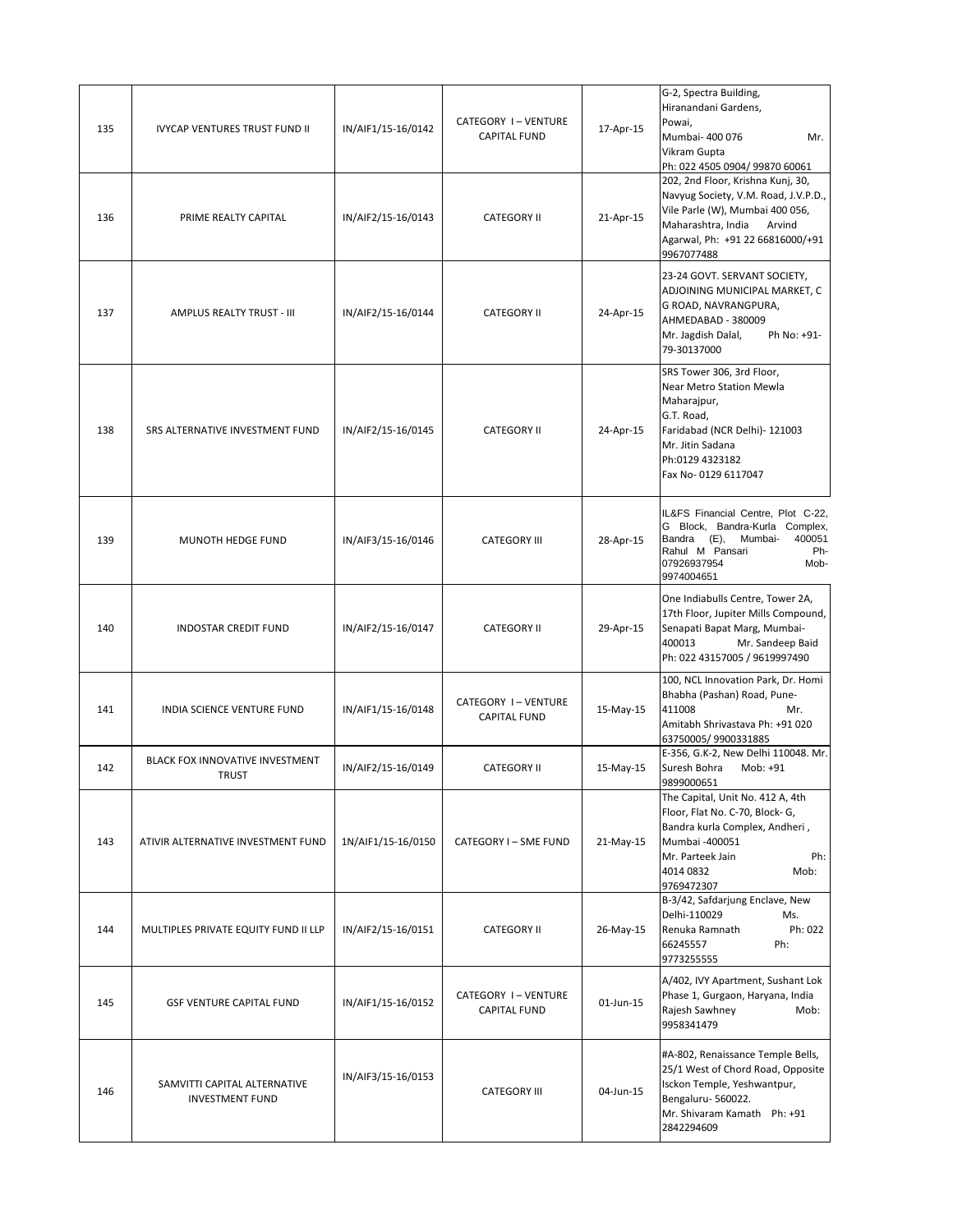| 147 | AARUHA TECHNOLOGY FUND                        | IN/AIF1/15-16/0154 | CATEGORY I-VENTURE<br><b>CAPITAL FUND</b> | 01-Jun-15 | No. 44/A, 3rd Floor, 1st Main Road,<br>3rd Phase, J P Nagar, Bangalore-<br>56078.<br>Mr. B V Naidu<br>Mob No:98453333000                                                                                                                                                                  |
|-----|-----------------------------------------------|--------------------|-------------------------------------------|-----------|-------------------------------------------------------------------------------------------------------------------------------------------------------------------------------------------------------------------------------------------------------------------------------------------|
| 148 | INFINITI REALTY OPPORTUNITIES TRUST           | IN/AIF2/15-16/0155 | <b>CATEGORY II</b>                        | 18-Jun-15 | 201A, Annexe 'A', Aurus Chambers,<br>S.S. Amrutwar Marg, Worli, Mumbai<br>$-400013$<br>Mr. Amit Goenka<br>Ph: 022 61648888                                                                                                                                                                |
| 149 | SEAF India Agribusiness Fund II               | IN/AIF2/15-16/0156 | <b>CATEGORY II</b>                        | 18-Jun-15 | I Wing, 2014, Jade Gardens,<br>Kalanagar, Bandra (East), Mumbai -<br>400 051.<br>Mr. Partha<br>Choudhury/ Mr. Hemandra Mathur<br>Ph No: 022 32267953<br>Mob No.:<br>9821340372/09810247783                                                                                                |
| 150 | Arthveda Affordable Housing Trust             | IN/AIF2/15-16/0157 | <b>CATEGORY II</b>                        | 25-Jun-15 | C/o, Arthveda Fund Management<br>private Ltd.<br>Ground Floor, HDIL Tower,<br>Anant Kanekar Marg,<br>Bandra (East),<br>Mumbai- 400 051<br>Name: Mr. Satish Sawnani<br>Ph: 022 67748594 / 9930438805                                                                                       |
| 151 | REAL ESTATE OPPORTUNITIES TRUST II            | IN/AIF2/15-16/0158 | <b>CATEGORY II</b>                        | 25-Jun-15 | C/O IL&FS Trust Company Ltd.,<br>IL&FS Financial Center, Plot No C-<br>22, G Block, Bandra Kurla Complex,<br>Bandra(E), Mumbai- 400051.<br>Mr. Mridul Upreti; Ph:+91-124-<br>4605101; Mob: +91-9958177855                                                                                 |
| 152 | UNICORN INDIA VENTURES TRUST                  | IN/AIF1/15-16/159  | CATEGORY I-VENTURE<br><b>CAPITAL FUND</b> | 25-Jun-15 | 302, Jhalawar Service Premises,<br>Patanwala Estate, Opp Shreyas<br>Garden, LBS Marg, Ghatkopar<br>(West), Mumbai- 400086<br>Anil Joshi; Ph: +91-<br>25005050/40111950; Mob:+91-<br>9323810171                                                                                            |
| 153 | HDFC CAPITAL AFFORDABLE REAL ESTATE<br>FUND-1 | IN/AIF2/15-16/0160 | <b>CATEGORY II</b>                        | 25-Jun-15 | HUL House, H.T. Parekh Marg, 165-<br>166 Backbay Reclamation,<br>Churchgate, Mumbai-400020 Mr.<br>Abhay Goyal +91 22<br>66580183<br>$+91$<br>9820721321                                                                                                                                   |
| 154 | BLUME VENTURES INDIA FUND II                  | IN/AIF1/15-16/161  | CATEGORY I-VENTURE<br><b>CAPITAL FUND</b> | 29-Jun-15 | Registered Address: C-1/5, Sarathi<br>CHS, Khira Nagar, SV Road,<br>Santacruz(W), Mumbai-400054.<br>Correspondence and Principal place of<br>business:<br>Unit No 4, Jetha Compound, Opposite<br>Nirmal Park, Byculla (E), Mumbai-<br>400027.<br>Mr. Ashish<br>Fafadia Mob:+91-9323810171 |
| 155 | TECHNOLOGY VENTURE FUND                       | IN/AIF1/15-16/162  | CATEGORY I-VENTURE<br><b>CAPITAL FUND</b> | 06-Jul-15 | 632, 5TH CROSS, 12TH 'A' MAIN,<br>4TH BLOCK, KORAMANGALA,<br>BANGALORE - 560 034 Mr. T.C.<br>Meenakshisundaram; Ph: 080<br>40434802; Mob: 9900181261<br>tcm sundaram@idgvcindia.com                                                                                                       |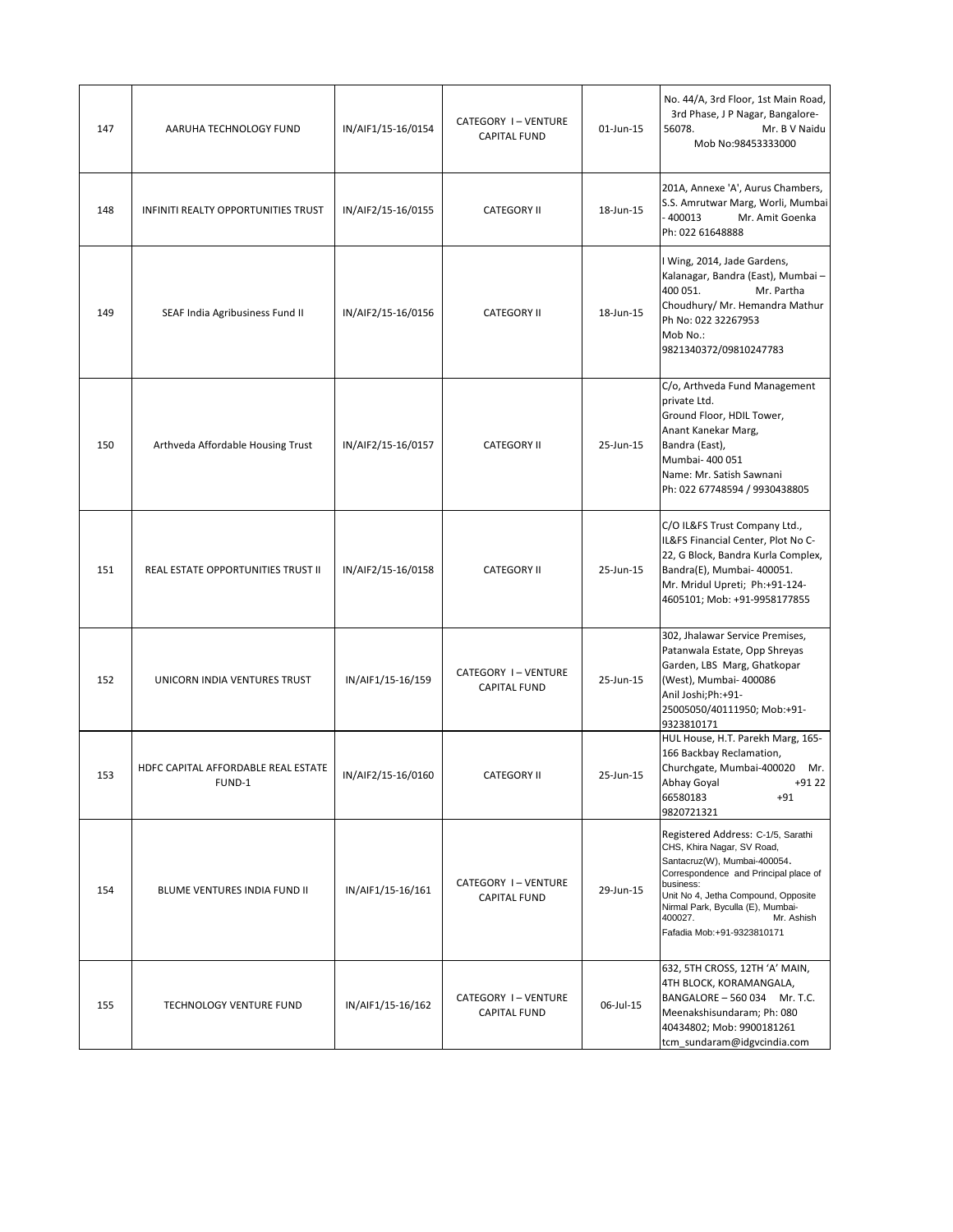| 156 | UNIQORN VENTURES FUND                       | IN/AIF1/15-16/163  | CATEGORY I-VENTURE<br><b>CAPITAL FUND</b>          | $08 -$ Jul-15 | 03 HOUSE, NO. 27, MAGRATH<br>ROAD, BANGALORE - 560 001,<br><b>KARNATAKA</b><br>Mr. Shiraz Bugwadia<br>Ph: +91 020 61115701/ 9820553003<br>shiraz.bugwadia@o3capital.com                                                             |
|-----|---------------------------------------------|--------------------|----------------------------------------------------|---------------|-------------------------------------------------------------------------------------------------------------------------------------------------------------------------------------------------------------------------------------|
| 157 | Orios Venture Partners Fund II              | IN/AIF1/15-16/0164 | CATEGORY I-VENTURE<br><b>CAPITAL FUND</b>          | $13 -$ Jul-15 | 1st Floor, D2, Poddar Chambers,<br>Mathuradas Mill Compound,<br>S. B. Marg, Lower Parel,<br>Mumbai- 400 013<br>Name: Mr. Rehan Yar Khan<br>Ph: +91 022 64576417/ 98200<br>86616<br>E-mail: rehan@oriosvp.com                        |
| 158 | India Value Fund V                          | IN/AIF2/15-16/0165 | <b>CATEGORY II</b>                                 | 27-Jul-15     | Suite F9C, Grand Hyatt Plaza,<br>Santacruz East, Mumbai- 400055<br>Ms. Jigisha Shah<br>Ph-022 66824839/ 9987855664<br>jigisha@ivfa.com                                                                                              |
| 159 | Emerging India Fund II                      | IN/AIF2/15-16/0166 | <b>CATEGORY II</b>                                 | 28-Jul-15     | C/O IDBI Trusteeship Services<br>Limited,<br>Asian Buidling, Ground Floor, 17R<br>Kamani Marg, Ballard Estate,<br>Mumbai - 400 001.<br>Mr. Ranabir Basu<br>Ph No: 022 40087883<br>Mob No.: 9920099945<br>ranabir.basu@icicibank.com |
| 160 | ZONE STARTUPS INDIA FUND                    | IN/AIF1/15-16/0168 | CATEGORY I-VENTURE<br><b>CAPITAL FUND</b>          | 05-Aug-15     | 41, New Marine Lines, Merchant<br>Chambers, 6th Floor, Opp SNDT<br>University, Mumbai - 4100020<br>Mr. Anil Chokani;<br>Ph No. - 022-22074509; Mob-<br>9820007301<br>anil@euroasianind.com                                          |
| 161 | PARAGON PARTNERS GROWTH FUND                | IN/AIF2/15-16/0167 | <b>CATEGORY II</b>                                 | 05-Aug-15     | Unit 901, Grande Palladium, 175<br>CST Road, Kalina, Santacruz (E),<br><b>Mumbai 400098</b><br>Siddharth Parekh Ph No.: 022<br>26527265; Mobile No. 9820300410<br>sid@paragonpartners.in                                            |
| 162 | PARAMPARA EARLY STAGE<br>OPPORTUNITIES FUND | IN/AIF1/15-16/0169 | CATEGORY I-VENTURE<br><b>CAPITAL FUND</b>          | 07-Aug-15     | 504, FORTUNE CHAMBERS, IMAGE<br>GARDENS ROAD, SILICON VALLEY,<br>HITECH CITY, MADHAPUR<br>HYDERABAD-500081.<br>Mr. Murali Krishan Gunturu<br>Mob No: 09966446961<br>murali@paramparas.com                                           |
| 163 | INDIA ADVANTAGE FUND S4 I                   | IN/AIF2/15-16/0170 | <b>CATEGORY II</b>                                 | 20-Aug-15     | C/O IDBI Trusteeship Services Ltd,<br>Asian Building,<br>17 R Kamani Marg,<br>Ballard Estate,<br>Mumbai - 400 001<br>Mrs. Vishakha Mulye<br>Ph No: +91-22-66555050<br>Mob.: +91-9821012078                                          |
| 164 | INDOVATE INNOVATION FUND                    | IN/AIF1/15-16/0171 | CATEGORY I-VENTURE<br>CAPITAL FUND (ANGEL<br>FUND) | 27-Aug-15     | No 538, 3rd Floor, CMH Road,<br>Indira Nagar, Banaglore-560038<br><b>Puneet Kinra</b><br>Mob<br>No-09538202012<br>puneet@kinadvisors.com                                                                                            |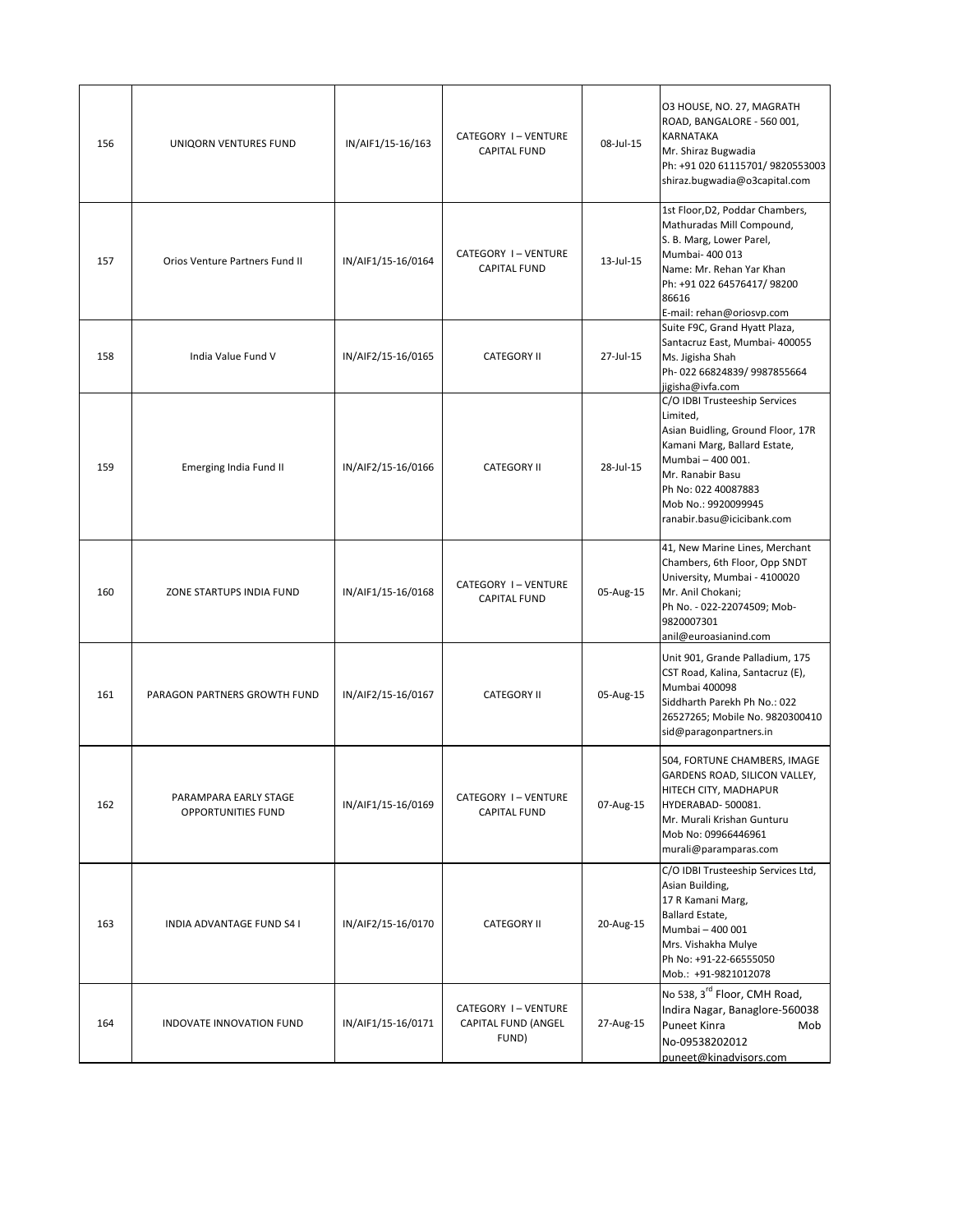| 165 | SOL PRIMERO CAPITAL INDIA                          | IN/AIF1/15-16/0172 | CATEGORY I-VENTURE<br><b>CAPITAL FUND</b>    | 04-Sep-15 | A-268, 1ST FLOOR, BHISHM<br>PITAMAH MARG, DEFENCE COLONY,<br>NEW DELHI - 110 024.<br>Ms.<br>Swetha SinghMob No: Mob No:<br>9971337068<br>shweta@solprimero.com                                                                           |
|-----|----------------------------------------------------|--------------------|----------------------------------------------|-----------|------------------------------------------------------------------------------------------------------------------------------------------------------------------------------------------------------------------------------------------|
| 166 | INDIA TECHNOLOGY FUND                              | IN/AIF2/15-16/0173 | <b>CATEGORY II</b>                           | 29-Sep-15 | A-268, 1ST FLOOR, BHISHM<br>PITAMAH MARG, DEFENCE COLONY,<br>NEW DELHI-110 024. Mr. Rajesh<br>Mehta<br>011 - 4366 1000/ 99100 54661<br>rrmehta@gmail.com                                                                                 |
| 167 | <b>CHIRATAE TRUST</b>                              | IN/AIF1/15-16/0174 | CATEGORY I-VENTURE<br><b>CAPITAL FUND</b>    | 05-Oct-15 | Naigama Investment Manager LLP,<br>7B, 7 <sup>th</sup> Floor, Sobha Pearl. No. 1,<br>Commissariat Road, Banglaore-<br>560025                                                                                                             |
| 168 | Saha Trust                                         | IN/AIF1/15-16/0175 | CATEGORY I-VENTURE<br><b>CAPITAL FUND</b>    | 06-Oct-15 | 346, 17th Cross, Dollars Colony,<br>Bangalore, Karnataka 560094<br>Ms Ankita Vashistha<br>9886457772<br>ankita@sahafund.com                                                                                                              |
| 169 | IL&FS INFRASTRUCTURE INVESTMENT<br><b>TRUST</b>    | IN/AIF1/15-16/0176 | CATEGORY - I -<br><b>INFRASTRUCTURE FUND</b> | 13-Oct-15 | The IL& FS Financial Centre, 7th<br>Floor, Plot C-22, G Block, Bandra<br>Kurla Complex, Bandra (East),<br>Mumbai-400051<br>Hemanti Wadhwa<br>Tel No-022 26593560 Mob: No-<br>9892153079<br>hemanti.wadhwa@ilfsindia.com                  |
| 170 | SBI ALTERNATIVE EQUITY FUND                        | IN/AIF1/15-16/0177 | <b>CATEGORY III</b>                          | 15-Oct-15 | 9 <sup>th</sup> Floor, C-38 & 39, Cresenzo<br>G Block, Bandra Kurla Complex,<br>Bandra East, Mumbai- 400051<br>Vinaya Datar<br>Tel No: 022-61793091<br>Mob:9167022200<br>vinaya.datar@sebimf.com                                         |
| 171 | IL&FS INFRASTRUCTURE INVESTMENT<br><b>TRUST-II</b> | IN/AIF1/15-16/0178 | CATEGORY - I -<br><b>INFRASTRUCTURE FUND</b> | 23-Oct-15 | The IL& FS Financial Centre, 7th<br>Floor, Plot C-22, G Block, Bandra<br>Kurla Complex, Bandra (East),<br>Mumbai-400051<br>Hemanti Wadhwa<br>Tel No-022 26593560 Mob: No-<br>9892153079<br>hemanti.wadhwa@ilfsindia.co                   |
| 172 | REALTY EXCELLENCE TRUST III                        | IN/AIF2/15-16/0179 | <b>CATEGORY II</b>                           | 23-Oct-15 | IL&FS Financial Centre, Plot #C-22,<br>G-Block, Bandra Kurla Complex,<br>Mumbai- 400 051<br>Mr. Sharad Mittal,<br>Ms. Ruchita Jasani<br>Ph: +91 020 3982 5571/3982 5519<br>Mob: 9987074468/9820280818<br>sharad.mittal@motilaloswal.com, |
| 173 | <b>GREEN INDIA VENTURE FUND - II</b>               | IN/AIF2/15-16/0180 | <b>CATEGORY II</b>                           | 23-Oct-15 | <b>IFCI Tower,</b><br>61 Nehru Place,<br>New Delhi - 110019<br>Name: Mr. Shivendra Tomar<br>Ph: 011 223 0026/ 41732500<br>Name: Ms. Poonam Garg<br>Ph: 011 4173 2516<br>shivendra.tomar@ifciventure.com<br>poonam.garg@ifciventure.com   |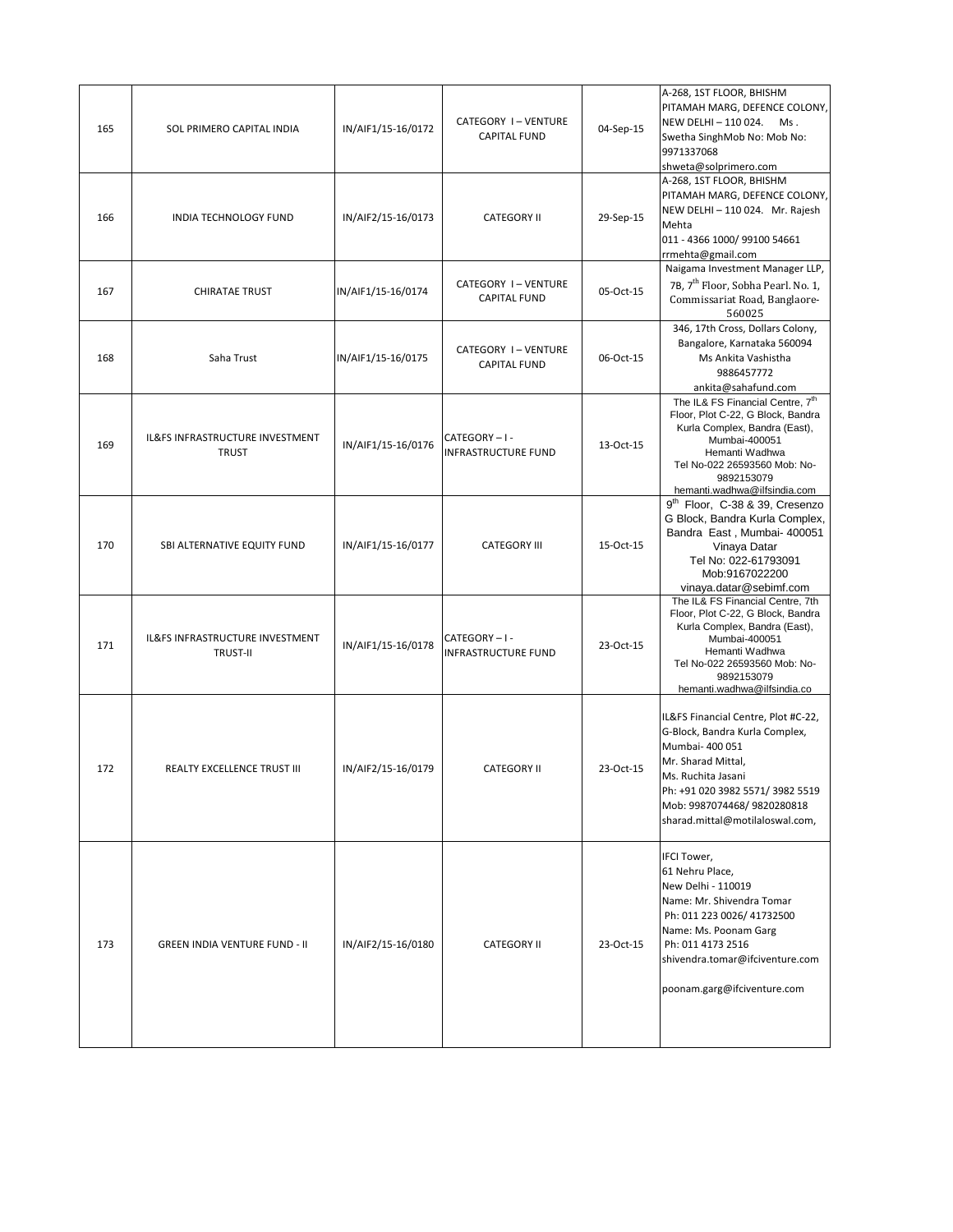| 174 | FIRSTCAPITAL ALTERNATE INVESTMENT<br><b>TRUST</b> | IN/AIF2/15-16/0181 | <b>CATEGORY II</b>                        | 02-Nov-15 | Ackruti Star, Level One, 117,<br>Central road, MIDC, Andheri (East),<br>Mumbai- 400 093<br>Name: Mr. Akhilesh Kumar Singh<br>Ph: 022 28250250 / 9820020165<br>E-mail: investments@firstcapital.in                                                                                 |
|-----|---------------------------------------------------|--------------------|-------------------------------------------|-----------|-----------------------------------------------------------------------------------------------------------------------------------------------------------------------------------------------------------------------------------------------------------------------------------|
| 175 | Samvitti Capital Alpha Fund                       | IN/AIF3/15-16/0182 | <b>CATEGORY III</b>                       | 05-Nov-15 | No. 62B, First Floor, Majestic<br>Terraces, Above IDBI Bank,<br>Electronic City Phase-I, Bangalore-<br>560100<br>Mr. Shivaram Kamath<br>08242294609<br>svkamath@samvitticapital.com                                                                                               |
| 176 | <b>IDFC SCORE Fund</b>                            | IN/AIF3/15-16/0183 | <b>CATEGORY II</b>                        | 06-Nov-15 | C-32, G Block, Naman Chembers,<br>Bandra Kurla Complex, Bandra<br>(East), Mumbai - 400 051.<br>Mr. Raju Dodti and Mr. Ritesh<br>Vohra<br>Ph No: 022 42222078/42222189<br>Mob No.: 9987615097/9867000025<br>idfcalternativeslegal@idfc.com;<br>ritesh.vohra@idfc.com               |
| 177 | BISWA BANGLA SILPA TRUST                          | IN/AIF1/15-16/0184 | CATEGORY I-VENTURE<br><b>CAPITAL FUND</b> | 09-Nov-15 | Government of west Bengal,<br>Dept. of MSME and Textile,<br>4th Floor, Hemanta Bhavan, 12,<br>B.B.D. Bag (East),<br>Kolkata-700 001.<br>Name: Mr. Ananta P. Sarma<br>Ph: +91 022 39473211/ 9867320439<br>E-mail: aasarma@sidbiventure.co.in<br>E-mail: aasarma@sidbiventure.co.in |
| 178 | Kelly Gamma Fund                                  | IN/AIF3/15-16/0185 | <b>CATEGORY III</b>                       | 13-Nov-15 | 1007/1008, 10th Floor, Shapath V,<br>Opp Karnavati Club,<br>Nr. Chimanbahai Patel Institute S G<br>Highway,<br>Ahmedabad-380051<br>Mr. Sharvil Parikh<br>Mobile: 09879551200<br>sharvil@kellygamma.com                                                                            |
| 179 | Small and Medium Enterprises Advantage<br>Fund    | IN/AIF2/15-16/0186 | <b>CATEGORY II</b>                        | 18-Nov-15 | IFCI Venture Capital Funds Limited,<br>IFCI Tower, 61, Nehru Place, New<br>Delhi-110019<br>Ms.<br>Poonam Garg<br>Ph-<br>011 41732516<br>poonam.garg@ifciventure.com                                                                                                               |
| 180 | Menterra Social Impact Fund                       | IN/AIF1/15-16/0187 | CATEGORY I-SOCIAL<br><b>VENTURE FUND</b>  | 20-Nov-15 | Apt. 1501, West Gate A,<br>Lodha Luxuria, Maziwada,<br>Thane (West),<br>Mumbai- 400 601<br>Name: Mr. Mukesh Sharma<br>Ph: 080 41631523 / 9662378372 E-<br>mail: mukesh@menterra.com                                                                                               |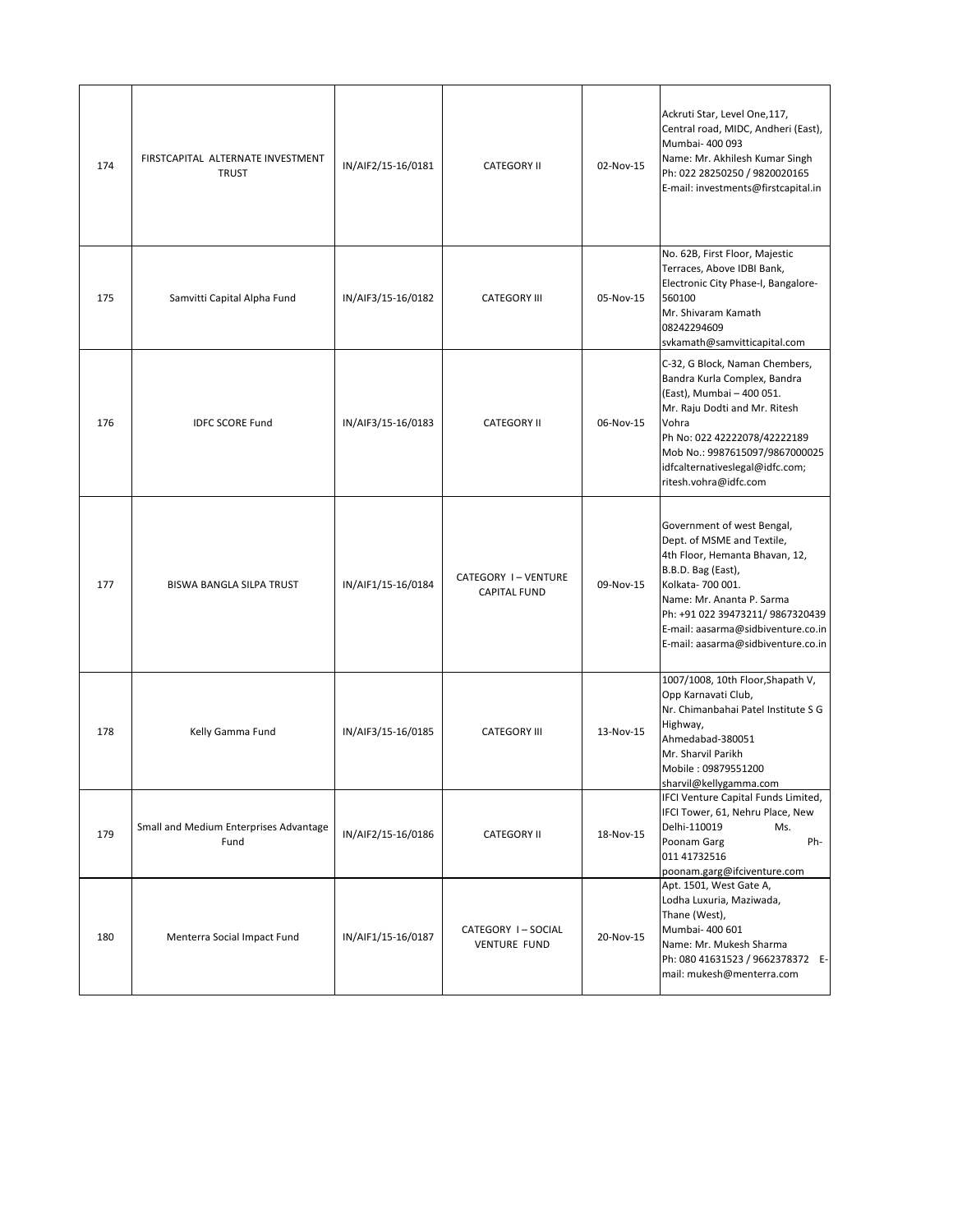| 181 | Zodius Technology Opportunities Fund     | IN/AIF1/15-16/0188 | CATEGORY I-VENTURE<br><b>CAPITAL FUND</b> | 20-Nov-15 | C/o IL&FS trust Company Ltd,<br>IL&FS Financial center,<br>7th Floor, G- Block,<br>Bandra Kurla Complex,<br>Bandra (East),<br>Mumbai- 400 051.<br>Name: Ms. Shilpa Kulkarni<br>Ph: +91 022 61108486/ 9930008272<br>E-mail: shilpa.kulkarni@avezo.com                                                                                                                                                       |
|-----|------------------------------------------|--------------------|-------------------------------------------|-----------|------------------------------------------------------------------------------------------------------------------------------------------------------------------------------------------------------------------------------------------------------------------------------------------------------------------------------------------------------------------------------------------------------------|
| 182 | IM+ Realty Trust                         | IN/AIF2/15-16/0189 | <b>CATEGORY II</b>                        | 30-Nov-15 | B-02, Gokul Horizon, Thakur Village,<br>Kandivali East, Mumbai- 4000 101<br>Name: Mr. Abhimanyu Lodhe<br>Ph: +91 022 6110138<br>Mob: 9833900914<br>abhimanyu@imcapitals.com                                                                                                                                                                                                                                |
| 183 | <b>GVFL Startup Fund Trust</b>           | IN/AIF1/15-16/0190 | CATEGORY I-VENTURE<br><b>CAPITAL FUND</b> | 03-Dec-15 | 1st Floor, Premchand House<br>Annexe, B/h Popular House,<br>Ashram Road, Ahmedabad - 380009<br>Mr. Prashant Mehta<br>Ph No: 079-40213900<br>MobNo:9879859838<br>prashant@gvfl.com                                                                                                                                                                                                                          |
| 184 | Maharashtra Laghu Vikas Trust            | IN/AIF1/15-16/0191 | CATEGORY I-SOCIAL<br><b>VENTURE FUND</b>  | 10-Dec-15 | c/o SIDBI Trustee Compnay Limited,<br>1001, 10th Floor, Naman Centre, C-<br>31, G-Block, Bandra Kurla Complex,<br>Bandra (East), Mumbai - 400 051<br>Name: Shri Ananta P Sarma/ Shri<br>Amey Belorkar<br>Ph: 022 - 2652 7116/ 98673 20439<br>022 - 3947 3226/ 96199 52086<br>aasarma@sidbiventure.co.in,<br>amey@sidbiventure.co.in                                                                        |
| 185 | IFMR Finance For Freedom Fund            | IN/AIF2/15-16/0192 | <b>CATEGORY II</b>                        | 16-Dec-15 | Registered Address: 2nd Floor "E",<br>Axis House, Bombay Dyeing Mills<br>Compound, Pandurang Budhkar<br>Marg, Worli, Mumbai 400025<br>Correspondence and Principal<br>place of business:<br>10th Floor-Phase I, IIT Madras<br>Research Park, Kanagam Village,<br>Taramani Chennai 600113<br>Name: Kshama Fernandes; Direct<br>Line: +914466687370; Mobile:<br>+919790976932<br>kshama.fernandes@ifmr.co.in |
| 186 | Burman GSC Residential Multiplier Fund I | IN/AIF2/15-16/0193 | <b>CATEGORY II</b>                        | 23-Dec-15 | C/o IL & FS Trust Company Limited,<br>The IL & FS Financial Centre, Plot<br>no C-22, G Block, Bandra Kurla<br>Complex, Bandra East Mumbai -<br>400051<br>Mr. Somendra<br>Sarwal<br>Tel No-022-<br>39559503<br>Mob. No.-9920999278<br>somendra.sarwal@burmangsc.com                                                                                                                                         |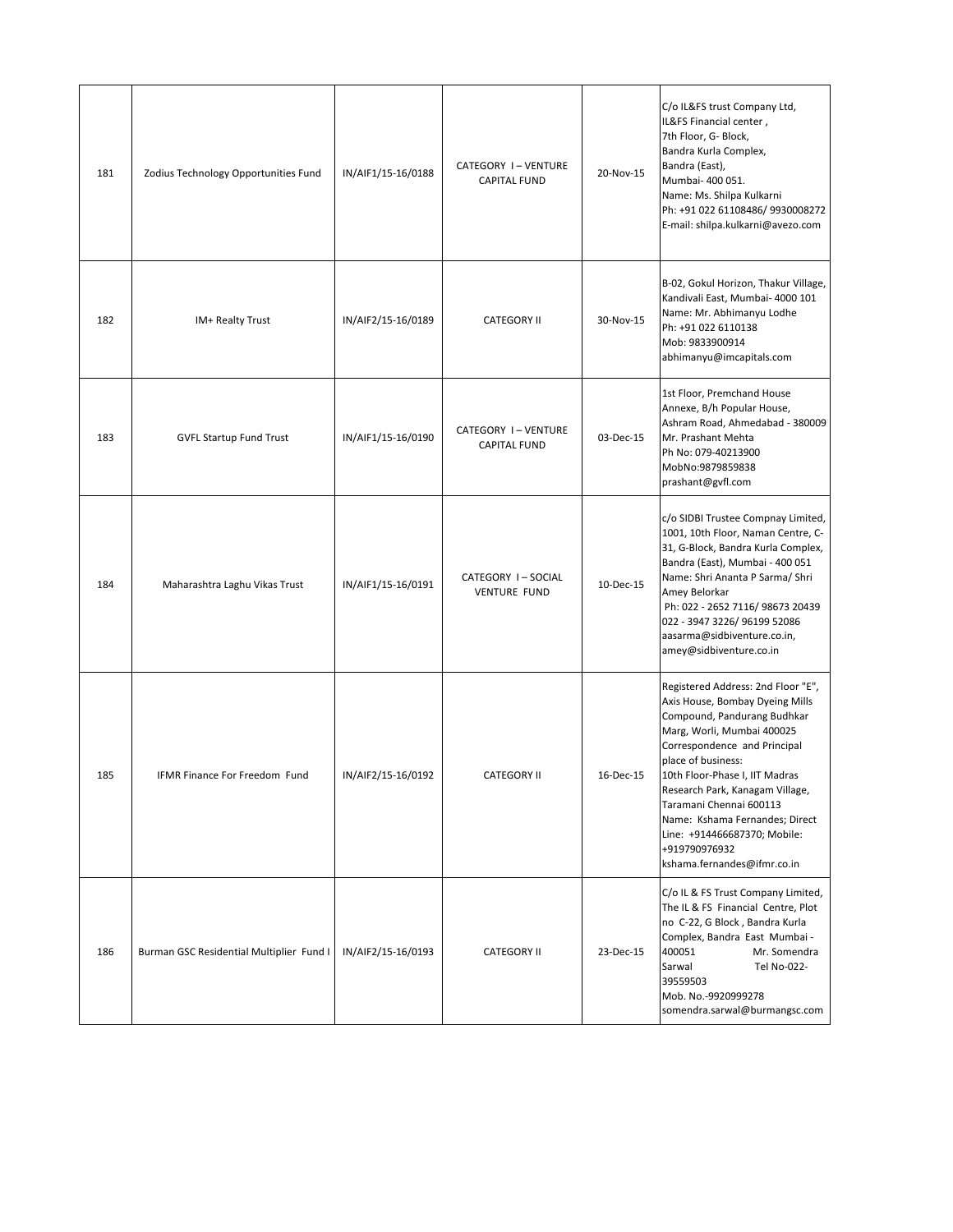| 187 | National Investment and Infrastructure<br>Fund                       | IN/AIF2/15-16/0194 | <b>CATEGORY II</b>                        | 28-Dec-15 | C/o National Investment and<br>Infrastructure Fund Trustee Limited<br>Room No. 166-D, North Block,<br>New Delhi - 110 001.<br>Mr. Shaktikanta Das/ Dr. Saurabh<br>Garg<br>Ph No: 011 23092611/23092420<br>secy-dea@nic.in, jsinv-dea@nic.in                                                                                                                                                             |
|-----|----------------------------------------------------------------------|--------------------|-------------------------------------------|-----------|---------------------------------------------------------------------------------------------------------------------------------------------------------------------------------------------------------------------------------------------------------------------------------------------------------------------------------------------------------------------------------------------------------|
| 188 | Karnataka Information Technology Venture<br>Capital Fund-3 (Biotech) | IN/AIF1/15-16/0195 | CATEGORY I-VENTURE<br><b>CAPITAL FUND</b> | 31-Dec-15 | #403, 4th Floor, HVS Court,<br>21, Cunningham Road,<br>Bangalore - 560 052<br>Name: Mr. A R Jayakumar<br>Ph: 080 2238 5480<br>Mb: +91 98440 23254<br>Fax: 080 2238 6836<br>jkumar@kitven.com                                                                                                                                                                                                            |
| 189 | <b>GRAND ANICUT TRUST 1</b>                                          | IN/AIF2/15-16/0196 | <b>CATEGORY II</b>                        | 07-Jan-16 | C/o UTPL Corporate Trustees<br>Private Limited<br>A-902, Marathon Futurex,<br>N. M. Joshi Marg, Lower Parel,<br>Mumbai-400 013<br>Vishwas Pathak<br>Telephone no: 022-66024050<br>Mobile no: 9819967767                                                                                                                                                                                                 |
| 190 | <b>MONTANE VENTURES</b>                                              | IN/AIF1/15-16/0197 | CATEGORY I-VENTURE<br><b>CAPITAL FUND</b> | 14-Jan-16 | Registered office:<br>The IL&FS Financial Centre,<br>Plot C-22, G Block,<br>Bandra-Kurla Complex,<br>Bandra (East),<br>Mumbai - 400 051.<br>Correspondence office:<br>8th Floor, Piramal Towers,<br>Peninsula Corporate Park,<br>G.K. Marg, Lower Parel,<br>Mumbai - 400 013.<br>vishwas.pathak@universaltrustees.c<br>o.in                                                                             |
| 191 | SCP India Fund I                                                     | IN/AIF1/15-16/0198 | <b>CATEGORY II</b>                        | 14-Jan-16 | <b>Registered Address:</b><br>Godrej Platinum, Tower B1, #2103<br>Pirojshanagar, Vikhroli (East),<br>Mumbai 400079.<br>Principal Place of Business:<br>Office Nos. 1014A/B, Regus Trade<br>Centre, Level One, Trade Centre,<br>BKC, Bandra (East), Mumbai<br>400051.<br>Name: Mr.<br>Heramb Hajarnavis<br>Ph: +91 22 6162 3065<br>Mobile: +91 9920734888<br>E-mail:<br>heramb.hajarnavis@sealinkcap.com |
| 192 | <b>NEEV CAPITAL FUND</b>                                             | IN/AIF2/15-16/0199 | <b>CATEGORY II</b>                        | 22-Jan-16 | Address:<br>3rd Floor, No. 70,<br>Grace Towers, Millers Road,<br>Bangalore-560052.<br>Name: Mr. Abhay Kumar Jain<br>Ph: 080 3078 9209 / 98458 71111<br>E-mail:<br>abhay.jain@manipalgroup.com                                                                                                                                                                                                           |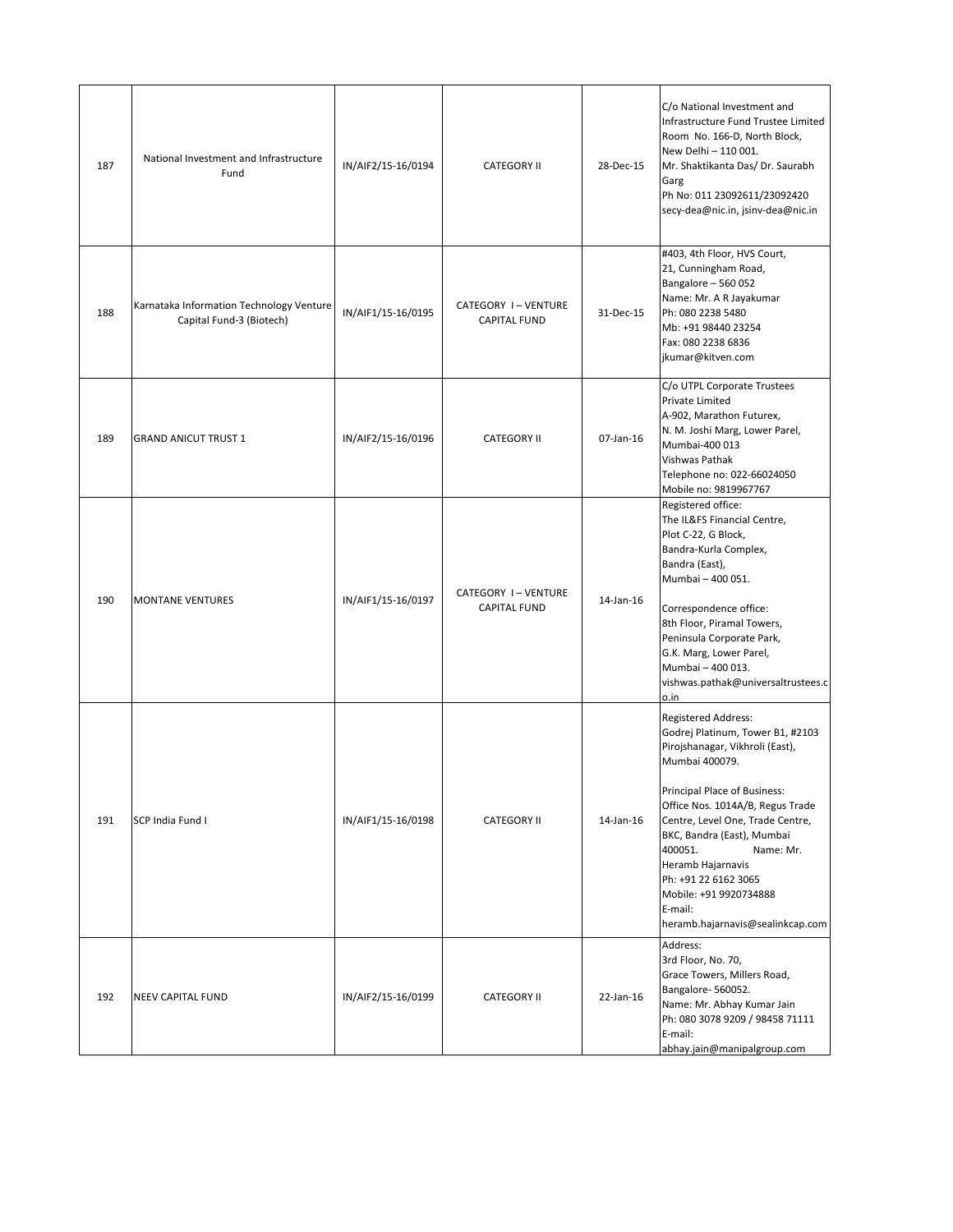| 193 | ADITYA BIRLA REAL ESTATE DEBT FUND    | IN/AIF2/15-16/0200 | <b>CATEGORY II</b>                        | 27-Jan-16    | One India Bulls Centre, Tower-1,<br>17th Floor, Jupiter Mills Compound,<br>Senapati Bapat marg, Elphinstone<br>Road, Mumbai - 400013<br>Mr. Nikhil Toprani<br>Ph: 022<br>43568260/7710026732<br>Email:<br>Nikhil.toprani@birlasunlife.com |
|-----|---------------------------------------|--------------------|-------------------------------------------|--------------|-------------------------------------------------------------------------------------------------------------------------------------------------------------------------------------------------------------------------------------------|
| 194 | MULTIPLES PRIVATE EQUITY FUND II      | IN/AIF2/15-16/0201 | <b>CATEGORY II</b>                        | 28-Jan-16    | B-3/42, Safdarjung Enclave, New<br>Delhi-110029<br>Mr. Prakash M.Nene<br>Telephone no: 022 662455557<br>Mobile no: 9967393330<br>prakash.nene@multiplesequity.com                                                                         |
| 195 | <b>KALPAVRIKSH TRUST</b>              | IN/AIF2/15-16/0202 | <b>CATEGORY II</b>                        | 01-Feb-16    | LEVEL 6, CENTRUM HOUSE, CST<br>ROAD, NEAR MUMBAI UNIVERSITY,<br>KALINA, MUMBAI-400 098<br>Shailendra Apte<br>Tel No. 022 42159705 Mob:<br>9870510708<br>s.apte@centrum.co.in                                                              |
| 196 | Alpha Advantage Real Estate Fund      | IN/AIF2/15-16/0203 | <b>CATEGORY II</b>                        | $01$ -Feb-16 | 132, Bayside Mall, 1st Floor,<br>Opposite Sobo Central Mall, Tardeo<br>Road, Haji Ali, Mumbai 400034.<br>Mr. Sudarshan Bajoria<br>Ph: +91 22 40794700<br>Mobile: +91 9821920932<br>darshan@firsteaglecapital.com                          |
| 197 | <b>3ONE4CAPITAL TRUST</b>             | IN/AIF1/15-16/0204 | CATEGORY I-VENTURE<br><b>CAPITAL FUND</b> | 04-Feb-16    | Grace Towers, 3rd Floor, No. 70,<br>Millers Road, Bangalore-560052<br>Kusumlata Pai<br>Mob: 9964606459<br>mdpai@3one4capital.com                                                                                                          |
| 198 | MAITREYI DIGITAL INDIA FUND           | IN/AIF2/15-16/0205 | <b>CATEGORY II</b>                        | 04-Feb-16    | C/o Maitreyi Capital Advisors<br>Private Limited, B-604/605, Leo<br>Building, 24th Road, Bandra (West),<br>Mumbai-400 052 Shamik Moitra<br>Tel: +912249334500<br>Mob: +919702047383<br>shamik.moitra@maitreyicapital.co<br>m              |
| 199 | Canara Bank Venture Development Trust | IN/AIF2/15-16/0206 | <b>CATEGORY II</b>                        | 04-Feb-16    | C/o Canbank Venture Capital Fund<br>Limited<br>6th Floor, Naveen Complex No. 14,<br>M. G. Road, Bangalore - 560 001.<br>Mr. Rachit Sharma<br>Ph No: 080-25586506/07<br>Mob No.: 09731182742<br>rachitsharma@canbankventure.co<br>m        |
| 200 | Oorja Capital Trust                   | IN/AIF2/15-16/0207 | <b>CATEGORY II</b>                        | 18-Feb-16    | A-32, Shefali Apts, Aga Abbas Ali<br>Road, Ulsoor, Bangalore- 560 042.<br>Ms. Bharati P Jacob<br>Ph: +91 80 41502412 Mobile:<br>9845005941<br>bharati@oorjacapital.com                                                                    |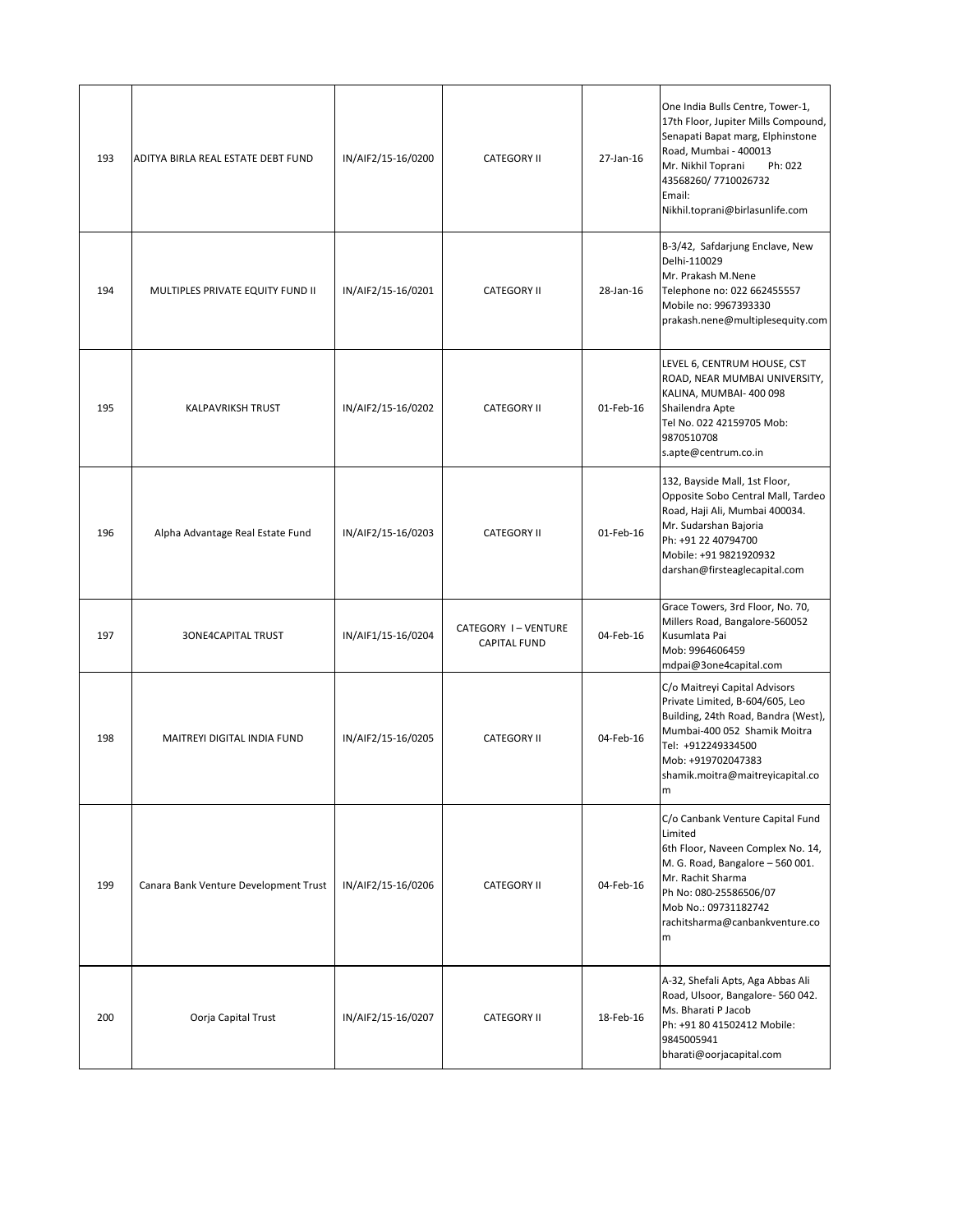| 201 | Caspian SME Impact Fund - IV                      | IN/AIF2/15-16/0208 | <b>CATEGORY II</b>                         | 22-Feb-16 | 602, Hallmark Business Plaza, Sant<br>Dyaneshwar Marg, Opposite Guru<br>Nanak Hospital, Bandra (East),<br>Mumbai 400051. Ms. Shilpa<br>Sudhakar<br>Ph: +91 40 6629 7122<br>Mobile: +91 99660 65361<br>shilpa@caspian.in                      |
|-----|---------------------------------------------------|--------------------|--------------------------------------------|-----------|----------------------------------------------------------------------------------------------------------------------------------------------------------------------------------------------------------------------------------------------|
| 202 | <b>IDFC Private Equity Fund IV</b>                | IN/AIF2/15-16/0209 | <b>CATEGORY II</b>                         | 24-Feb-16 | C-32, G Block,<br>Naman Chambers, Bandra Kurla<br>Complex,<br>Bandra €<br>Mr. Raju Dodti<br>Ph: 9987615097<br>Email: raju.dodti@idfc.com                                                                                                     |
| 203 | IFMR Finance for Freedom Fund II                  | IN/AIF2/15-16/0210 | <b>CATEGORY II</b>                         | 25-Feb-16 | 2nd Floor "E", Axis House, Bombay<br>Dyeing Mills Compound, Pandurang<br>Budhkar Marg, Worli, Mumbai- 400<br>025<br>Mr. Kshama<br>Fernandes Ph: +91 044 6668 7370<br>Mob: +91 9790976932 E-mail:<br>kshama.fernandes@ifmr.co.in              |
| 204 | Cheekotel Development Catalyst Private<br>Limited | IN/AIF1/15-16/0211 | CATEGORY I - SOCIAL<br><b>VENTURE FUND</b> | 26-Feb-16 | C/o Scsi Venture Advisors (P) Ltd<br>202 Nilgiri, 9 Barakhamba Road<br>New Delhi - 110 001<br>Mr. Vikesh H Mehta<br>Ph: 011 2335 7961 / 98 101 91299<br>E-mail: mehtavikesh@gmail.com                                                        |
| 205 | India Asset Growth Fund II                        | IN/AIF2/15-16/0212 | <b>CATEGORY II</b>                         | 01-Mar-16 | A Wing 18th Floor, Marathon<br>Future X, N M Johi Marg, Lower<br>Parel (East), Mumbai- 400 013<br>Mr. Abhinav Bhushan<br>Ph: +91 022 7108 5404<br>Mob: 88796 62679<br>E mail:<br>abhinav.bhushan@esselfinance.co<br>m                        |
| 206 | <b>IDEASPRING CAPITAL FUND</b>                    | IN/AIF1/15-16/0213 | CATEGORY I-VENTURE<br><b>CAPITAL FUND</b>  | 02-Mar-16 | 3rd Floor, No.70, Grace Towers,<br>Millers Road, Bangalore-560052.<br>Mr. Naganand Doraswami<br>Tel No-080-26762088<br>Mob. No-9886714665<br>E mail: naganandd@gmail.com                                                                     |
| 207 | KOTAK INDIA REAL ESTATE FUND VIII                 | IN/AIF2/15-16/0214 | <b>CATEGORY II</b>                         | 30-Mar-16 | C/o Kotak Investment Advisors<br>Limited, 27 BKC, 7th Floor, Plot No.<br>C-27, "G" Block, Bandra Kurla<br>Complex, Bandra (E), Mumbai- 400<br>051<br>Mr. Rajeev Saptarshi Tel No.: 022-<br>43360771/9820049521<br>Rajeev.saptarshi@kotak.com |
| 208 | PI OPPORTUNITIES FUND-I                           | IN/AIF2/15-16/0215 | <b>CATEGORY II</b>                         | 31-Mar-16 | #134, Next to Wipro Corporate<br>Office, Doddakannelli, Sarjapur<br>Road, Bangalore--560035<br>Rajesh Ramaiah,<br>PhNo.:+918030278126; Mobile No.:<br>+919845398265<br>rajesh@premjiinvest.com                                               |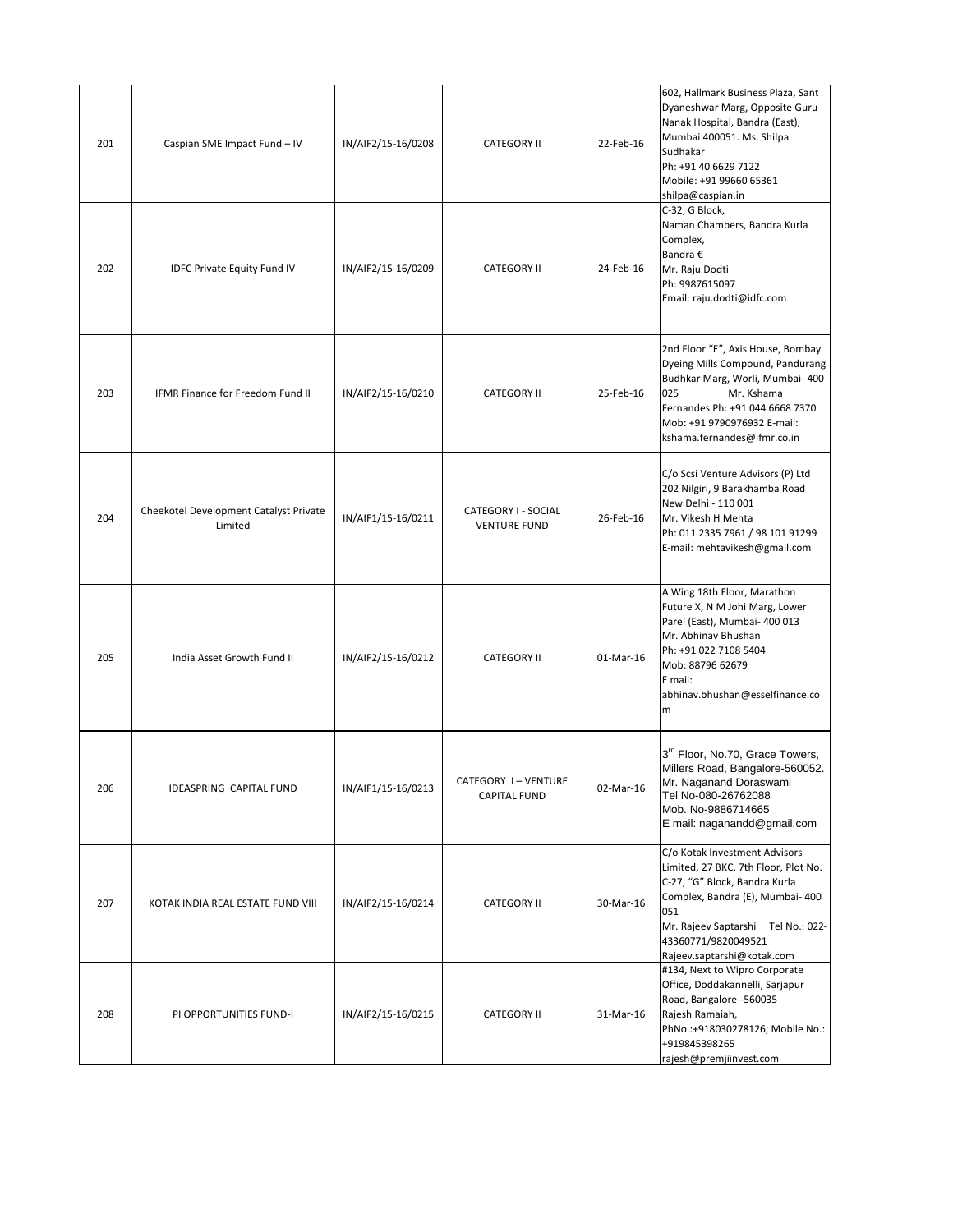| 209 | <b>HEALTHQUAD FUND</b>               | IN/AIF1/16-17/0216 | CATEGORY I-VENTURE<br><b>CAPITAL FUND</b> | 05-Apr-16 | Healthquad Advisors Private<br>Limited, D-1, Qutab Hotel, The<br>Clarions Collection, Shaheed Jeet<br>Singh Marg, New Delhi-110 016.<br>Devendra Sharma,<br>Mobile<br>No.: +918588809671;<br>devendra.sharma@healthquad.in                                                                                                                                   |
|-----|--------------------------------------|--------------------|-------------------------------------------|-----------|--------------------------------------------------------------------------------------------------------------------------------------------------------------------------------------------------------------------------------------------------------------------------------------------------------------------------------------------------------------|
| 210 | India Whizdom Fund                   | IN/AIF3/16-17/0217 | <b>CATEGORY III</b>                       | 06-Apr-16 | C/O Kotak Investment Advisors<br>Limited<br>27 BKC, 7th Floor, Plot No. C-27, "G"<br>Block, Bandra Kurla Complex,<br>Bandra (E), Mumbai- 400 051. Mr.<br>Rajeev Saptarshi<br>Ph- 022-43360771<br>Mobile-09820049521<br>Rajeev.saptarshi@kotak.com                                                                                                            |
| 211 | V.E.C ALTERNATIVE INVESTMENT FUND II | IN/AIF3/16-11/0218 | <b>CATEGORY III</b>                       | 13-Apr-16 | 51, 5th Floor, Maker Chamber VI,<br>Nariman Point,<br>Mumbai - 400 021.<br>Mr. Rajendra Khatu<br>+9122 43470883<br>+91 9892521653<br>rajendra.khatu@vecinvestments.co<br>m                                                                                                                                                                                   |
| 212 | KKR INDIA DEBT OPPORTUNITIES FUND II | IN/AIF2/16-17/0219 | <b>CATEGORY II</b>                        | 20-Apr-16 | 2 <sup>nd</sup> Floor, Piramal Towers, Peninsula<br>Corporate Park, Ganpatrao Kadam<br>Marg, Lower Parel, Mumbai -<br>400013.<br>Mr. B.V. Krishnan<br>022 43551322/9920777464<br>bv.krishnan@kkr.com                                                                                                                                                         |
| 213 | IAN Fund I                           | IN/AIF1/16-17/0220 | CATEGORY I-VENTURE<br><b>CAPITAL FUND</b> | 05-May-16 | Regd. address:<br>C/o IL&FS Trust Company Limited,<br>The IL&FS Financial Centre, Plot No<br>C-22, G Block, Bandra-Kurla<br>Complex, Bandra (E),<br>Mumbai - 400 051.<br>Correspondence address:<br>B-1/1018, Vasant Kunj, New Delhi,<br>Delhi - 110 070.<br>Mr. Ajay<br>Anand<br>Ph No: 011-40755715<br>Mob No.: 09810688768<br>ajay@indianangelnetwork.com |
| 214 | Secura India Realty AIF              | IN/AIF2/16-17/0221 | <b>CATEGORY II</b>                        | 05-May-16 | 28/2275/D7, Fifth Floor, Empora<br>Gemz, NH Thondayad Bypass,<br>Calicut, Kerala - 673016.<br>Mehaboob MA<br>Ph: 0495 2351010/ 9846108889<br>mehaboob@securaindia.com                                                                                                                                                                                        |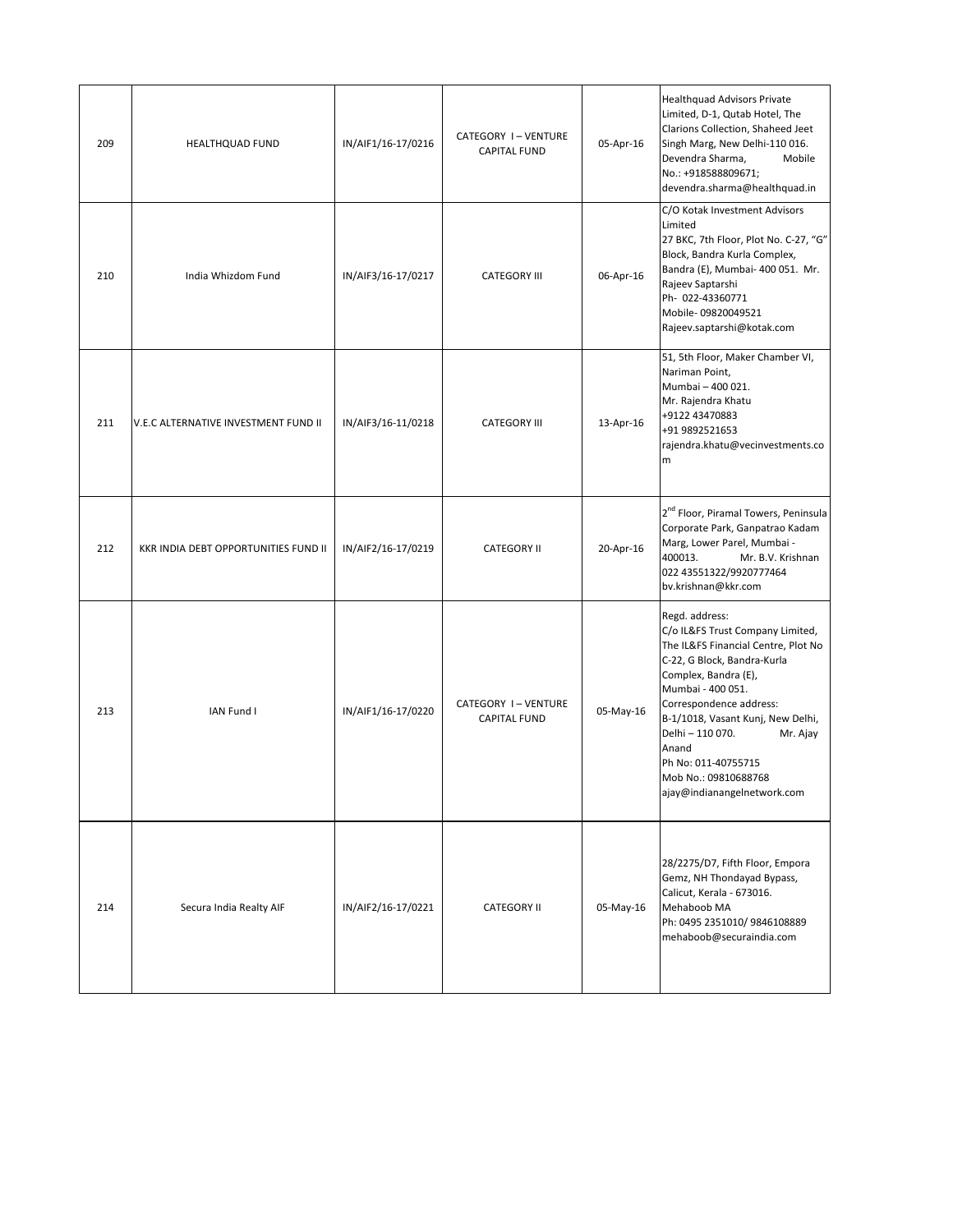| 216<br>217 | ATHENA INDIA RISING FUND<br>Oman India Joint Investment Fund II | IN/AIF3/16-17/0223<br>IN/AIF2/16-17/0224 | <b>CATEGORY III</b><br>Category II | 13-May-16<br>13-May-16 | no. 39/3, Sector - 30A, Vashi, Navi<br>Mumbai-400703<br>Mr. Nilesh Borana<br>Tel No:-022-20870370<br>Mob: 9833144266<br>nilesh@athenallp.com<br>Unit No. 1101, Tower 2A,<br>One Indiabulls centre,<br>S, B. Road, Elphinstone (West),<br>Mumbai- 400 013.<br>Name: Mr. Srinath Srinivasan<br>Ph: 022 24210760 / 98671 53079<br>E-mail: srinaths@oijif.com |
|------------|-----------------------------------------------------------------|------------------------------------------|------------------------------------|------------------------|-----------------------------------------------------------------------------------------------------------------------------------------------------------------------------------------------------------------------------------------------------------------------------------------------------------------------------------------------------------|
| 218        | <b>UC-RNT FUND</b>                                              | IN/AIF2/16-17/0225                       | <b>CATEGORY II</b>                 | 17-May-16              | C/o IL&FS Trust Company Ltd.<br>The IL&FS Financial Centre, Plot No.<br>C-22, G Block,<br>Bandra Kurla Complex, Bandra East,<br>Mumbai-400051.<br>Mr.<br>Venkataramanan Ramachandran<br>Ph No : 91-22-61358230/<br>8983988888<br>Email: venkat@rntassociates.com                                                                                          |
| 219        | Edelweiss Value & Growth Fund Trust                             | IN/AIF2/16-17/0226                       | Category II                        | 20-May-16              | Edelweiss House, Off. C S T Road,<br>Kalina, Mumbai-400098.<br>Mr.<br>Vishal MadiaTel No-022-66233457<br>Mobile<br>9820301949<br>Number-<br>vishal.madia@edelweissfin.com                                                                                                                                                                                 |
| 220        | Forum Synergies India Trust II                                  | IN/AIF2/16-17/0227                       | Category II                        | 25-May-16              | Suite No. VI, Office Complex,<br>Epsilon Enclave, Yemlur Main Road,<br>Off Airport road, Bangalore-560037.<br>Mr. Samir Inamdar<br>Ph- 080 40006400<br>Mobile-<br>9880441202<br>samir@forumsynergies.com                                                                                                                                                  |
| 221        | Mauryan First                                                   | IN/AIF3/16-17/0228                       | Category III                       | 27-May-16              | City Hall, Oasis Complex, Kamala<br>Mill Compound, Pandurang<br>Budhkar Marg, Lower Parel (W),<br>Mumbai - 400013.<br>Mr. Gautam Bahal<br>Ph No: 022 67574444<br>Mobile:<br>7506155012<br>Gautam.bahal@mauryancapital.in                                                                                                                                  |
| 222        | Edelweiss Real Estate Opportunities Fund                        | IN/AIF2/16-17/0229                       | Category II                        | 01-Jun-16              | Edelweiss House, Off CST Road,<br>Kalina, Mumbai, Maharashtra- 400<br>098.<br>Mr.<br>Niranjan Risbood<br>Ph: +91<br>22 4019 4900<br>Mob No:- 98202 50889                                                                                                                                                                                                  |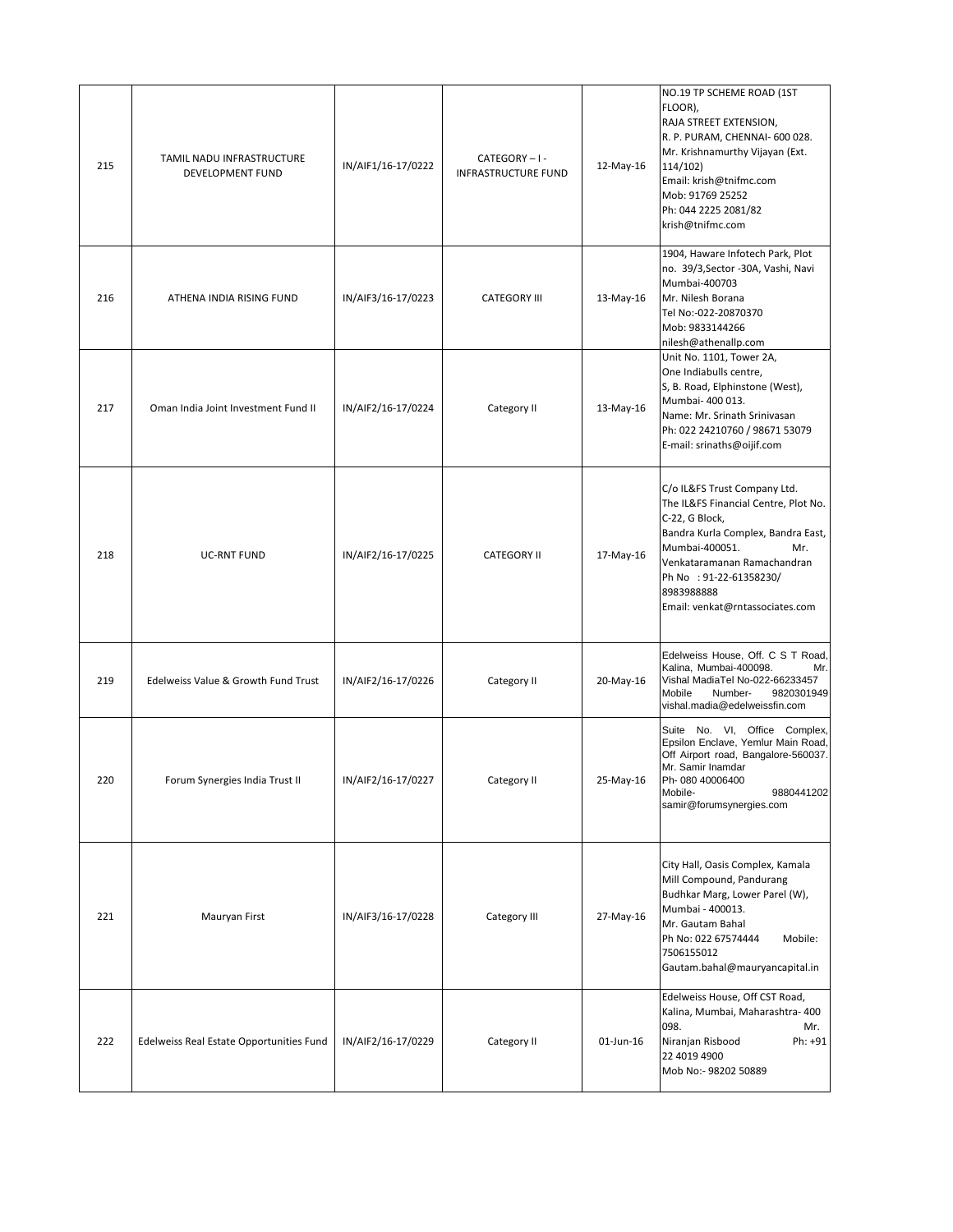| 223 | Omnivore Partners India Fund 2            | IN/AIF1/16-17/0230 | CATEGORY I-VENTURE<br><b>CAPITAL FUND</b> | 01-Jun-16 | Omnivore Partners India Fund 2<br>C/O The IL&FS Financial Centre, Plot<br>No. C-22, G Block, Bandra Kurla<br>Complex, Bandra East, Mumbai -<br>400 051.<br>Name: Mr.<br>Jinesh Shah Ph: +91 22 25194490<br>Mobile: +91 9930804044.<br>jinesh@omnivore.vc                                          |
|-----|-------------------------------------------|--------------------|-------------------------------------------|-----------|---------------------------------------------------------------------------------------------------------------------------------------------------------------------------------------------------------------------------------------------------------------------------------------------------|
| 224 | Lok Capital Growth Fund                   | IN/AIF2/16-17/0231 | Category II                               | 07-Jun-16 | 602, Hallmark Business Plaza, Sant<br>Dyaneshwar Marg, Opposite Guru<br>Nanak Hospital, Bandra (East),<br>Mumbai 400051.<br>Name:<br>Bhavesh Hemani/Vishal Mehta<br>Ph:<br>+911130900100/+911130900101<br>Mobile:<br>+919818274810/9811991275<br>bhemani@lokcapital.com/vmehta@<br>lokcapital.com |
| 225 | Ventureast Proactive Fund II              | IN/AIF2/16-17/0232 | Category II                               | 10-Jun-16 | C/o Ventureast Fund Advisors<br>(India) Pvt. Limited<br>5 B Ramachandra Avenue, First<br>Main Road, Seethammal Colony,<br>Alwarpet, Chennai - 600 018.<br>Mr. K A Srinivasan<br>Ph No: 044-24329863/ 9840947507<br>srinivasan.ka@ventureast.net                                                   |
| 226 | <b>IMPRINTS VC FUND</b>                   | IN/AIF1/16-17/0233 | CATEGORY I-VENTURE<br><b>CAPITAL FUND</b> | 10-Jun-16 | c/o IL&FS Trust Company Limited,<br>The IL&FS Financial Centre, Plot No.<br>C-22, G-Block, Bandra Kurla<br>Complex, Bandra East, Mumbai -<br>400 051. Mr. Ajay Lakhotia<br>Ph: +91 7829052255<br>Mb: +91 8105422255                                                                               |
| 227 | Next Orbit Ventures Fund II               | IN/AIF1/16-17/0234 | CATEGORY I-VENTURE<br><b>CAPITAL FUND</b> | 16-Jun-16 | 609 Inizio Building,<br>Cardinal Gracias Road,<br>Andheri (East),<br>Mumbai- 400093.<br>Name: Mr. Ajay Jalan<br>Ph: +91 022 40907043/<br>9167540972<br>ajay@nextorbitventures.com                                                                                                                 |
| 228 | Victory Investment Fund                   | IN/AIF2/16-17/0235 | Category II                               | 16-Jun-16 | 602, Hallmark Business Plaza, Sant<br>Dyaneshwar Marg, Opposite Guru<br>Nanak Hospital, Bandra (East),<br>Mumbai 400051.<br>Name: Mr.<br>Gursagar Kohli Ph: +91 (0) 124 232<br>3564 Mobile: +91 9818424942<br>gursagark@gmail.com                                                                 |
| 229 | pi Ventures Investment Trust              | IN/AIF1/16-17/0236 | CATEGORY I-VENTURE<br><b>CAPITAL FUND</b> | 21-Jun-16 | 216, Goodearth<br>Apartments, Cambridge 2nd Cross<br>Road, Ulsoor, Bangalore - 560 008.<br>Name: Mr. Manish Singhal; Mob<br>No:9845059619<br>manish@piventures.in                                                                                                                                 |
| 230 | Pegasus India Evolving Opportunities Fund | IN/AIF2/16-17/0237 | Category II                               | 21-Jun-16 | 503, Octavius High Street,<br>Hiranandani Gardens, Powai,<br>Mumbai, Maharashtra- 400 076.<br>Name: Mr. N. Shridhar<br>Ph: +91 22 25705750<br>Mob No:- 9867564163<br>nshridhar@pegasusindia.co                                                                                                    |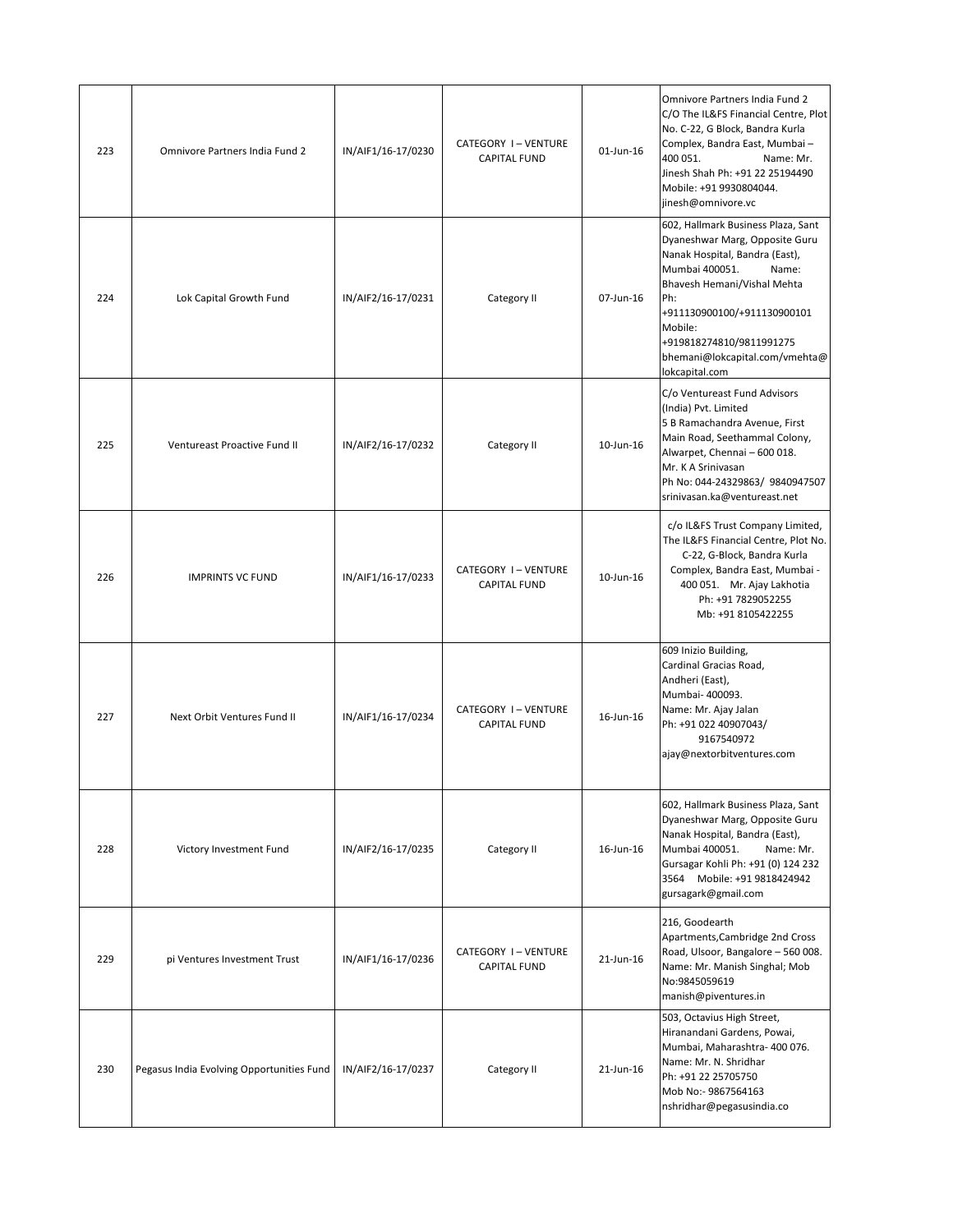| 231 | Pravega Ventures Trust                   | IN/AIF1/16-17/0238 | CATEGORY I-VENTURE<br><b>CAPITAL FUND</b> | 22-Jun-16    | 6386, Sector B9, Vasant Kunj, New<br>Delhi - 110070. Name: Mr. Mukul<br>Singhal/Mr. Rohit Jain<br>Ph: 9818965085/9717958718.<br>mukul@pravegavc.com;<br>rohit@pravegavc.com                                                            |
|-----|------------------------------------------|--------------------|-------------------------------------------|--------------|----------------------------------------------------------------------------------------------------------------------------------------------------------------------------------------------------------------------------------------|
| 232 | <b>JSW Ventures</b>                      | IN/AIF2/16-17/0239 | Category II                               | 22-Jun-16    | Jindal Mansion, 5A, Dr. G Deshmukh<br>Marg, Mumbai-400026.<br>Name: Mr. Gaurav Sachdeva<br>Ph: 022-43437311<br>Mob. No:<br>98205-27080<br>gaurav.sachdeva@jsw.in                                                                       |
| 233 | Global Ventures Fund                     | IN/AIF2/16-17/0240 | Category II                               | 29-Jun-16    | Naman Centre, Plot No. C-31, G-<br>Block, Bandra Kurla Complex,<br>Bandra (East), Mumbai--400051.<br>Name: Priyadarshi Mehta<br>Ph: +91 22 61523000<br>Mob:<br>+919322255001<br>priyadarshi@namangroup.com                             |
| 234 | PI OPPORTUNITIES FUND-II                 | IN/AIF1/16-17/0241 | CATEGORY I-VENTURE<br><b>CAPITAL FUND</b> | 30-Jun-16    | #134, Next to Wipro Corporate<br>Office, Doddakannelli, Sarjapur<br>Road, Bangalore--560035<br>Rajesh Ramaiah,<br>PhNo.:+918030278126; Mobile No.:<br>+919845398265<br>rajesh@premjiinvest.c                                           |
| 235 | Arthveda Housing Trust                   | IN/AIF2/16-17/0242 | Category II                               | $01$ -Jul-16 | C/o Arthveda Fund Management<br>Private Limited, Ground Floor, HDIL<br>Tower, Anant Kanekar Marg,<br>Bandra (E), Mumbai- 400051 Mr.<br>Satish T. Sawnani Tel No-022-<br>67748594, Mob. No.-9930438805<br>satish.sawnani@arthveda.co.in |
| 236 | Jhelum Investment Fund                   | IN/AIF2/16-17/0243 | Category II                               | 05-Jul-16    | 101, Sakhar Bhavan, Nariman Point,<br>Mumbai 400021.<br>Mr. Raj<br>K. Kataria<br>Ph: +91<br>22 66217002<br>Mobile: +91<br>9820148042<br>raj.kataria@arpwood.com                                                                        |
| 237 | <b>WaterBridge Ventures</b>              | IN/AIF2/16-17/0244 | Category II                               | 08-Jul-16    | A-268, Frist Floor, Bishm Pitamah<br>Marg, Defence Colony, New Delhi-<br>110 024.<br>Mr.<br><b>Manish Kheterpal</b><br>Ph No: 011-4054 7632/<br>09999990304<br>manish@waterbridgeventures.in                                           |
| 238 | ASK Real Estate Fund                     | IN/AIF2/16-17/0245 | Category II                               | 12-Jul-16    | Birla Aurora, 16 Level, Office Floor<br>9, Dr. Annie Besant Road, Worli,<br>Mumbai - 400030.<br>Mr.<br>Himanshu Bohara<br>Ph: +91 (0) 22 66520085<br>Mobile: +91 9820264148<br>hbohara@askgroup.in                                     |
| 239 | Gray Matters Alternative Investment Fund | IN/AIF2/16-17/0246 | Category II                               | 22-Jul-16    | 9/3, Kaiser-e-hind, First Floor,<br>Richmond Road, Bangalore -<br>560025<br>Mr. Vikas Sarda<br>Ph.: 080 67236420<br>Mob.: 99727 99399<br>vsarda@unituscapital.com,<br>vsarda@gmail.com                                                 |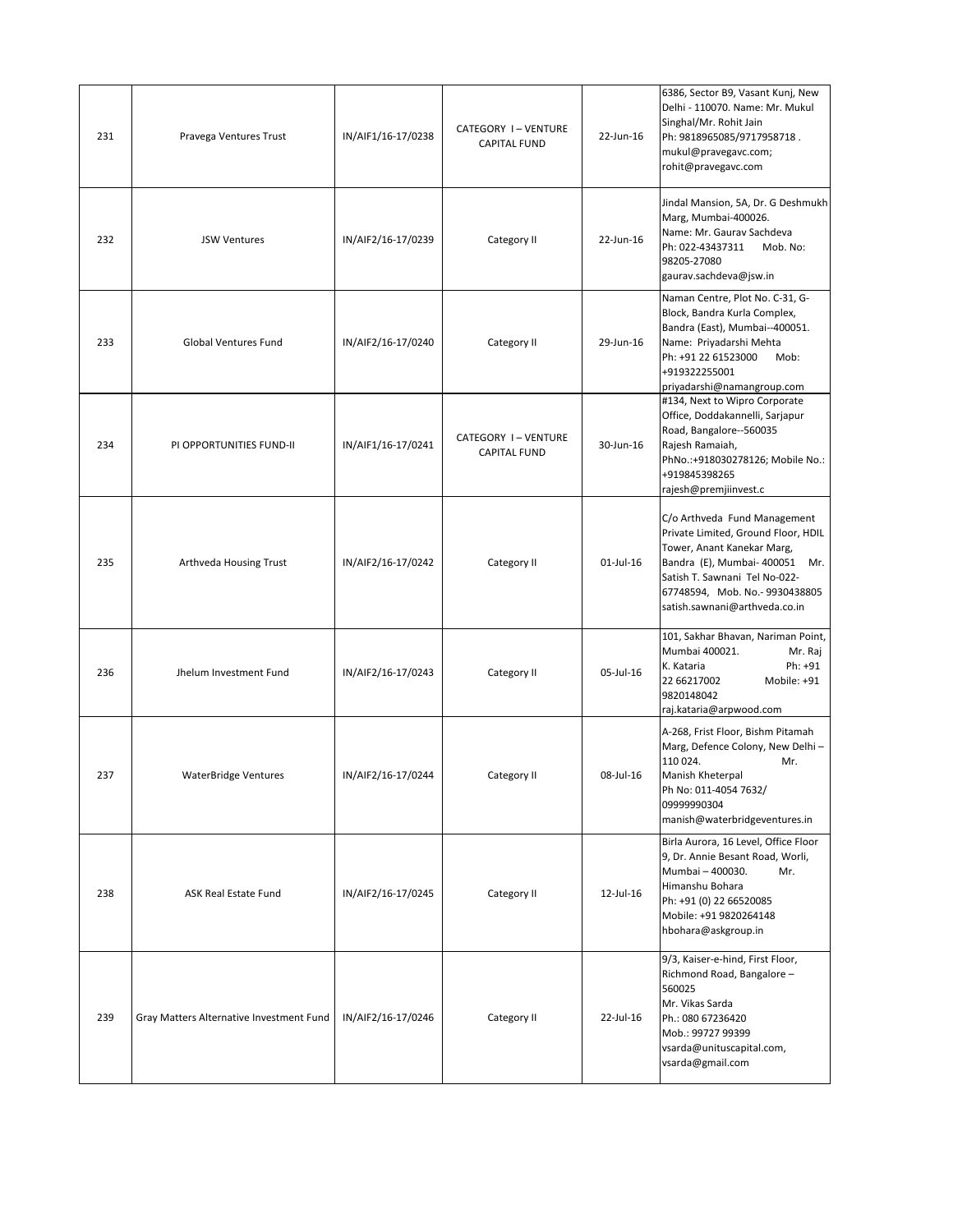| 240 | Infinity Alternatives Growth Fund                       | IN/AIF2/16-17/0247 | Category II                               | 22-Jul-16 | 1020, The Hub, Tower 2, One<br>Indiabulls Centre, 841, Senapati<br>Bapat Marg, Elphinstone Road,<br>Mumbai-400 013.<br>Ph.:<br>Mr. Ashish Kumar<br>022-61899820<br>Mob.: 9820090693<br>ashish.kumar@infinityalternatives.c<br>om                                                                                                                                                                                                   |
|-----|---------------------------------------------------------|--------------------|-------------------------------------------|-----------|------------------------------------------------------------------------------------------------------------------------------------------------------------------------------------------------------------------------------------------------------------------------------------------------------------------------------------------------------------------------------------------------------------------------------------|
| 241 | Kotak India Growth Fund III                             | IN/AIF2/16-17/0248 | Category II                               | 29-Jul-16 | 27 BKC, 7th Floor, Plot No. C-27, "G"<br>Block, Bandra Kurla Complex,<br>Bandra (east), Mumbai- 400 051<br>Name: Mr. Rajeev Saptarshi Ph:<br>022 4336 0771/9820049521<br>rajeev.saptarshi@kotak.com                                                                                                                                                                                                                                |
| 242 | AZURE FIRST LIGHT ALTERNATIVE<br><b>INVESTMENT FUND</b> | IN/AIF2/16-17/0249 | Category II                               | 05-Aug-16 | Axis House, 2nd floor, Bombay<br>Dyeing Mills Compound, pandurang<br>Budhkar narg, Worli, Mumbai-<br>400025.<br>Mr. Ankur<br>Kumar<br>Ph No : 91-<br>22-22817672<br>Fax No.: 91-22-43253000<br>Mob No.: 91-9967011249<br>ankur@firstlightcapital.in//<br>anksri19@yahoo.co.in                                                                                                                                                      |
| 243 | 1Funds Trust                                            | IN/AIF1/16-17/0250 | CATEGORY I-VENTURE<br><b>CAPITAL FUND</b> | 09-Aug-16 | 601, 6 <sup>th</sup> Floor, Keshava, Bandra<br>Kurla Complex, Bandra (E), Mumbai<br>400051.<br>Mr. Anil<br>Gudibande<br>Ph: 011 26594941/ 9821141938<br>anil.gudibande@gmail.com                                                                                                                                                                                                                                                   |
| 244 | Capri India Real Estate Investment Fund                 | IN/AIF2/16-17/0251 | Category II                               | 09-Aug-16 | 1-B, Court Chambers, 35, Sir<br>Vithaldas Thackersey Marg,<br>New<br>Marine Lines, Mumbai-400020<br>Mr. Sunil Kapoor<br>Ph:011-<br>47773004 Mob: 9930368601<br>sunil.kapoor@cgcl.co.in                                                                                                                                                                                                                                             |
| 245 | INDIABULLS INDIA ALTERNATIVES TRUST                     | IN/AIF2/16-17/0252 | Category II                               | 18-Aug-16 | 11th Floor, Tower-1, Indiabulls<br>House, Indiabulls Finance Centre,<br>Senapati bapat Marg, Elphinstone<br>Road, Mumbai- 400 013<br>Name: Mr. Amit Thakkar<br>Ph: 022 6189 1308/ 9833280904<br>amit.thakkar@indiabulls.com                                                                                                                                                                                                        |
| 246 | Amicus Capital Partners India Fund I                    | IN/AIF2/16-17/0253 | Category II                               | 24-Aug-16 | C/o IL&FS Trust Company Limited,<br>The IL&FS Financial Centre, Plot No<br>C-22, G Block, Bandra-Kurla<br>Complex, Bandra (E),<br>Mumbai - 400 051.<br>Correspondence Office:<br>Villa 188, Adarsh Palm Retreat,<br>Outer Ring Road, Devarabisanahalli,<br>Bangalore - 560 103.<br>Mr. Sunil Theckath Vasudevan/ Mr.<br>Mahesh Parasuraman<br>Ph No: 09845119830/09867248884<br>sunil@amicuscapital.in/<br>mahesh@amicuscapital.in |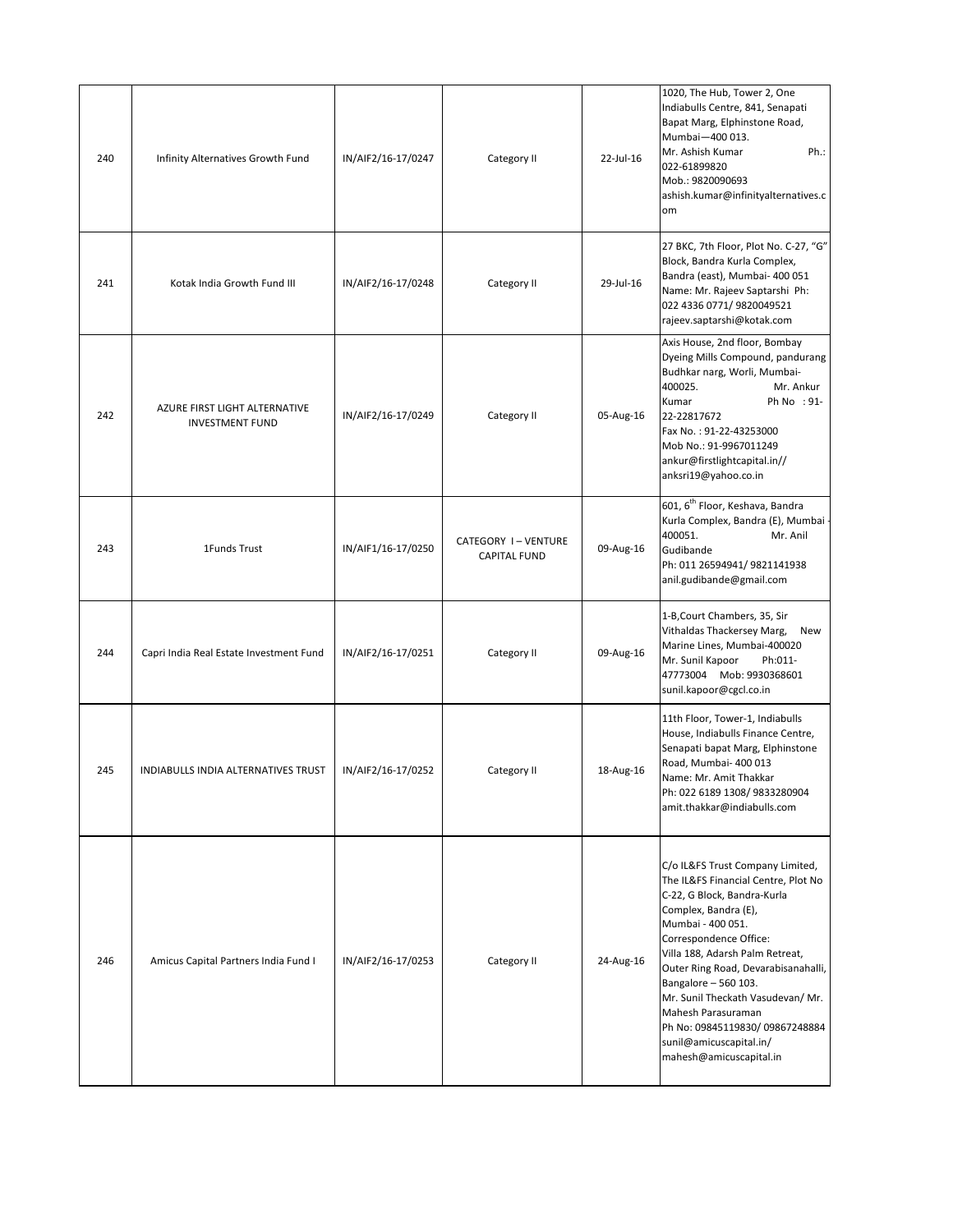| 247 | <b>Utilis Fund</b>                      | IN/AIF2/16-17/0254 | CATEGORY I-VENTURE<br><b>CAPITAL FUND</b> | 24-Aug-16 | Registered office:<br>No. 002, Tamarind Elegance,<br>Maruthi Layout, AECS Extension,<br>Mahadevapura, Kundalahalli,<br>Brookfield, Bangalore - 560 037.<br>Correspondence Office:<br>C/o Lexygen, 7/4, Ground Floor,<br>Thapar Niketan, Bruton Roadm,<br>Bangalore - 560 025.<br>Mr. Vijay Sambamurthi<br>Ph No: 080 66840100<br>Mob No.: 09886790664<br>vijay@lexygen.com |
|-----|-----------------------------------------|--------------------|-------------------------------------------|-----------|----------------------------------------------------------------------------------------------------------------------------------------------------------------------------------------------------------------------------------------------------------------------------------------------------------------------------------------------------------------------------|
| 248 | Malabar Investment Trust                | IN/AIF3/16-17/0255 | Category III                              | 29-Aug-16 | MIRC Electronics (ONIDA), Onida<br>House,<br>G-1 MIDC Mahakali caves road,<br>Andheri (E)<br>Mumbai-400093<br>Mr. Vijay Mansukhani Mobile<br>:98200609602<br>Email:vjm@onida.com                                                                                                                                                                                           |
| 249 | India Alternatives Private Equity Trust | IN/AIF2/16-17/0256 | Category II                               | 30-Aug-16 | 3rd Floor, Pinnacle House,<br>Corner of PD Hinduja Road,<br>15th Road, Bandra West,<br>Mumbai-400050.<br>Name: Mr. Tariq Chinoy<br>Ph: 022 61039909/ 98211 45568<br>E-mail: tariqchinoy@india-alt.com.                                                                                                                                                                     |
| 250 | Madison India opportunities Trust Fund  | IN/AIF2/16-17/0257 | Category II                               | 30-Aug-16 | C/o 3, Sardar Patel Marg,<br>Chanakyapuri, New Delhi: 110021.<br>Name: Mr. Surya Chadha<br>Ph: 99535 19491<br>E-mail: surya@madison-india.com<br>surya@madison-india.com                                                                                                                                                                                                   |
| 251 | Adi Trust                               | IN/AIF2/16-17/0258 | Category II                               | 06-Sep-16 | 13/3, 1st Cross Road, Lavelle Road,<br>Bangalore - 560001.<br>Name: Mr.<br>Kamesh Raghavendra<br>Ph: +91 80 26630097<br>Mobile: +91 9880415583<br>kamesh@adi.vc                                                                                                                                                                                                            |
| 252 | Ambit Portman Real Estate Trust         | IN/AIF2/16-17/0259 | Category II                               | 09-Sep-16 | Ambit House,<br>449, Senapati Bapat Marg,<br>Lower Parel,<br>Mumbai-400 013.<br>Contact person- Parimal Deuskar<br>Ph-022 39823245/9820944390<br>parimaldeuskar@ambitpte.com                                                                                                                                                                                               |
| 253 | Stellaris Ventures Partners India Trust | IN/AIF1/16-17/0260 | CATEGORY I-VENTURE<br><b>CAPITAL FUND</b> | 19-Sep-16 | Villa 6, Purva Parkridge, Goshala<br>Road, Outer Ring Road,<br>Mahadevapura, Bengaluru,<br>Karnataka-560048<br>Rahul Chowdhri<br>Mob: 099808 40955<br>rahul@stellarisvp.com                                                                                                                                                                                                |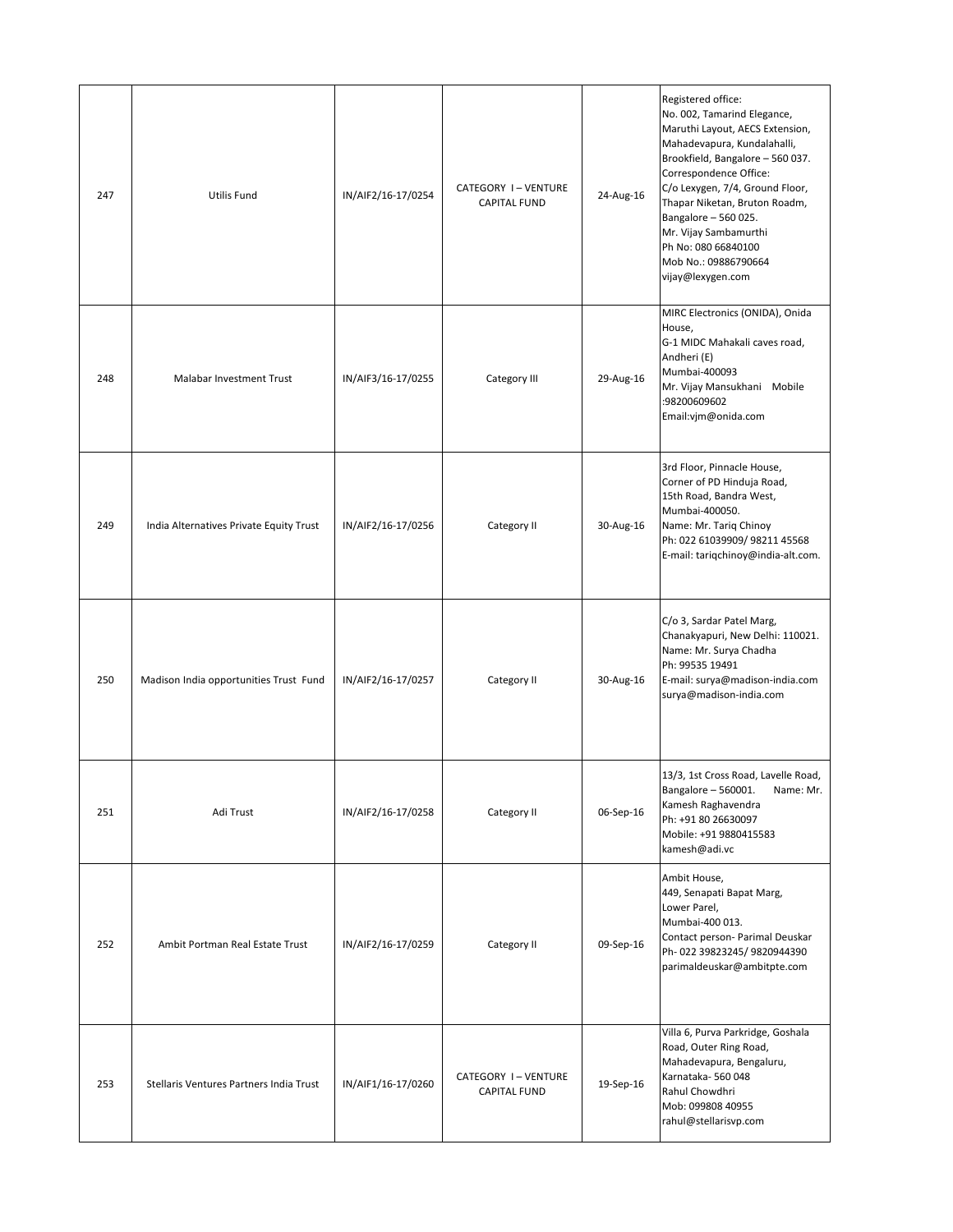| 254 | AMICUS CAPITAL PRIVATE EQUITY I LLP             | IN/AIF2/16-17/0261 | Category II                                        | 22-Sep-16 | Villa 188, Adarsh Palm Retreat,<br>Outer Ring Road, Devarabisanahalli,<br>Bangalore 560103<br>Sunil Theekath VasudevanContact<br>detailsContact details: Ph-<br>9845119830<br>sunil@amicuscapital.in                                                       |
|-----|-------------------------------------------------|--------------------|----------------------------------------------------|-----------|------------------------------------------------------------------------------------------------------------------------------------------------------------------------------------------------------------------------------------------------------------|
| 255 | Selco Energy Access Fund                        | IN/AIF1/16-17/0262 | CATEGORY I-SOCIAL<br><b>VENTURE FUND</b>           | 26-Sep-16 | 690, 15th Cross, 100 Feet Ring<br>Road, II Phase, J P Nagar, Bangalore-<br>560 078<br>Ms. Revathi<br>Kannan<br>Ph No: 080-6590 2906<br>MobNo:+91 98807 15858<br>revathi_kannan@selco-india.com                                                             |
| 256 | SALAMANDER EXCUBATOR ANGEL (SEA)<br><b>FUND</b> | IN/AIF1/16-17/0263 | CATEGORY I-VENTURE<br>CAPITAL FUND (ANGEL<br>FUND) | 26-Sep-16 | No. 55/C-42/1, 2nd Floor, 40th<br>Cross, 8th Block,<br>Jayanagar, Bangalore-560070<br>Manoj Kumar Agarwal<br>Ph: 080-41234445<br>Email: manoj.agarwal@seafund.in                                                                                           |
| 257 | PURVI VENTURES I INDIA AIF                      | IN/AIF1/16-17/0264 | CATEGORY I-VENTURE<br><b>CAPITAL FUND</b>          | 27-Sep-16 | A 268 FIRST FLOOR,<br>BHISHM PITAMAH MARG,<br>DEFENCE COLONY,<br>NEW DELHI - 110024<br>Name: Mr. Pallav Pandey<br>Ph: +91 98112 87666<br>rs@purvicapital.com                                                                                               |
| 258 | IRON PILLAR INDIA FUND I                        | IN/AIF2/16-17/0265 | Category II                                        | 27-Sep-16 | C/o Milestone Trusteship Services<br>Pvt. Ltd., 602, Hallmark Business<br>Square, Saint Dhyaneshwar Marg,<br>Opposite Gurunanak Hospital,<br>Bandra (East), Mumbai 400 051<br>Name: Mr. Harish Hulyalkar<br>Ph: +919769517895<br>harish@ironpillarfund.com |
| 259 | Milestone Commercial Advantage Fund             | IN/AIF2/16-17/0266 | Category II                                        | 30-Sep-16 | 602, Hallmark Business Plaza, Sant<br>Dnyaneshwar Marg, Opp. Guru<br>Nanak Hospital, Bandra (East),<br>Mumbai - 400051<br>Name-<br>Mr. Sandeep Chadha<br>Ph-022 67167056/8879661696<br>Sandeep.chadha@milestonecapital.<br>in                              |
| 260 | YourNest India VC Fund                          | IN/AIF1/16-17/0267 | CATEGORY I-VENTURE<br><b>CAPITAL FUND</b>          | 13-Oct-16 | IL& FS Trust Company Ltd<br>A-268, First Floor, Bhishm Pitamah<br>Marg, Defence Colony, New Delhi-<br>110024<br>Mr. Sunil<br>K Goyal<br>Tel No-0124 4042155<br>Mobile Number- 9910396969<br>sunil.goyal@yournest.in                                        |
| 261 | Volrado Venture Partners Fund II                | IN/AIF1/16-17/0268 | CATEGORY I-VENTURE<br><b>CAPITAL FUND</b>          | 17-Oct-16 | 128-129, Mittal Chambers, 12th<br>Floor, Nariman Point, Mumbai -<br>400021<br>Name: Mr. Abhishek P. Bhansali<br>Ph: 022 66376491/ 9323920333<br>abhishek@payash.com                                                                                        |